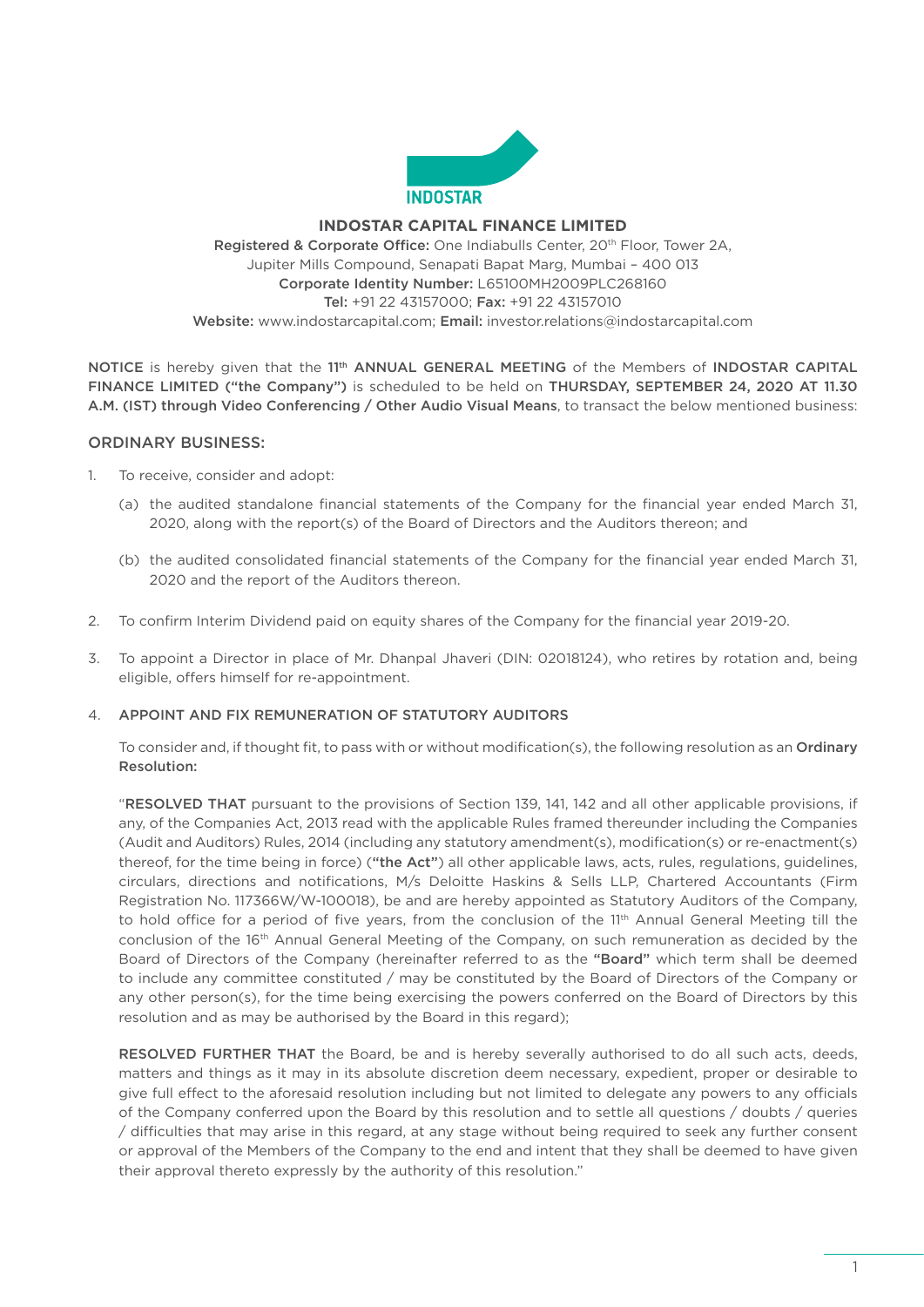#### SPECIAL BUSINESS:

#### 5. APPOINTMENT OF MR. ADITYA JOSHI (DIN: 08684627) AS NON-EXECUTIVE NON-INDEPENDENT DIRECTOR

 To consider and if thought fit, to pass, with or without modification(s), the following resolution as an Ordinary Resolution:

 "RESOLVED THAT pursuant to (i) the provisions of Section 152 and all other applicable provisions, if any, of the Companies Act, 2013 read with the applicable Rules framed thereunder including the Companies (Appointment and Qualifications of Directors) Rules, 2014 (including any statutory amendment(s), modification(s) or re-enactment(s) thereof, for the time being in force) ("the Act"); (ii) the applicable provisions of the Articles of Association of the Company; (iii) the applicable provisions of the Securities and Exchange Board of India (Listing Obligations and Disclosure Requirements) Regulations, 2015, as amended ("Listing Regulations"); (iv) the Master Direction - Non-Banking Financial Company - Systemically Important Non-Deposit taking Company and Deposit taking Company (Reserve Bank) Directions, 2016, as amended ("RBI Directions"); (v) Policy on Selection Criteria / "Fit & Proper" Person Criteria of the Company; and (vi) all other applicable laws, acts, rules, regulations, guidelines, circulars, directions and notifications, Mr. Aditya Joshi (DIN: 08684627), who was appointed as an Additional Non-Executive Non-Independent Director of the Company in accordance with the provisions of Section 161(1) of the Act and the Articles of Association of the Company and who holds office up to the date of 11<sup>th</sup> Annual General Meeting and in respect of whom the Company has received a notice in writing from a Member under Section 160 of the Act, proposing his candidature for the office of Non-Executive Non-Independent Director of the Company, be and is hereby appointed as a Non-Executive Non-Independent Director of the Company, liable to retire by rotation;

 RESOLVED FURTHER THAT the Board of Directors of the Company ("Board") be and is hereby authorised to undertake all such acts, deeds, matters and things, as it may in its absolute discretion deem necessary, expedient, proper or desirable to give full effect to the aforesaid resolution including but not limited to delegate any powers to any officials of the Company conferred upon the Board by this resolution and to settle all questions / doubts / queries / difficulties that may arise in this regard, at any stage without being required to seek any further consent or approval of the Members of the Company to the end and intent that they shall be deemed to have given their approval thereto expressly by the authority of this resolution."

#### 6. APPOINTMENT OF MR. SRIDHAR RENGAN (DIN: 03139082) AS NON-EXECUTIVE NON-INDEPENDENT DIRECTOR

 To consider and if thought fit, to pass, with or without modification(s), the following resolution as an **Ordinary Resolution:**

"RESOLVED THAT pursuant to (i) the provisions of Section 152 and all other applicable provisions, if any, of the Companies Act, 2013 read with the applicable Rules framed thereunder including the Companies (Appointment and Qualifications of Directors) Rules, 2014 (including any statutory amendment(s), modification(s) or re-enactment(s) thereof, for the time being in force) ("the Act"); (ii) the applicable provisions of the Articles of Association of the Company; (iii) the applicable provisions of the Securities and Exchange Board of India (Listing Obligations and Disclosure Requirements) Regulations, 2015, as amended ("Listing Regulations"); (iv) the Master Direction - Non-Banking Financial Company - Systemically Important Non-Deposit taking Company and Deposit taking Company (Reserve Bank) Directions, 2016, as amended ("RBI Directions"); (v) Policy on Selection Criteria / "Fit & Proper" Person Criteria of the Company; and (vi) all other applicable laws, acts, rules, regulations, guidelines, circulars, directions and notifications, Mr. Sridhar Rengan (DIN: 03139082), who was appointed as an Additional Non-Executive Non-Independent Director of the Company in accordance with the provisions of Section 161(1) of the Act and the Articles of Association of the Company and who holds office up to the date of the 11<sup>th</sup> Annual General Meeting and in respect of whom the Company has received a notice in writing from a Member under Section 160 of the Act, proposing his candidature for the office of Non-Executive Non-Independent Director of the Company, be and is hereby appointed as a Non-Executive Non-Independent Director of the Company, liable to retire by rotation;

 RESOLVED FURTHER THAT the Board of Directors of the Company ("Board") be and is hereby authorised to undertake all such acts, deeds, matters and things, as it may in its absolute discretion deem necessary, expedient, proper or desirable to give full effect to the aforesaid resolution including but not limited to delegate any powers to any officials of the Company conferred upon the Board by this resolution and to settle all questions / doubts / queries / difficulties that may arise in this regard, at any stage without being required to seek any further consent or approval of the Members of the Company to the end and intent that they shall be deemed to have given their approval thereto expressly by the authority of this resolution."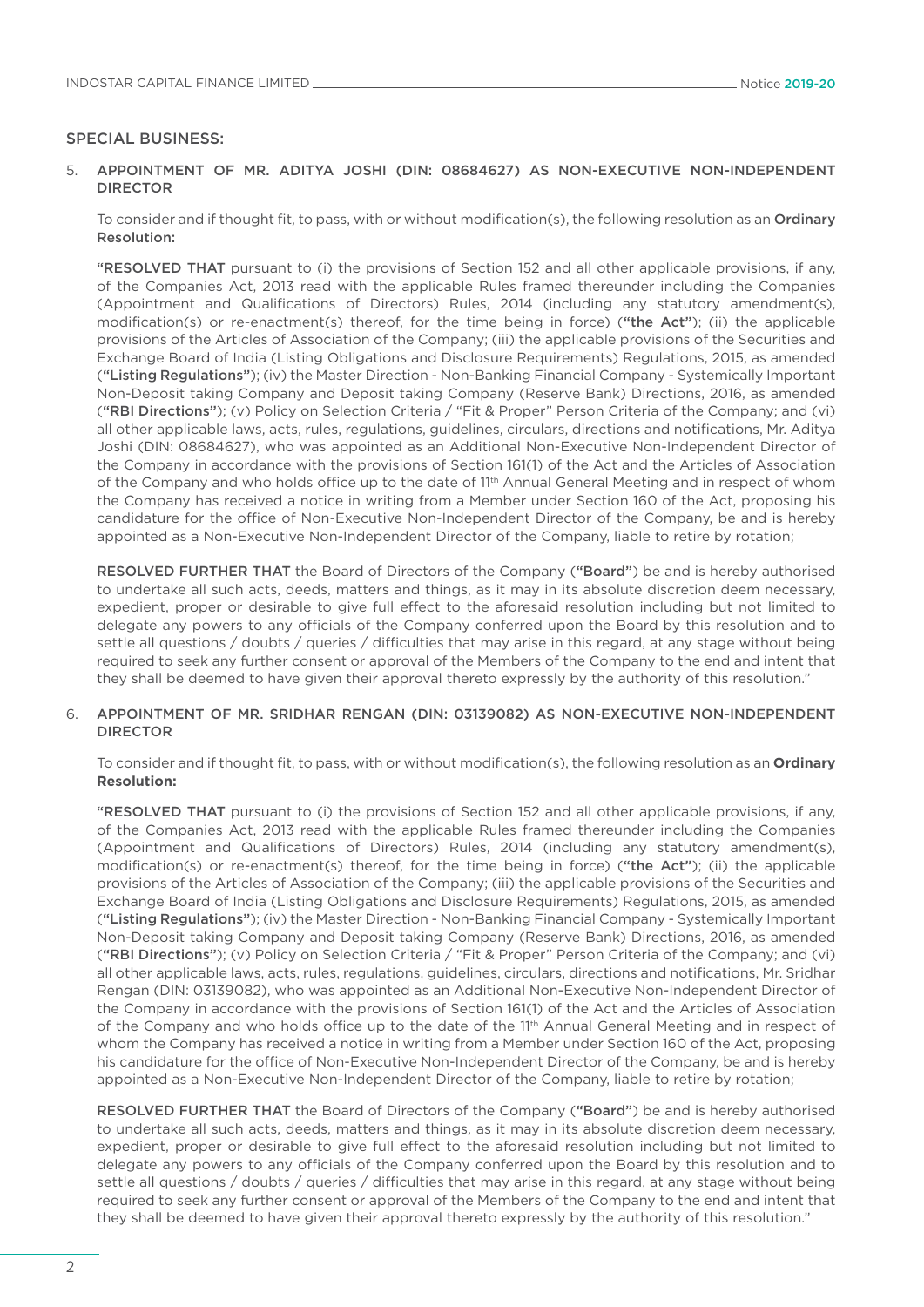

#### 7. APPOINTMENT OF MR. VIBHOR KUMAR TALREJA (DIN: 08768297) AS NON-EXECUTIVE NON-INDEPENDENT DIRECTOR

To consider and if thought fit, to pass, with or without modification(s), the following resolution as an Ordinary Resolution:

 "RESOLVED THAT pursuant to (i) the provisions of Sections 152 and all other applicable provisions, if any, of the Companies Act, 2013 read with the applicable Rules framed thereunder including the Companies (Appointment and Qualifications of Directors) Rules, 2014 (including any statutory amendment(s), modification(s) or re-enactment(s) thereof, for the time being in force) ("the Act"); (ii) the applicable provisions of the Articles of Association of the Company; (iii) the applicable provisions of the Securities and Exchange Board of India (Listing Obligations and Disclosure Requirements) Regulations, 2015, as amended ("Listing Regulations"); (iv) the Master Direction - Non-Banking Financial Company - Systemically Important Non-Deposit taking Company and Deposit taking Company (Reserve Bank) Directions, 2016, as amended ("RBI Directions"); (v) Policy on Selection Criteria / "Fit & Proper" Person Criteria of the Company; and (vi) all other applicable laws, acts, rules, regulations, guidelines, circulars, directions and notifications, Mr. Vibhor Kumar Talreja (DIN: 08768297), who was appointed as an Additional Non-Executive Non-Independent Director of the Company in accordance with the provisions of Section 161(1) of the Act and the Articles of Association of the Company and who holds office up to the date of the 11<sup>th</sup> Annual General Meeting and in respect of whom the Company has received a notice in writing from a Member under Section 160 of the Act, proposing his candidature for the office of Non-Executive Non-Independent Director of the Company, be and is hereby appointed as a Non-Executive Non-Independent Director of the Company, liable to retire by rotation;

RESOLVED FURTHER THAT the Board of Directors of the Company ("Board") be and is hereby authorised to undertake all such acts, deeds, matters and things, as it may in its absolute discretion deem necessary, expedient, proper or desirable to give full effect to the aforesaid resolution including but not limited to delegate any powers to any officials of the Company conferred upon the Board by this resolution and to settle all questions / doubts / queries / difficulties that may arise in this regard, at any stage without being required to seek any further consent or approval of the Members of the Company to the end and intent that they shall be deemed to have given their approval thereto expressly by the authority of this resolution."

### 8. ISSUE OF NON-CONVERTIBLE DEBENTURES UNDER PRIVATE PLACEMENT

 To consider and if thought fit, to pass, with or without modification(s), the following resolution as a Special Resolution:

 "RESOLVED THAT pursuant to (i) the provisions of Sections 23, 42, 71, 180(1)(c) and other applicable provisions, if any, of the Companies Act, 2013 read with the applicable Rules framed thereunder including the Companies (Prospectus and Allotment of Securities) Rules, 2014 and the Companies (Share Capital and Debentures) Rules, 2014 (including any statutory amendment(s), modification(s) or re-enactment(s) thereof, for the time being in force) ("the Act"); (ii) the applicable provisions of the Memorandum of Association and the Articles of Association of the Company; (iii) the Securities and Exchange Board of India (Issue and Listing of Debt Securities) Regulations, 2008, as amended; (iv) the Securities and Exchange Board of India (Listing Obligations and Disclosure Requirements) Regulations, 2015, as amended; (v) the Master Direction - Non-Banking Financial Company - Systemically Important Non-Deposit taking Company and Deposit taking Company (Reserve Bank) Directions, 2016, as amended; and (vi) all other applicable laws, acts, rules, regulations, guidelines, circulars, directions and notifications, and subject to such other consent(s) / permission(s) / sanction(s), as may be required, consent of the Members of the Company be and is hereby accorded to the Board of Directors of the Company (hereinafter referred to as the "Board" which term shall be deemed to include any committee constituted / may be constituted by the Board of Directors of the Company or any other person(s), for the time being exercising the powers conferred on the Board of Directors by this resolution and as may be authorised by the Board in this regard) to create / invite / offer / issue / allot up to such number of non-convertible debentures ("NCDs") including but not limited to subordinated / perpetual debentures, under private placement, with or without security, in one or more modes or combinations thereof and in one or more series or tranches, to such eligible person(s), on such terms and conditions as the Board may determine and think fit, such that the aggregate principal amount of NCDs to be issued during a period of 1 (one) year commencing from the date of passing of this Special Resolution does not exceed INR 10,000 crore (Rupees Ten Thousand crore only) within the overall borrowing limits of the Company;

 RESOLVED FURTHER THAT the Board be and is hereby authorised to undertake all such acts, deeds, matters and things, as it may in its absolute discretion deem necessary, expedient, proper or desirable to give full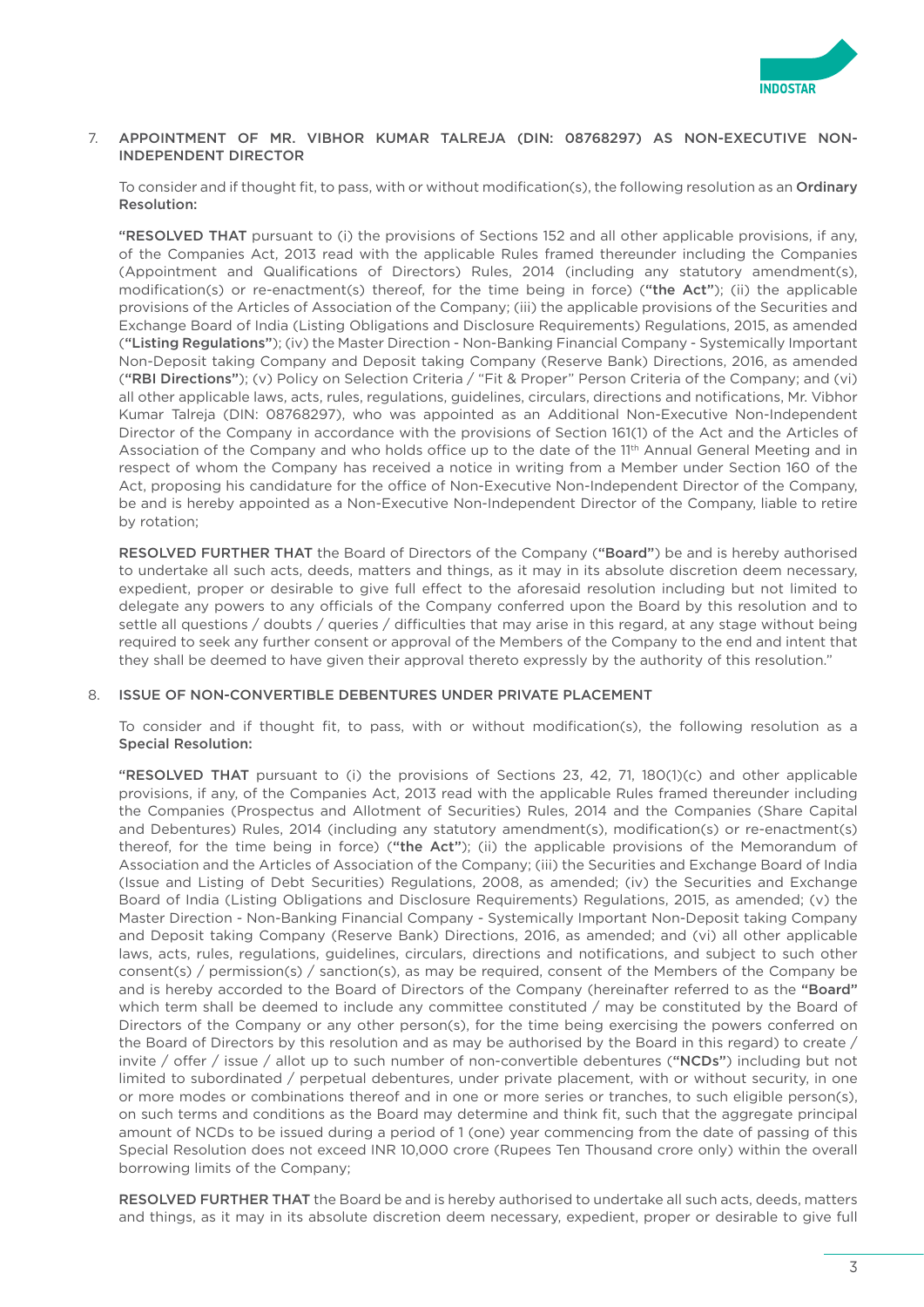effect to the aforesaid resolution and to settle all questions / doubts / queries / difficulties that may arise in this regard, at any stage without being required to seek any further consent or approval of the Members of the Company to the end and intent that they shall be deemed to have given their approval thereto expressly by the authority of this resolution."

#### 9. PAYMENT OF COMMISSION TO NON-EXECUTIVE INDEPENDENT DIRECTORS OF THE COMPANY FOR A PERIOD OF FIVE YEARS COMMENCING FROM FINANCIAL YEAR 2020-21

 To consider and if thought fit, to pass with or without modification(s), the following resolution as an **Ordinary Resolution:**

 "RESOLVED THAT pursuant to (i) the provisions of Sections 149, 197 and other applicable provisions, if any, of the Companies Act, 2013 read with the applicable Rules framed thereunder (including any statutory amendment(s), modification(s) or re-enactment(s) thereof, for the time being in force) ("the Act"); (ii) the applicable provisions of the Articles of Association of the Company; (iii) Regulation 17 of the Securities and Exchange Board of India (Listing Obligations and Disclosure Requirements) Regulations, 2015, as amended ("Listing Regulations"); and (iv) all other applicable laws, acts, rules, regulations, guidelines, circulars, directions and notifications, consent of the Members of the Company be and is hereby accorded for payment of commission to Non-Executive Independent Directors of the Company every financial year, for a period of five financial years commencing from financial year 2020-21 to financial year 2024-25, of an amount not exceeding in aggregate, 1% (one percent) of the net profits of the Company of each financial year calculated in accordance with Section 198 of the Act, in such proportion and in such manner as may be determined by the Board of Directors of the Company (hereinafter referred to as the "Board" which term shall be deemed to include any committee constituted / may be constituted by the Board of Directors of the Company including the Nomination & Remuneration Committee, or any other person(s), for the time being exercising the powers conferred on the Board of Directors by this resolution and as may be authorized by the Board in this regard);

 RESOLVED FURTHER THAT the Board be and is hereby authorised to undertake all such acts, deeds, matters and things, as it may in its absolute discretion deem necessary, expedient, proper or desirable to give full effect to the aforesaid resolution including but not limited to delegate any powers to any officials of the Company conferred upon the Board by this resolution and to settle all questions / doubts / queries / difficulties that may arise in this regard, at any stage without being required to seek any further consent or approval of the Members of the Company to the end and intent that they shall be deemed to have given their approval thereto expressly by the authority of this resolution."

#### 10. POLICY ON LOANS TO EMPLOYEES OF THE COMPANY AND ITS SUBSIDIARIES

 To consider and if thought fit, to pass with or without modification(s), the following resolution as a Special Resolution:

 "RESOLVED THAT pursuant to (i) the provisions of Section 185 and all other applicable provisions, if any, of the Companies Act, 2013 read with the applicable Rules framed thereunder (including any statutory amendment(s), modification(s) or re-enactment(s) thereof, for the time being in force) ("the Act"); (ii) the applicable provisions of the Memorandum of Association and Articles of Association of the Company; and (iii) all other applicable laws, acts, rules, regulations, guidelines, circulars, directions and notifications, and subject to such other consent(s), permission(s) or sanction(s) as may be required, the consent of the Members of the Company be and is hereby accorded to the scheme for providing loans to the employees of the Company and its subsidiaries, as set out in the 'Policy on Loans to Employees', for an amount not exceeding INR 50 crore in aggregate, with details set out in the Explanatory Statement annexed to the notice convening the 11<sup>th</sup> Annual General Meeting of the Company and the said policy being made available for inspection by Members of the Company;

 RESOLVED FURTHER THAT the Board of Directors of the Company (hereinafter referred to as the "Board" which term shall be deemed to include any committee constituted / may be constituted by the Board of Directors of the Company or any other person(s), for the time being exercising the powers conferred on the Board of Directors by this resolution and as may be authorised by the Board in this regard) be and is hereby authorized to undertake all such acts, deeds, matters and things, as it may in its absolute discretion deem necessary, expedient, proper or desirable to give full effect to the aforesaid resolution including but not limited to delegate any powers to any officials of the Company conferred upon the Board by this resolution and to settle all questions / doubts / queries / difficulties that may arise in this regard, at any stage without being required to seek any further consent or approval of the Members of the Company to the end and intent that they shall be deemed to have given their approval thereto expressly by the authority of this resolution."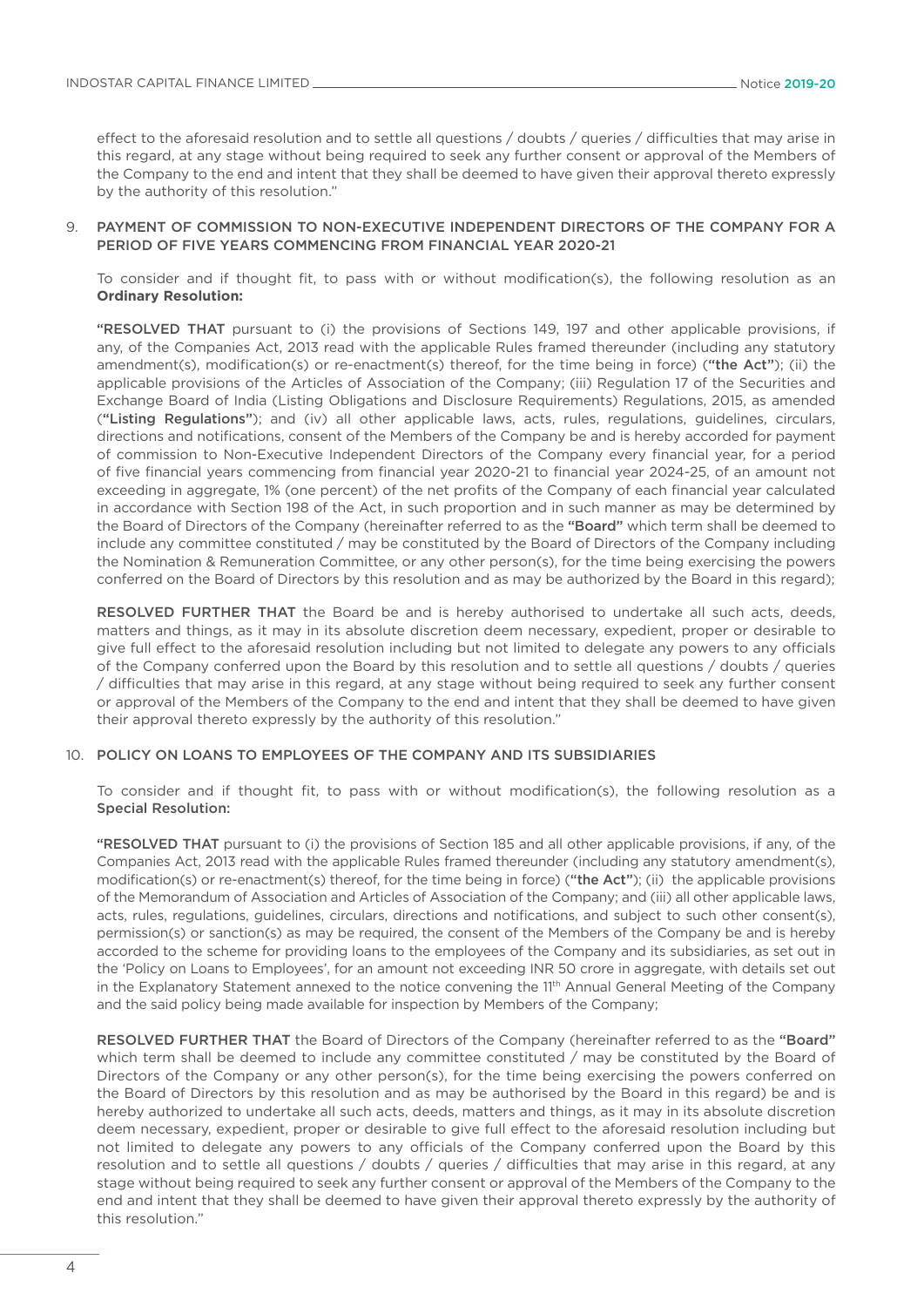

### 11. WAIVER OF RECOVERY OF EXCESS MANAGERIAL REMUNERATION PAID TO MR. R. SRIDHAR, EXECUTIVE VICE-CHAIRMAN & CHIEF EXECUTIVE OFFICER OF THE COMPANY

 To consider and if thought fit, to pass with or without modification(s), the following resolution as a Special Resolution:

 "RESOLVED THAT pursuant to (i) the provisions of Section 197 read with Schedule V and other applicable provisions, if any, of the Companies Act, 2013 read with the applicable Rules framed thereunder (including any statutory amendment(s), modification(s) or re-enactment(s) thereof, for the time being in force) ("the Act"); (ii) the applicable provisions of the Articles of Association of the Company; and (iii) all other applicable laws, acts, rules, regulations, guidelines, circulars, directions and notifications, and subject to such consent(s), permission(s) or sanction(s) as may be required, consent of the Members of the Company be and is hereby accorded to waive the recovery of excess remuneration amounting to INR 7.88 crore paid to Mr. R. Sridhar, Whole-Time Director designated as Executive Vice-Chairman & Chief Executive Officer of the Company, for the financial year ended March 31, 2020, which is in excess of limits prescribed under Section 197 read with Schedule V of the Act, in view of loss recorded by the Company for the financial year 2019-20;

 RESOLVED FURTHER THAT the Board of Directors of the Company (hereinafter referred to as the "Board" which term shall be deemed to include any committee constituted / may be constituted by the Board of Directors of the Company or any other person(s), for the time being exercising the powers conferred on the Board of Directors by this resolution and as may be authorised by the Board in this regard) be and is hereby authorised to undertake all such acts, deeds, matters and things, as it may in its absolute discretion deem necessary, expedient, proper or desirable to give full effect to the aforesaid resolution including but not limited to delegate any powers to any officials of the Company conferred upon the Board by this resolution and to settle all questions / doubts / queries / difficulties that may arise in this regard, at any stage without being required to seek any further consent or approval of the Members of the Company to the end and intent that they shall be deemed to have given their approval thereto expressly by the authority of this resolution."

### 12. WAIVER OF RECOVERY OF EXCESS MANAGERIAL REMUNERATION PAID TO MR. SHAILESH SHIRALI, FORMER WHOLE-TIME DIRECTOR OF THE COMPANY

 To consider and if thought fit, to pass with or without modification(s), the following resolution as a Special Resolution:

 "RESOLVED THAT pursuant to (i) the provisions of Section 197 read with Schedule V and all other applicable provisions, if any, of the Companies Act, 2013 read with the applicable Rules framed thereunder (including any statutory amendment(s), modification(s) or re-enactment(s) thereof, for the time being in force) ("the Act"); (ii) the applicable provisions of the Articles of Association of the Company; and (iii) all other applicable laws, acts, rules, regulations, guidelines, circulars, directions and notifications, and subject to such consent(s), permission(s) or sanction(s) as may be required, consent of the Members of the Company be and is hereby accorded to waive the recovery of excess remuneration amounting to INR 0.41 crore paid to Mr. Shailesh Shirali, former Whole-Time Director (who resigned as Whole-Time Director with effect from July 10, 2020), for the period from June 26, 2019 to March 31, 2020, which is in excess of limits prescribed under Section 197 read with Schedule V of the Act, in view of loss recorded by the Company for the financial year 2019-20;

RESOLVED FURTHER THAT the Board of Directors of the Company (hereinafter referred to as the "Board" which term shall be deemed to include any committee constituted / may be constituted by the Board of Directors of the Company or any other person(s), for the time being exercising the powers conferred on the Board of Directors by this resolution and as may be authorised by the Board in this regard) be and is hereby authorised to undertake all such acts, deeds, matters and things, as it may in its absolute discretion deem necessary, expedient, proper or desirable to give full effect to the aforesaid resolution including but not limited to delegate any powers to any officials of the Company conferred upon the Board by this resolution and to settle all questions / doubts / queries / difficulties that may arise in this regard, at any stage without being required to seek any further consent or approval of the Members of the Company to the end and intent that they shall be deemed to have given their approval thereto expressly by the authority of this resolution."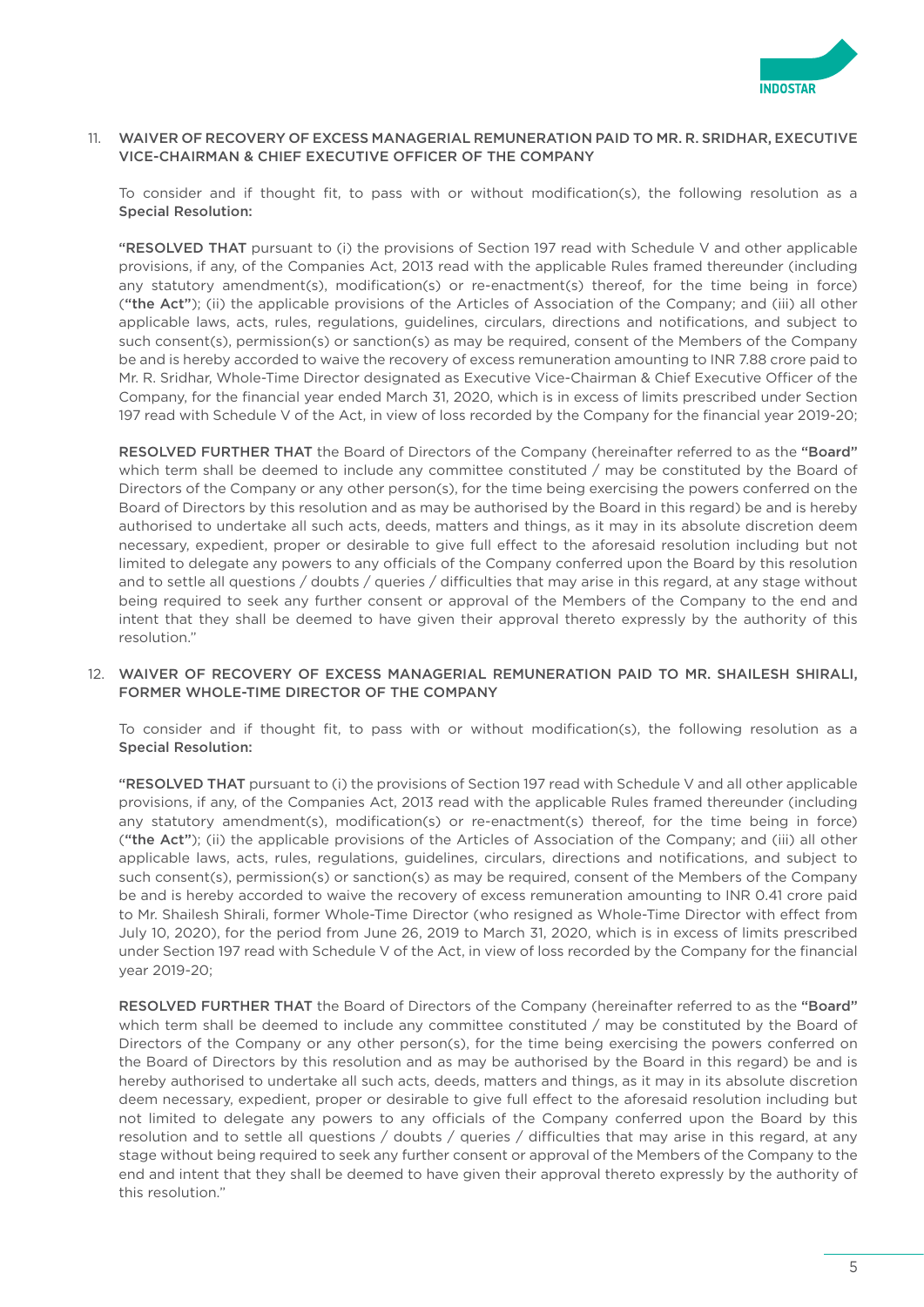#### 13. CONTRACT EXECUTED WITH MR. R. SRIDHAR, WHOLE-TIME DIRECTOR OF THE COMPANY

 To consider and if thought fit, to pass with or without modification(s), the following resolution as a Special Resolution:

 "RESOLVED THAT pursuant to (i) the provisions of Section 196, 197 read with Schedule V and other applicable provisions, if any, of the Companies Act, 2013 read with the applicable Rules framed thereunder (including any statutory amendment(s), modification(s) or re-enactment(s), thereof for the time being in force) ("the Act"); (ii) the applicable provisions of the Articles of Association of the Company; and (iii) all other applicable laws, acts, rules, regulations, guidelines, circulars, directions and notifications, and subject to such consent(s), permission(s) or sanction(s) as may be required, the Management Contract dated May 11, 2020 executed with Mr. R. Sridhar, Whole-Time Director, designated as Executive Vice-Chairman & Chief Executive Officer of the Company ("Management Contract"), as made available for inspection by Members of the Company, and material terms of which are set out in the Explanatory Statement annexed to the notice convening the 11th Annual General Meeting of the Company, be and is hereby approved in supersession of the terms and conditions detailed in the Letter of Appointment / Employment approved by the Members of the Company at their Extraordinary General Meeting held on April 28, 2017;

RESOLVED FURTHER THAT subject to compliance with the applicable provisions of the Act, the Board of Directors of the Company (hereinafter referred to as the "Board" which term shall be deemed to include any committee constituted / may be constituted by the Board of Directors of the Company or any other person(s), for the time being exercising the powers conferred on the Board of Directors by this resolution and as may be authorised by the Board in this regard) be and is hereby authorised to modify / alter / vary the Management Contract;

RESOLVED FURTHER THAT subject to the applicable provisions of the Act, the remuneration payable to Mr. R. Sridhar as a Whole-Time Director in terms of the Management Contract, shall be paid as minimum remuneration in case the Company has no profits or the profits of the Company are inadequate during his remaining tenure, notwithstanding that such remuneration may exceed the limits specified under Section 197 read with Schedule V of the Act;

RESOLVED FURTHER THAT the Board be and is hereby authorised to undertake all such acts, deeds, matters and things, as it may in its absolute discretion deem necessary, expedient, proper or desirable to give full effect to the aforesaid resolution including but not limited to delegate any powers to any officials of the Company conferred upon the Board by this resolution and to settle all questions / doubts / queries / difficulties that may arise in this regard, at any stage without being required to seek any further consent or approval of the Members of the Company to the end and intent that they shall be deemed to have given their approval thereto expressly by the authority of this resolution."

#### 14. AMENDMENT OF INDOSTAR ESOP PLAN 2012

 To consider and if thought fit, to pass with or without modification(s), the following resolution as a Special Resolution:

 "RESOLVED THAT pursuant to (i) the provisions of Section 62(1)(b) and other applicable provisions, if any, of the Companies Act, 2013 read with the applicable Rules framed thereunder including the Companies (Share Capital and Debentures) Rules, 2014 (including any statutory amendment(s), modification(s) or reenactment(s) thereof for the time being in force) ("the Act"); (ii) the applicable provisions of the Articles of Association of the Company; (iii) the applicable provisions of the Securities and Exchange Board of India (Share Based Employee Benefits) Regulations, 2014, as amended read with circulars, notifications and guidelines issued by the Securities and Exchange Board of India in this regard ("SEBI ESOP Regulations"); and (iv) all other applicable laws, acts, rules, regulations, guidelines, circulars, directions and notifications, and subject to such consent(s) / permission(s) / sanction(s) as may be required, the IndoStar ESOP Plan 2012 ("ESOP 2012"), approved and adopted by the Members at the  $3<sup>rd</sup>$  Annual General Meeting of the Company held on July 30, 2012, as amended, be and is hereby amended as per details stated in the Explanatory Statement annexed to the notice convening the 11<sup>th</sup> Annual General Meeting of the Company, other terms of ESOP 2012 remaining unchanged;

RESOLVED FURTHER THAT the Board of Directors of the Company (hereinafter referred to as the "Board" which term shall be deemed to include any committee thereof including the Nomination & Remuneration Committee ("NRC") constituted / may be constituted by the Board of Directors of the Company or any other person(s), for the time being exercising the powers conferred on the Board of Directors by this resolution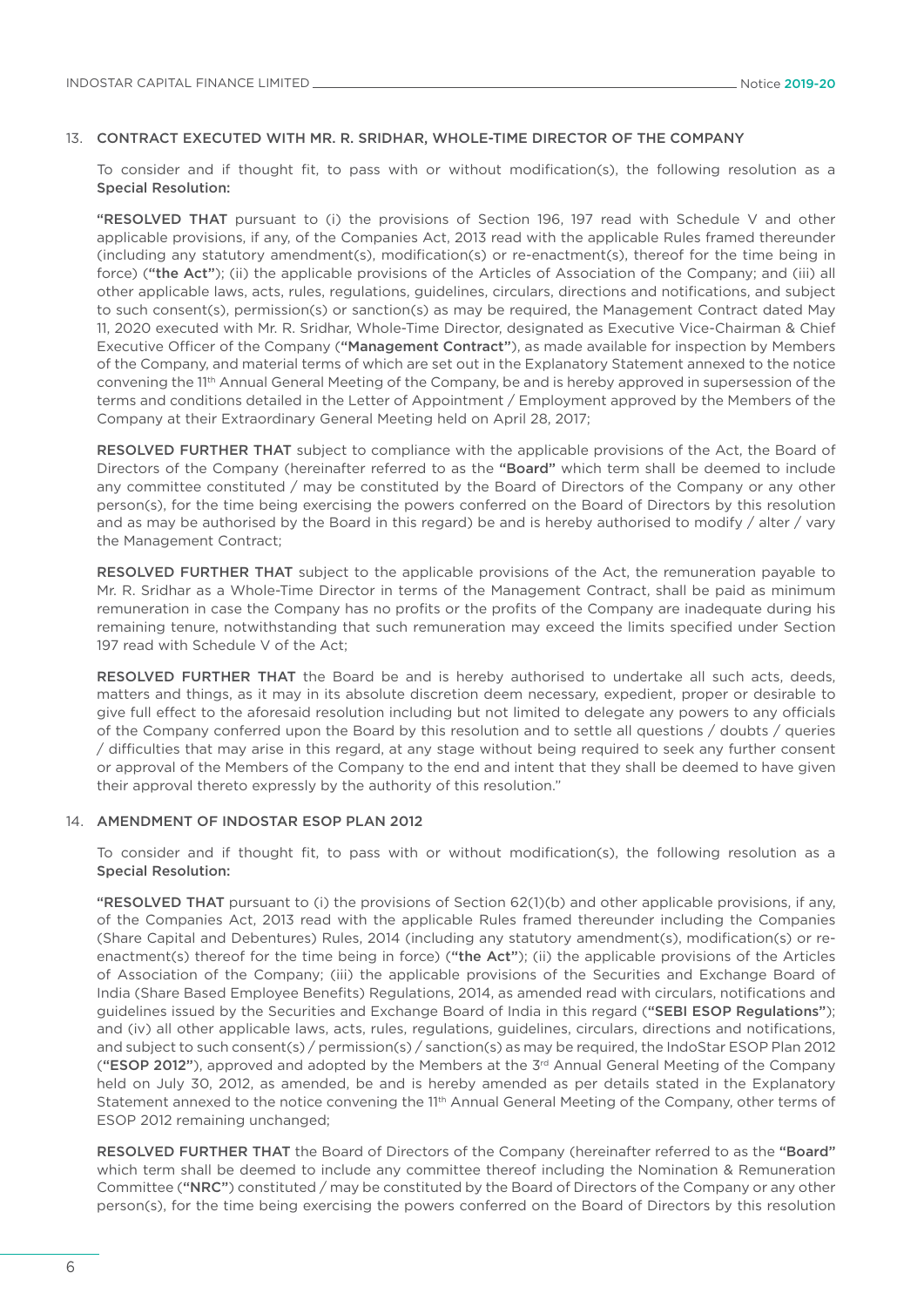

and as may be authorised by the Board in this regard) be and is hereby authorized to vary, amend, modify or alter the terms of amended ESOP 2012, unless such variation, amendment, modification or alteration are not detrimental / prejudicial to the interests of the option holders and are in accordance with the terms of the Act, SEBI ESOP Regulations and applicable laws;

 RESOLVED FURTHER THAT the Board be and is hereby authorised to undertake all such acts, deeds, matters and things, as it may in its absolute discretion deem necessary, expedient, proper or desirable to give full effect to the aforesaid resolution including but not limited to delegate any powers conferred upon the Board by this resolution to any officials of the Company, to execute required documents, deeds and writings and to settle any questions / doubts / queries / difficulties that may arise in this regard, at any stage without being required to seek any further consent or approval of the Members of the Company to the end and intent that they shall be deemed to have given their approval thereto expressly by the authority of this resolution."

#### 15. AMENDMENT OF INDOSTAR ESOP PLAN 2016

 To consider and if thought fit, to pass with or without modification(s), the following resolution as a Special Resolution:

"RESOLVED THAT pursuant to (i) the provisions of Section 62(1)(b) and other applicable provisions, if any, of the Companies Act, 2013 read with the applicable Rules framed thereunder including the Companies (Share Capital and Debentures) Rules, 2014 (including any statutory amendment(s), modification(s) or reenactment(s) thereof for the time being in force) ("the Act"); (ii) the applicable provisions of the Articles of Association of the Company; (iii) the applicable provisions of the Securities and Exchange Board of India (Share Based Employee Benefits) Regulations, 2014, as amended read with circulars, notifications, and guidelines issued by the Securities and Exchange Board of India in this regard ("SEBI ESOP Regulations"); and (iv) all other applicable laws, acts, rules, regulations, guidelines, circulars, directions and notifications and subject to such consent(s) / permission(s) / sanction(s) as may be required, the IndoStar ESOP Plan 2016 ("ESOP 2016"), approved and adopted by the Members at the Extraordinary General Meeting of the Company held on May 09, 2016, as amended, be and is hereby amended as per details stated in the Explanatory Statement annexed to the notice convening the 11<sup>th</sup> Annual General Meeting of the Company, other terms of ESOP 2016 remaining unchanged;

RESOLVED FURTHER THAT the Board of Directors of the Company (hereinafter referred to as the "Board" which term shall be deemed to include any committee thereof including the Nomination & Remuneration Committee ("NRC") constituted / may be constituted by the Board of Directors of the Company or any other person(s), for the time being exercising the powers conferred on the Board of Directors by this resolution and as may be authorised by the Board in this regard) be and is hereby authorized to vary, amend, modify or alter the terms of amended ESOP 2016, unless such variation, amendment, modification or alteration are not detrimental / prejudicial to the interests of the option holders and are in accordance with the terms of the Act, SEBI ESOP Regulations and applicable laws;

 RESOLVED FURTHER THAT the Board be and is hereby authorised to undertake all such acts, deeds, matters and things, as it may in its absolute discretion deem necessary, expedient, proper or desirable to give full effect to the aforesaid resolution including but not limited to delegate any powers conferred upon the Board by this resolution to any officials of the Company, to execute required documents, deeds and writings and to settle any questions / doubts / queries / difficulties that may arise in this regard, at any stage without being required to seek any further consent or approval of the Members of the Company to the end and intent that they shall be deemed to have given their approval thereto expressly by the authority of this resolution."

### 16. AMENDMENT OF INDOSTAR ESOP PLAN 2016-II

 To consider and if thought fit, to pass with or without modification(s), the following resolution as a Special Resolution:

 "RESOLVED THAT pursuant to (i) the provisions of Section 62(1)(b) and other applicable provisions, if any, of the Companies Act, 2013 read with the applicable Rules framed thereunder including the Companies (Share Capital and Debentures) Rules, 2014 (including any statutory amendment(s), modification(s) or reenactment(s) thereof for the time being in force) ("the Act"); (ii) the applicable provisions of the Articles of Association of the Company; (iii) the applicable provisions of the Securities and Exchange Board of India (Share Based Employee Benefits) Regulations, 2014, as amended read with circulars, notifications, and guidelines issued by the Securities and Exchange Board of India in this regard ("SEBI ESOP Regulations");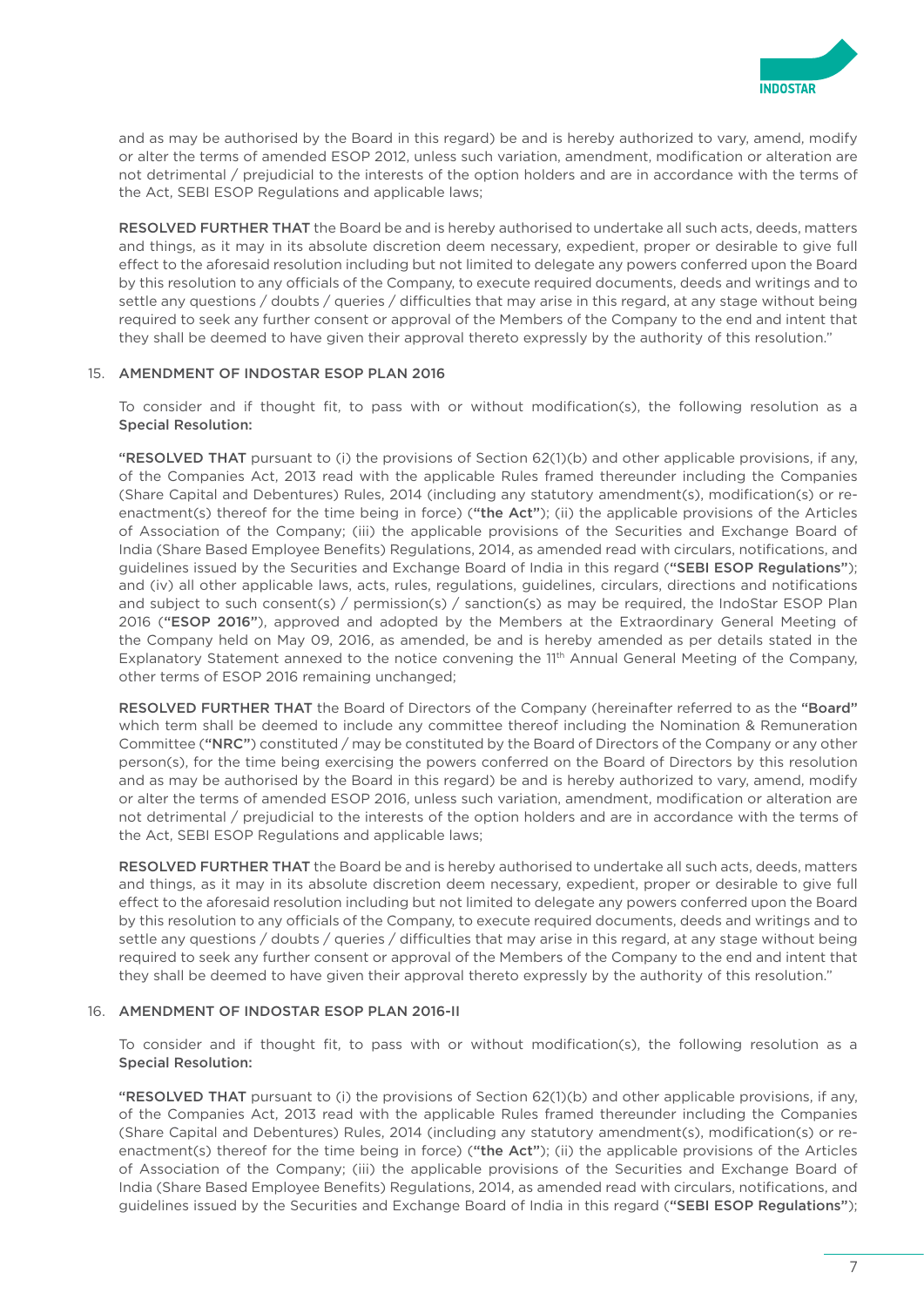and (iv) all other applicable laws, acts, rules, regulations, guidelines, circulars, directions and notifications and subject to such consent(s) / permission(s) / sanction(s) as may be required, the IndoStar ESOP Plan 2016 - II ("ESOP 2016 - II"), approved and adopted by the Members at the Extraordinary General Meeting of the Company held on October 17, 2016, as amended, be and is hereby amended as per details stated in the Explanatory Statement annexed to the notice convening the 11<sup>th</sup> Annual General Meeting of the Company, other terms of ESOP 2016 - II remaining unchanged;

RESOLVED FURTHER THAT the Board of Directors of the Company (hereinafter referred to as the "Board" which term shall be deemed to include any committee thereof including the Nomination & Remuneration Committee ("NRC") constituted / may be constituted by the Board of Directors of the Company or any other person(s), for the time being exercising the powers conferred on the Board of Directors by this resolution and as may be authorised by the Board in this regard) be and is hereby authorized to vary, amend, modify or alter the terms of amended ESOP 2016-II, unless such variation, amendment, modification or alteration are not detrimental / prejudicial to the interests of the option holders and are in accordance with the terms of the Act, SEBI ESOP Regulations and applicable laws;

RESOLVED FURTHER THAT the Board be and is hereby authorised to undertake all such acts, deeds, matters and things, as it may in its absolute discretion deem necessary, expedient, proper or desirable to give full effect to the aforesaid resolution including but not limited to delegate any powers conferred upon the Board by this resolution to any officials of the Company, to execute required documents, deeds and writings and to settle any questions / doubts / queries / difficulties that may arise in this regard, at any stage without being required to seek any further consent or approval of the Members of the Company to the end and intent that they shall be deemed to have given their approval thereto expressly by the authority of this resolution."

#### 17. AMENDMENT OF INDOSTAR ESOP PLAN 2017

 To consider and if thought fit, to pass with or without modification(s), the following resolution as a Special Resolution:

 "RESOLVED THAT pursuant to (i) the provisions of Section 62(1)(b) and other applicable provisions, if any, of the Companies Act, 2013 read with the applicable Rules framed thereunder including the Companies (Share Capital and Debentures) Rules, 2014 (including any statutory amendment(s), modification(s) or reenactment(s) thereof for the time being in force) ("the Act"); (ii) the applicable provisions of the Articles of Association of the Company; (iii) the applicable provisions of the Securities and Exchange Board of India (Share Based Employee Benefits) Regulations, 2014 as amended read with circulars, notifications, and guidelines issued by the Securities and Exchange Board of India in this regard ("SEBI ESOP Regulations"); and (iv) all other applicable laws, acts, rules, regulations, guidelines, circulars, directions and notifications, and subject to such consent(s) / permission(s) / sanction(s) as may be required, IndoStar ESOP Plan 2017 ("ESOP 2017"), approved and adopted by the Members at the Extraordinary General Meeting of the Company held on April 28, 2017, as amended, be and is hereby amended as per details stated in the Explanatory Statement annexed to the notice convening the 11<sup>th</sup> Annual General Meeting of the Company, other terms of ESOP 2017 remaining unchanged;

RESOLVED FURTHER THAT the Board of Directors of the Company (hereinafter referred to as the "Board" which term shall be deemed to include any committee thereof including the Nomination & Remuneration Committee ("NRC") constituted / may be constituted by the Board of Directors of the Company or any other person(s), for the time being exercising the powers conferred on the Board of Directors by this resolution and as may be authorised by the Board in this regard) be and is hereby authorized to vary, amend, modify or alter the terms of amended ESOP 2017, unless such variation, amendment, modification or alteration are not detrimental / prejudicial to the interests of the option holders and are in accordance with the terms of the Act, SEBI ESOP Regulations and applicable laws;

RESOLVED FURTHER THAT the Board be and is hereby authorised to undertake all such acts, deeds, matters and things, as it may in its absolute discretion deem necessary, expedient, proper or desirable to give full effect to the aforesaid resolution including but not limited to delegate any powers conferred upon the Board by this resolution to any officials of the Company, to execute required documents, deeds and writings and to settle any questions / doubts / queries / difficulties that may arise in this regard, at any stage without being required to seek any further consent or approval of the Members of the Company to the end and intent that they shall be deemed to have given their approval thereto expressly by the authority of this resolution."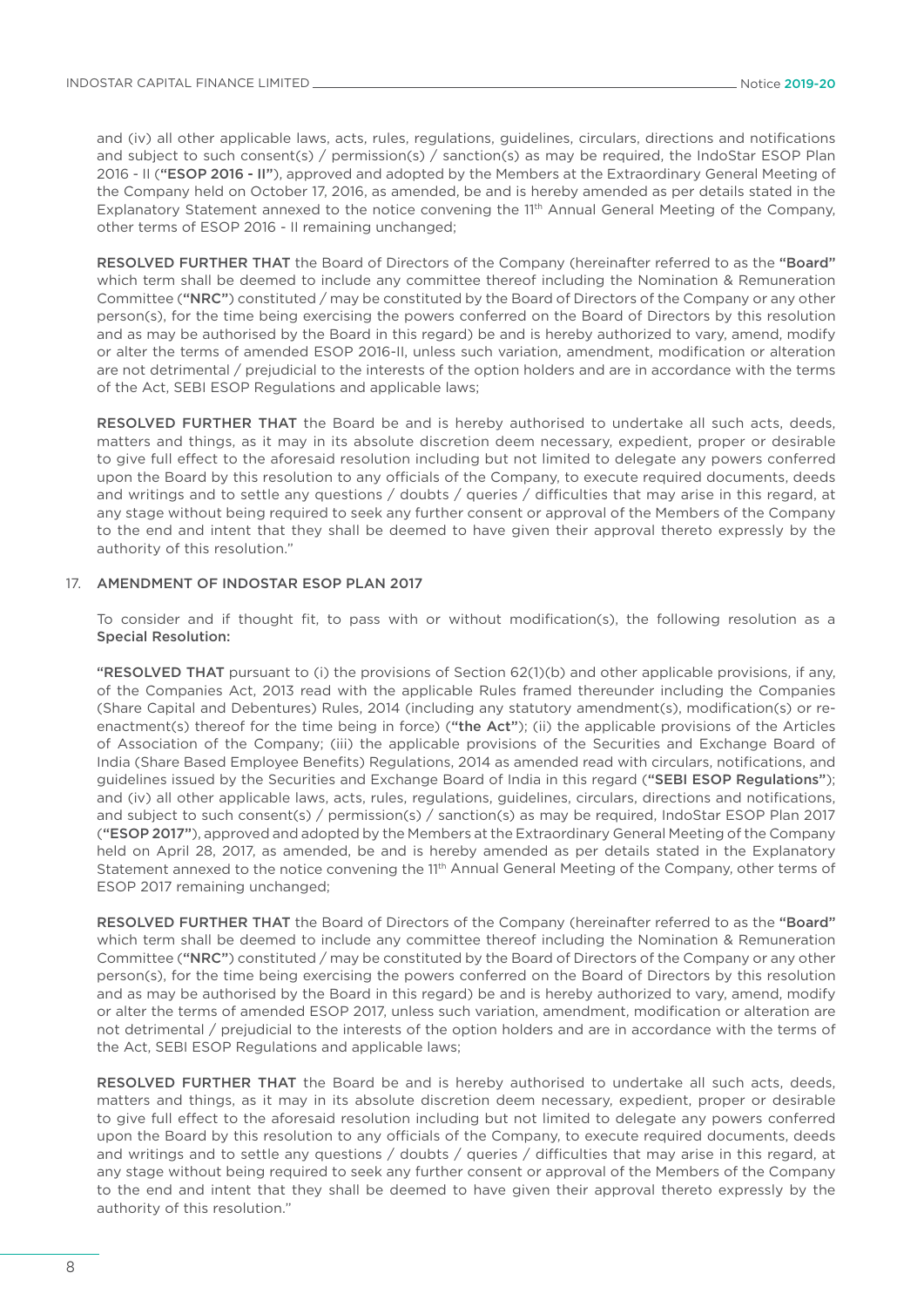

#### 18. AMENDMENT OF INDOSTAR ESOP PLAN 2018

 To consider and if thought fit, to pass with or without modification(s), the following resolution as a Special Resolution:

 "RESOLVED THAT pursuant to (i) the provisions of Section 62(1)(b) and other applicable provisions, if any, of the Companies Act, 2013 read with the applicable Rules framed thereunder including the Companies (Share Capital and Debentures) Rules, 2014 (including any statutory amendment(s), modification(s) or reenactment(s) thereof for the time being in force) ("the Act"); (ii) the applicable provisions of the Articles of Association of the Company; (iii) the applicable provisions of the Securities and Exchange Board of India (Share Based Employee Benefits) Regulations, 2014, as amended read with circulars, notifications, and guidelines issued by the Securities and Exchange Board of India in this regard ("SEBI ESOP Regulations"); and (iv) all other laws, acts, rules, regulations, guidelines, circulars, directions and notifications and subject to such consent(s) / permission(s) / sanction(s) as may be required, IndoStar ESOP Plan 2018 ("ESOP 2018"), approved and adopted by the Members at the Extraordinary General Meeting of the Company held on December 15, 2017, as amended, be and is hereby amended as per details stated in the Explanatory Statement annexed to the notice convening the 11<sup>th</sup> Annual General Meeting of the Company, other terms of ESOP 2018 remaining unchanged;

 RESOLVED FURTHER THAT the Board of Directors of the Company (hereinafter referred to as the "Board" which term shall be deemed to include any committee thereof including the Nomination & Remuneration Committee ("NRC") constituted / may be constituted by the Board of Directors of the Company or any other person(s), for the time being exercising the powers conferred on the Board of Directors by this resolution and as may be authorised by the Board in this regard) be and is hereby authorized to vary, amend, modify or alter the terms of amended ESOP 2018, unless such variation, amendment, modification or alteration are not detrimental / prejudicial to the interests of the option holders and are in accordance with the terms of the Act, SEBI ESOP Regulations and applicable laws;

 RESOLVED FURTHER THAT the Board be and is hereby authorised to undertake all such acts, deeds, matters and things, as it may in its absolute discretion deem necessary, expedient, proper or desirable to give full effect to the aforesaid resolution including but not limited to delegate any powers conferred upon the Board by this resolution to any officials of the Company, to execute required documents, deeds and writings and to settle any questions / doubts / queries / difficulties that may arise in this regard, at any stage without being required to seek any further consent or approval of the Members of the Company to the end and intent that they shall be deemed to have given their approval thereto expressly by the authority of this resolution."

#### 19. AMENDED INDOSTAR ESOP PLAN(S) - GRANT OF OPTIONS TO THE ELIGIBLE EMPLOYEES OF SUBSIDIARY COMPANIES / HOLDING COMPANY

 To consider and if thought fit, to pass with or without modification(s), the following resolution as a Special Resolution:

 "RESOLVED THAT pursuant to (i) the provisions of Section 62(1)(b) and other applicable provisions, if any, of the Companies Act, 2013 read with the applicable Rules framed thereunder including the Companies (Share Capital and Debentures) Rules, 2014 (including any statutory amendment(s), modification(s) or reenactment(s) thereof for the time being in force) ("the Act"); (ii) the applicable provisions of the Articles of Association of the Company; (iii) the applicable provisions of the Securities and Exchange Board of India (Share Based Employee Benefits) Regulations, 2014 as amended read with the circulars, notifications and guidelines issued by the Securities and Exchange Board of India in this regard ("SEBI ESOP Regulations"); and (iv) all other laws, acts, rules, regulations, guidelines, circulars, directions and notifications, and subject to such consent(s) / permission(s) / sanction(s) as may be required, consent of the Members of the Company be and is hereby accorded for grant of options under the amended IndoStar ESOP Plan 2012, IndoStar ESOP Plan 2016, IndoStar ESOP Plan 2016 - II, IndoStar ESOP Plan 2017 and IndoStar ESOP Plan 2018 as approved by the Members of the Company at the 11<sup>th</sup> Annual General Meeting of the Company, to the present and / or future permanent employees of the subsidiary companies of the Company working in India or abroad and / or present and / or future permanent employees of the holding company of the Company and / or directors (including whole-time directors but excluding non-executive independent directors) of the subsidiary companies of the Company in India or aboard and / or directors (including whole-time directors but excluding non-executive independent directors) of the holding company of the Company and any other individuals / entities as allowed under applicable laws;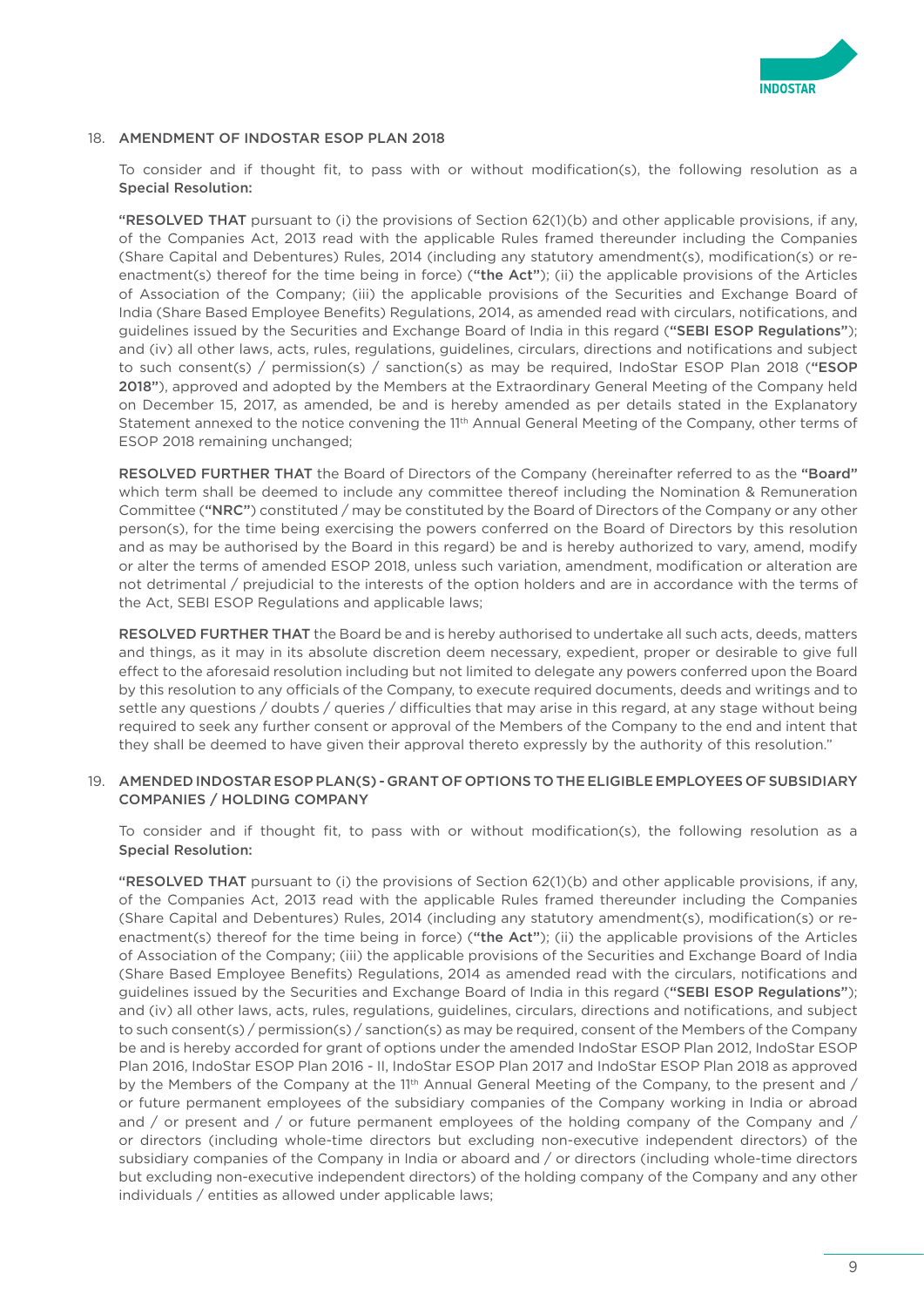RESOLVED FURTHER THAT the Board of Directors of the Company (hereinafter referred to as the "Board" which term shall be deemed to include any committee thereof including the Nomination & Remuneration Committee ("NRC") constituted / may be constituted by the Board of Directors of the Company or any other person(s), for the time being exercising the powers conferred on the Board of Directors by this resolution and as may be authorized by the Board in this regard), be and is hereby authorised to undertake all such acts, deeds, matters and things, as it may in its absolute discretion deem necessary, expedient, proper or desirable to give full effect to the aforesaid resolution including but not limited to delegate any powers conferred upon the Board by this resolution to any officials of the Company, to execute required documents, deeds and writings and to settle any questions / doubts / queries / difficulties that may arise in this regard, at any stage without being required to seek any further consent or approval of the Members of the Company to the end and intent that they shall be deemed to have given their approval thereto expressly by the authority of this resolution."

### 20. ADOPTION OF RESTATED ARTICLES OF ASSOCIATION OF THE COMPANY

 To consider and if thought fit, to pass with or without modification(s), the following resolution as a Special Resolution:

 "RESOLVED THAT pursuant to the provisions of Section 14 and other applicable provisions, if any, of the Companies Act, 2013 read with the applicable Rules framed thereunder (including any statutory amendment(s), modification(s) or re-enactment(s) thereof, for the time being in force) ("the Act") and all other applicable laws, acts, rules, regulations, guidelines, circulars, directions and notifications and subject to such consent(s), permission(s) or sanction(s) as may be required, draft of the new set of articles of association of the Company, as made available for inspection by Members of the Company, be and is hereby approved and adopted as the Articles of Association of the Company in substitution for, and to the exclusion of, the existing Articles of Association of the Company;

 RESOLVED FURTHER THAT the Board of Directors of the Company ("Board") be and are hereby authorised to undertake all such acts, deeds, matters and things, as it may in its absolute discretion deem necessary, expedient, proper or desirable to give full effect to the aforesaid resolution including but not limited to delegate any powers to any officials of the Company conferred upon the Board by this resolution and to settle all questions / doubts / queries / difficulties that may arise in this regard, at any stage without being required to seek any further consent or approval of the Members of the Company to the end and intent that they shall be deemed to have given their approval thereto expressly by the authority of this resolution."

> By the Order of the Board of Directors For IndoStar Capital Finance Limited

Place: Mumbai Date: September 01, 2020

Jitendra Bhati Company Secretary & Compliance Officer Membership No.: FCS 8937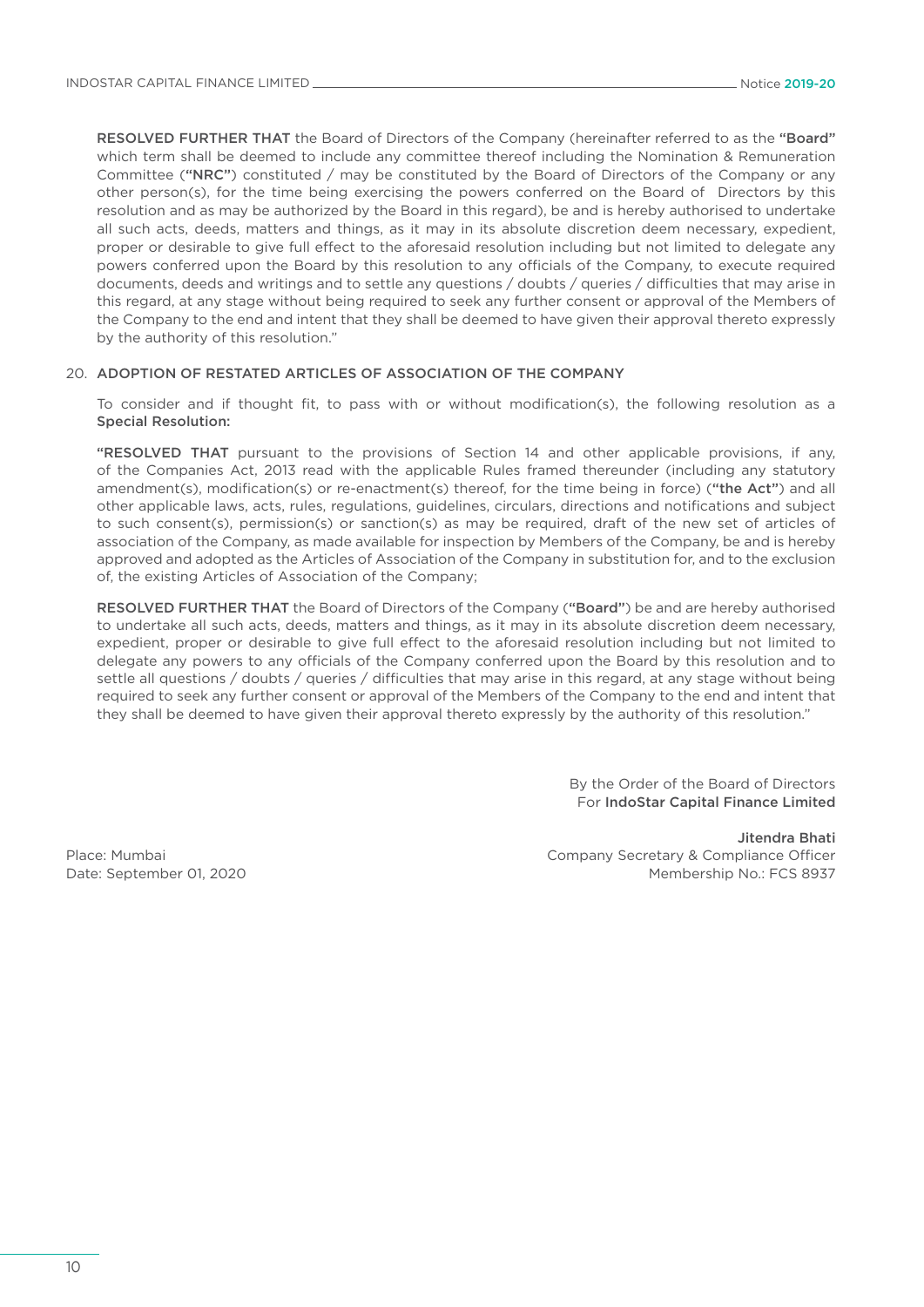

### **NOTES:**

- 1. In view of the pandemic caused by COVID-19 prevailing in the country requiring social distancing, Ministry of Corporate Affairs vide Circular No. 14/2020 dated April 08, 2020, Circular No.17/2020 dated April 13, 2020 and Circular No. 20/2020 dated May 05, 2020 (collectively referred as "MCA Circulars") and the Securities and Exchange Board of India ("SEBI") vide its Circular dated May 12, 2020, have permitted holding of annual general meeting of a company through video conferencing ("VC") or other audio visual means ("OAVM"), without the physical presence of members at a common venue. In compliance with the provisions of the Companies Act, 2013 ("the Act"), circulars issued by SEBI read with the Securities and Exchange Board of India (Listing Obligations and Disclosure Requirements) Regulations, 2015 ("Listing Regulations") and the MCA Circulars, the 11<sup>th</sup> Annual General Meeting of the Company ("AGM") is being conducted through VC / OAVM, which does not require physical presence of the Members at a common venue. The Registered Office of the Company shall deemed to be the venue for the AGM. The Company has engaged the services of Central Depository Services (India) Limited ("CDSL") for providing the facility for remote e-voting, for participation in the AGM through VC / OAVM and for e-voting during the AGM. The procedure for participating in the AGM through VC / OAVM is explained at Note No. 20 below.
- 2. The Explanatory Statement pursuant to Section 102 of the Act, the Secretarial Standards on General Meetings issued by the Institute of Company Secretaries of India ("Secretarial Standards") and the Listing Regulations, for business at Item No(s), 4 to 20 as set out in the Notice convening the AGM ("AGM Notice") is annexed hereto and forms part of the AGM Notice.
- 3. Information with respect to Mr. Dhanpal Jhaveri, Mr. Aditya Joshi, Mr. Sridhar Rengan and Mr. Vibhor Kumar Talreja seeking re-appointment / appointment as Director(s), and Mr. R. Sridhar, Whole-time Director of the Company whose terms and conditions of appointment including remuneration are proposed to be amended by approval of new management contract, as required under Regulation 36(3) of the Listing Regulations and the Secretarial Standards is annexed hereto and forms part of the AGM Notice.
- 4. In terms of the MCA Circulars, since the requirement of physical attendance of Members has been dispensed with, there is no requirement of appointment of proxies. Accordingly, the facility of appointment of proxies by Members under Section 105 of the Act will not be available for the AGM and hence the Proxy Form and Attendance Slip are not annexed to the AGM Notice. However, in pursuance of Section 112 and Section 113 of the Act, representatives of the Members may be appointed for participating in the AGM through VC / OAVM and for voting through remote e-voting or e-voting during the AGM. Non-individual Members are requested to send the relevant Board Resolution / Authority letter etc. together with attested specimen signature of the duly authorized signatory who are authorized to vote and Demat Account details to the Company at investor.relations@indostarcapital.com.
- 5. Members attending the AGM through VC / OAVM shall be counted for the purpose of reckoning the quorum under Section 103 of the Act.
- 6. The Register of Members and Share Transfer Books of the Company shall remain closed from Friday, September 18, 2020 to Thursday, September 24, 2020 (both days inclusive).
- 7. Members can join the AGM through VC / OAVM, 15 minutes before the scheduled time of commencement of AGM and during the AGM, by following the procedure mentioned in the AGM Notice. The facility of participation at the AGM through VC / OAVM will be made available to at least 1,000 Members on a firstcome-first-served basis. Large shareholders (shareholders holding 2% or more shareholding), Promoters, Institutional Investors, Directors, Key Managerial Personnel, the Chairperson(s) of the Audit Committee, the Nomination & Remuneration Committee and the Stakeholders Relationship Committee, Auditors etc. are allowed to attend the AGM without restriction on account of first-come-first-served principle.
- 8. In compliance with the MCA Circulars and SEBI circular dated May 12, 2020, the AGM Notice along with the Annual Report for the financial year 2019-20 ("Annual Report") are being sent through electronic mode to those Members whose email addresses are registered with the Company / Depository Participants / Registrar and Transfer Agent - Link Intime India Private Limited ("Link Intime"). Members are requested to note that the AGM Notice and Annual Report are also available on the website of the Company at [https://](https://www.indostarcapital.com/investors-corner#investor-services) [www.indostarcapital.com/investors-corner#investor-services](https://www.indostarcapital.com/investors-corner#investor-services), the website of the Stock Exchanges i.e. BSE Limited and National Stock Exchange of India Limited at [www.bseindia.com](http://www.bseindia.com) and [www.nseindia.com,](http://www.nseindia.com) respectively. The AGM Notice is also disseminated on the website of CDSL at [www.evotingindia.com.](http://www.evotingindia.com)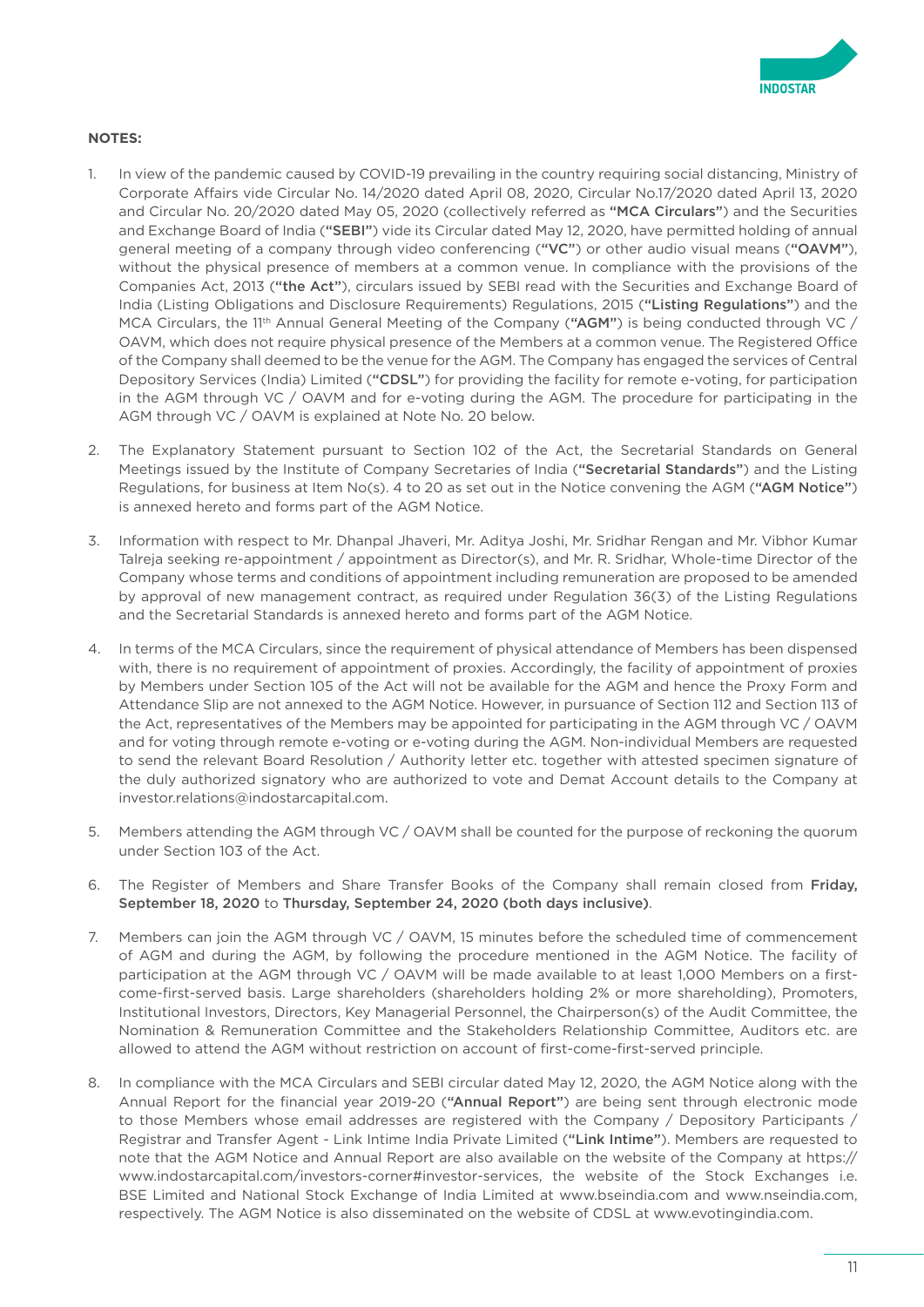- 9. The following documents / registers are available for online inspection by the Members of the Company up to the date of the AGM:
	- a) The Register of Directors and Key Managerial Personnel and their Shareholding and Register of contracts with related party and contracts and Bodies etc. in which directors are interested;
	- b) All the documents referred to in the AGM Notice and the Explanatory Statement annexed to the AGM Notice; and
	- c) A certificate from S. R. Batliboi & Co. LLP, Chartered Accountants, Statutory Auditors of the Company, in terms of Regulation 13 of the Securities and Exchange Board of India (Share Based Employee Benefits) Regulations, 2014, certifying that the Employee Stock Options Plans of the Company have been implemented in accordance with the Securities and Exchange Board of India (Share Based Employee Benefits) Regulations, 2014 and the respective resolution(s) passed in the general meeting(s) of the Company in this regard.

 Members who wish to inspect any of the abovementioned documents may write to the Company Secretary & Compliance Officer at [investor.relations@indostarcapital.com](mailto:investor.relations@indostarcapital.com).

- 10. Members holding shares in physical mode and desirous of nominating any person as his / her nominee may send the duly filed nomination form in SH-13 or desirous of cancelling the earlier nomination and recording fresh nomination may send the duly filled form SH-14 to Link Intime. Members can obtain the blank form SH-13 and SH-14 from Link Intime. Members holding shares in electronic / dematerialised mode can contact their respective Depository Participants to either nominate any person as a nominee or cancel the earlier nomination and record fresh nomination.
- 11. Members are requested to:
	- a) register / notify any change in their registered address / Permanent Account Number / bank mandates to Link Intime, in case of shares held in physical form;
	- b) register / notify any change in their registered address / Permanent Account Number / bank mandates to the respective Depository Participants, in case of shares held in electronic / dematerialised form;
	- c) quote their folio number(s)/Client ID and DP ID / Beneficiary ID in all their correspondence.
- 12. Members are requested to note that dividend which remains unpaid or unclaimed for 7 (seven) consecutive years from the date of transfer to the Company's Unpaid Dividend Account are liable to be transferred to the Investor Education & Protection Fund ("IEPF") and all shares on which dividend has not been paid or claimed for 7 (seven) consecutive years shall also be transferred to IEPF Authority, in terms of the provision of Section 124 of the Act read with Rules made thereunder. In view of this, Shareholders who have not claimed their dividend are requested to claim their dividend within the stipulated timeline by corresponding with Link Intime or the Company Secretary by writing at [investor.relations@indostarcapital.com.](mailto:investor.relations@indostarcapital.com)
- 13. Since the AGM will be held through VC / OAVM, the route map is not annexed to the AGM Notice.

## PROCEDURE FOR REMOTE E-VOTING, ATTENDING THE AGM AND E-VOTING DURING THE AGM:

- 14. In compliance with the provisions of Section 108 of the Act and Rule 20 of the Companies (Management and Administration) Rules, 2014 as amended from time to time, Regulation 44 of the Listing Regulations, Secretarial Standards, the MCA Circulars and SEBI Circular dated May 12, 2020, Members have the option to vote electronically either before the AGM ("remote e-voting") or during the AGM on the resolutions set out in the AGM Notice.
- 15. The facility of e-voting shall be available during the AGM for Members attending the AGM through VC / OAVM and who have not already cast their vote by remote e-voting. However, Members who have cast their vote through remote e-voting may attend the AGM but shall not be entitle to vote during the AGM.
- 16. The remote e-voting period commences on Monday, September 21, 2020 at 09:00 a.m. (IST) and ends on Wednesday, September 23, 2020 at 05:00 p.m. (IST), after which the facility will be blocked by CDSL and the remote e-voting shall not be allowed beyond the said end date and time. Members of the Company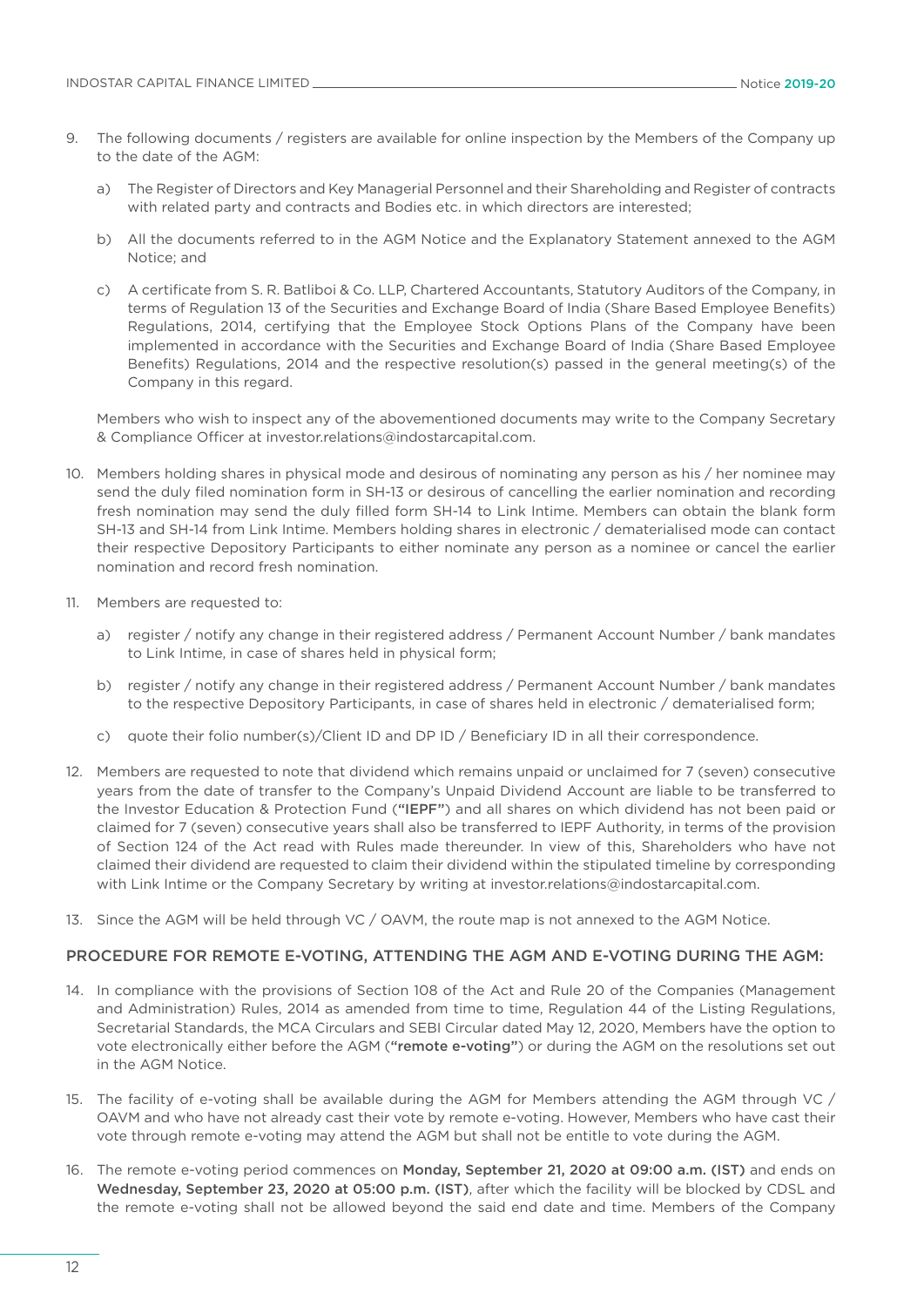

holding shares either in the physical mode or electronic / dematerialised mode as on the cut-off date i.e., Thursday, September 17, 2020 shall be entitled to cast votes on the resolutions set out in the AGM Notice by remote e-voting or e-voting at the AGM. Any person who is not a Member as on the cut-off date i.e., Thursday, September 17, 2020 should treat the AGM Notice for information purpose only.

17. The voting rights of the Members shall be in proportion of the amount paid-up on the equity shares held by a Member with the total equity share capital of the Company as on the cut-off date i.e., Thursday, September 17, 2020.

### 18. Procedure and instructions for remote e-voting on the resolutions proposed in the AGM Notice:

- I. The process and manner of casting vote by remote e-voting is explained hereunder:
	- Visit the e-voting website of CDSL by opening the web browser and typing the web address as [www.evotingindia.com](http://www.evotingindia.com).
	- Click on the "Shareholders / Members" tab.
	- Now enter your User ID, as detailed below:
		- a. For CDSL: 16 digits beneficiary ID;
		- b. For NSDL: 8 Character DP ID followed by 8 Digits Client ID;
		- c. Members holding shares in physical mode should enter their "Folio No." registered with the Company; or
		- d. Alternatively, if registered for CDSL's EASI/EASIEST e-services, you can log-in at [https://www.](https://www.cdslindia.com) [cdslindia.com](https://www.cdslindia.com) from [Login -](file:///C:\Users\nsadani\AppData\Local\Microsoft\Windows\Temporary%20Internet%20Files\Content.Outlook\SDVFQI99\Login�-�Myeasi) Myeasi using your login credentials. Once you successfully log-in to CDSL's EASI/EASIEST e-services, click on e-Voting option and proceed directly to cast your vote electronically.
	- Next enter the Image Verification as displayed and Click on "Login".
	- Please follow the following step after clicking on "Login":

| <b>Existing Users</b>                                                                                                                                                                             |           | <b>New Users</b>                                                                                                                                                                                                                                                                                                                                                                                      |
|---------------------------------------------------------------------------------------------------------------------------------------------------------------------------------------------------|-----------|-------------------------------------------------------------------------------------------------------------------------------------------------------------------------------------------------------------------------------------------------------------------------------------------------------------------------------------------------------------------------------------------------------|
| In case a Member has already used the .<br>remote e-voting facility of CDSL for any<br>other company, should use their existing<br>User ID and Password.<br>If a Member has forgotten his $/$ her |           | Members who have updated their PAN with the<br>Company / Depository Participants / Link Intime,<br>please enter your 10 digit alpha-numeric PAN<br>issued by Income Tax Department (applicable for<br>both the Members holding shares in electronic /<br>dematerialized mode or physical mode)                                                                                                        |
| password, they can retrieve the same by<br>clicking on "Forgot Password"                                                                                                                          | $\bullet$ | Members who have not updated their PAN with<br>the Company / Depository Participants / Link<br>Intime are requested to use the sequence number                                                                                                                                                                                                                                                        |
|                                                                                                                                                                                                   |           | sent by Company. In case a member has not<br>received sequence number, he / she can obtain<br>the same by writing to the Company at investor.<br>relations@indostarcapital.com.                                                                                                                                                                                                                       |
|                                                                                                                                                                                                   |           | <b>AND</b>                                                                                                                                                                                                                                                                                                                                                                                            |
|                                                                                                                                                                                                   |           | Enter the Dividend Bank Details OR Date of<br>Birth (in dd/mm/yyyy format) as recorded with<br>your Depository Participants / Company / Link<br>Intime. In case the said details are not recorded,<br>Members are requested to use the Folio No. (in<br>case of shares in physical mode) and Beneficiary<br>ID / DP ID and Client ID (in case of shares held in<br>electronic / dematerialised mode). |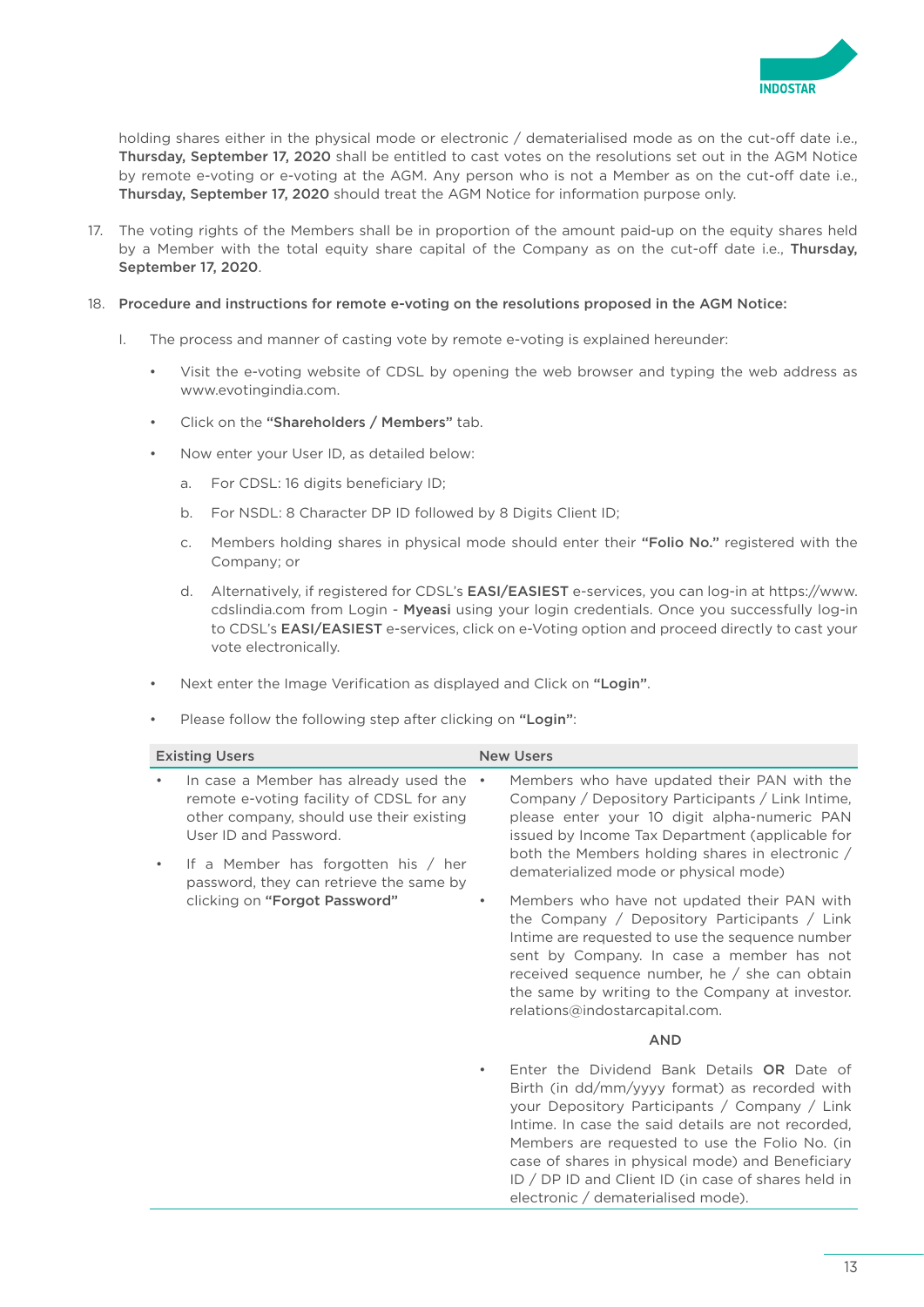- After entering the aforesaid details appropriately, click on "SUBMIT" tab.
- Members holding shares in physical mode will then directly reach the EVSN selection screen. The details can be used only for using the remote e-voting facility for the resolutions contained in the AGM Notice.
- Members holding shares in electronic / dematerialised mode will reach "Password Creation" menu wherein they are required to mandatorily enter their login password in the new password field. In case a Member is new user, kindly note that this password is to be also used for voting on resolutions of any other company on which they are eligible to vote, provided that company opts for remote e-voting through CDSL platform. It is strongly recommended not to share your password with any other person and take utmost care to keep your password confidential.
- Click on the EVSN "200831009" of the Company on which you choose to vote.
- On the voting page, you will see "RESOLUTION DESCRIPTION" and against the same the option "YES/NO" for voting. Select the option "YES" or "NO" as desired against each resolution. The option YES implies that you assent to a particular resolution and option NO implies that you dissent to a particular resolution.
- If you wish to view the entire resolution details, click on the "RESOLUTIONS FILE LINK".
- After selecting the resolution you have decided to vote on, click on "SUBMIT". A confirmation box will be displayed. If you wish to confirm your vote, click on "OK", else to change your vote, click on "CANCEL" and accordingly modify your vote. Once you "CONFIRM" your vote on the resolution, you will not be allowed to modify your vote.
- You can also take a print of the votes cast by clicking on "Click here to print" option on the voting page.
- If a demat account holder has forgotten the changed login password then enter the User ID and the image verification code and click on Forgot Password & enter the details as prompted by the system.
- Members can also cast their vote using CDSL's mobile application m-Voting. The m-Voting application can be downloaded from respective stores. Please follow the instructions as prompted by the mobile application while remote e-voting through your mobile.
- Note for Non Individual Members and Custodians
	- a. Non-Individual members (i.e. other than Individuals, HUF, NRI etc.) and Custodian are required to log on to [www.evotingindia.com](http://www.evotingindia.com) and register themselves as Corporates.
	- b. A scanned copy of the Registration Form bearing the stamp and sign of the entity should be emailed to [helpdesk.evoting@cdslindia.com.](mailto:helpdesk.evoting@cdslindia.com)
	- c. After receiving the login details a Compliance User should be created using the admin login and password. The Compliance User would be able to link the account(s) for which they wish to vote on.
	- d. The list of accounts linked in the login should be mailed to [helpdesk.evoting@cdslindia.com](mailto:helpdesk.evoting@cdslindia.com)  and on approval of the accounts they would be able to cast their vote.
	- e. A scanned copy of the Board Resolution and Power of Attorney which they have issued in favour of the Custodian, if any, should be uploaded in PDF format in the system for the scrutinizer to verify the same.
	- f. Alternatively, Non Individual Members are required to send the relevant Board Resolution/ Authority letter etc. together with attested specimen signature of the duly authorized signatory who are authorized to vote and Demat Account details to the Company at [investor.relations@](mailto:investor.relations@indostarcapital.com) [indostarcapital.com,](mailto:investor.relations@indostarcapital.com) if voted from individual tab & not uploaded same in the CDSL e-voting system for the scrutinizer to verify the same.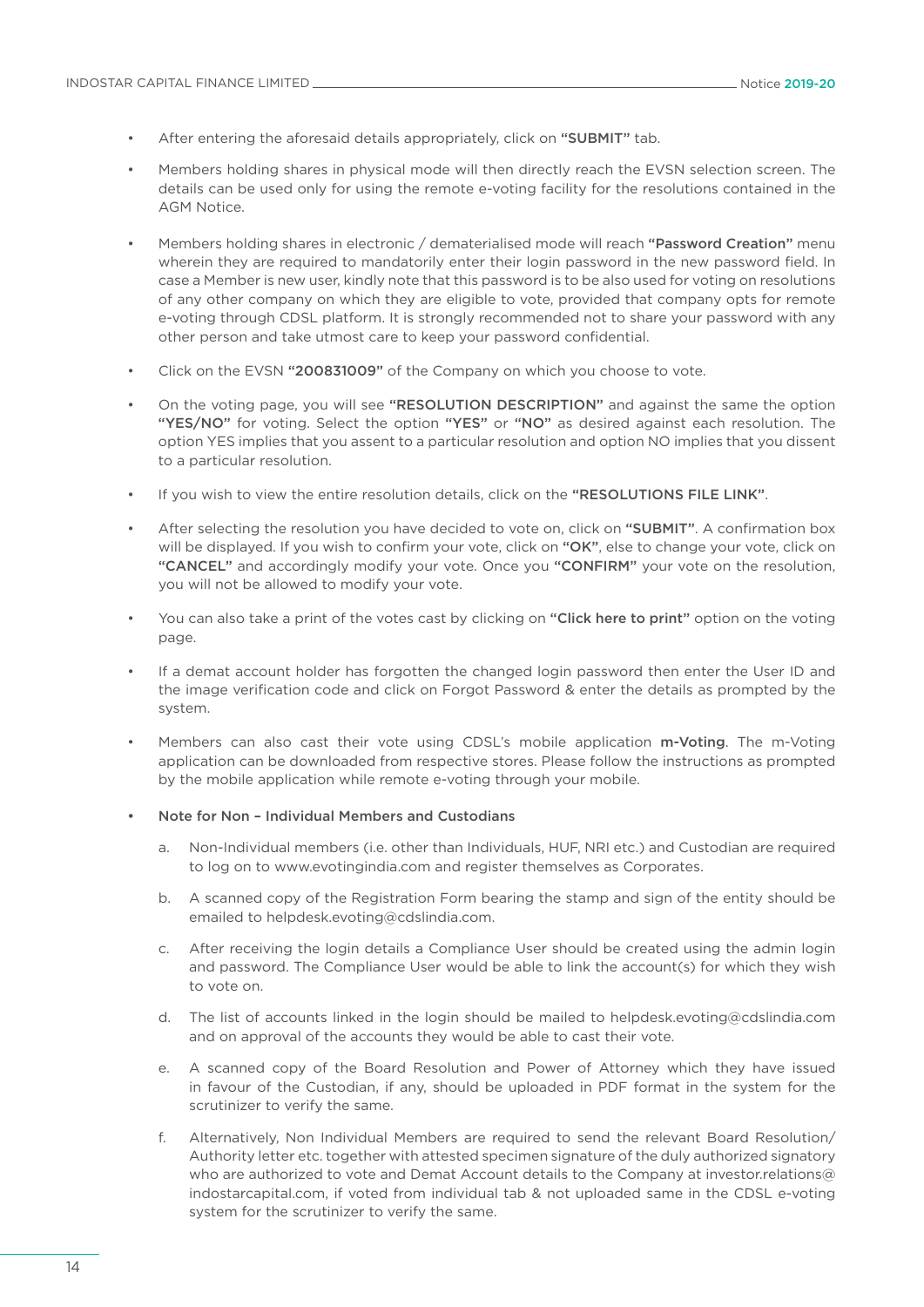

### 19. Process for Members whose email addresses are not registered for obtaining login credentials for Remote E-Voting on the resolutions proposed in the AGM Notice:

- I. Members holding shares in physical form Please provide necessary details like Folio No., Name of Member, scanned copy of the share certificate (front and back) and PAN (self attested scanned copy of PAN card) by email to [investor.relations@indostarcapital.com;](mailto:investor.relations@indostarcapital.com)
- II. Members holding shares in dematerialized form Please provide Demat account details (CDSL-16 digit beneficiary ID or NSDL- 8 character DP ID followed by 8 digits Client ID), name, client master or copy of consolidated account statement and PAN (self-attested scanned copy of PAN card) to [investor.](mailto:investor.relations@indostarcapital.com) [relations@indostarcapital.com](mailto:investor.relations@indostarcapital.com); and
- III. The Company shall co-ordinate with Link Intime and provide the login credentials to the above mentioned Members.

### 20. Instructions for Members attending the AGM through VC / OAVM are as under:

- I. Members will be provided with a facility to attend the AGM through VC / OAVM through the CDSL e-Voting system. Members may access the same at<https://www.evotingindia.com>under Shareholders / Members login by using the remote e-voting credentials. The link for VC / OAVM will be available in shareholders / members login where the EVSN of the Company will be displayed.
- II. Members are encouraged to join the AGM through Laptops / IPads for better experience.
- III. Members connecting from mobile devices or tablets or laptop connecting via mobile hotspot may experience audio / video loss due to fluctuation in the network.

 Members are therefore requested to use internet facility with a good speed to avoid any disturbance during the AGM.

- IV. Members who would like to express their views / ask questions during the AGM may register themselves as a 'speaker' by sending a specific request for the same from their registered email address mentioning their name, DP ID and Client ID / folio number, PAN and mobile number at [investor.relations@](mailto:investor.relations@indostarcapital.com) [indostarcapital.com](mailto:investor.relations@indostarcapital.com) in advance, at least 7 days prior to the date of AGM.
- V. The Members who do not wish to speak during the AGM but have any queries relating to the resolutions set out in the AGM Notice may send their queries from their registered email address mentioning their name, DP ID and Client ID / folio number, PAN and mobile number at [investor.relations@indostarcapital.](mailto:investor.relations@indostarcapital.com) [com](mailto:investor.relations@indostarcapital.com) in advance, at least 7 days prior to the date of AGM. These queries will be replied to by the Company suitably via email.
- VI. Only Members who have registered themselves as a 'speaker' will be allowed to express their views / ask questions during the AGM.

### 21. Instructions for Members for E-Voting on the resolutions proposed in the AGM Notice, during the AGM are as under:-

- I. The procedure for e-voting during the AGM is same as the instructions mentioned above for remote e-voting.
- II. Only those Members, who are present in the AGM through VC / OAVM facility and have not casted their vote on the resolutions proposed in the AGM Notice through remote e-voting and are otherwise not barred from doing so, shall be eligible to vote through e-voting system available during the AGM.
- III. Members who have voted through remote e-voting will be eligible to attend the AGM. However, they will not be eligible to vote during the AGM.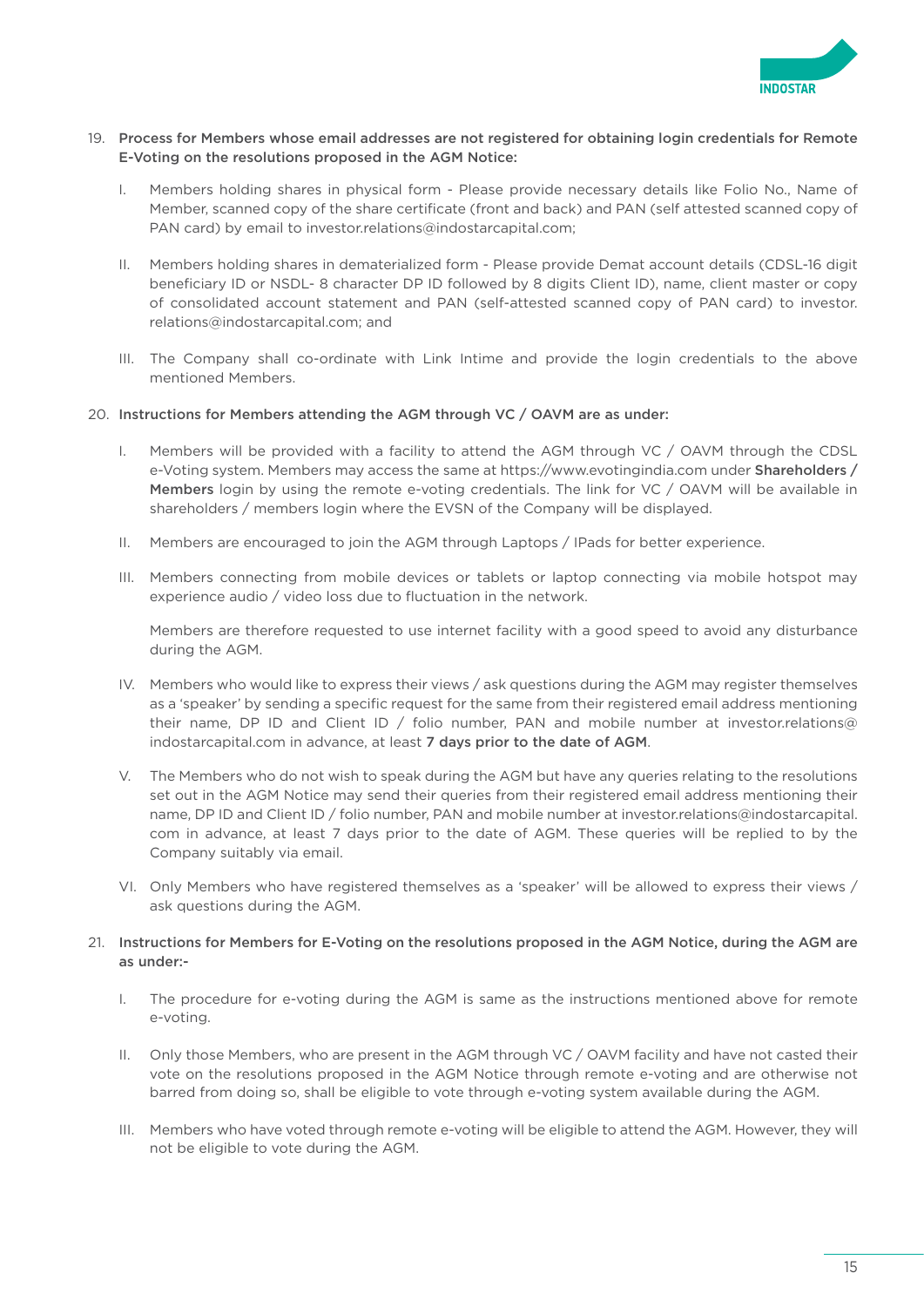22. Details of persons to be contacted for any issues / queries / grievances relating to remote e-voting, e-voting during the AGM and attending the AGM through VC / OAVM:

#### CDSL:

 Members may refer to the Frequently Asked Questions ("FAQs") and e-voting user manual available at [www.evotingindia.com](http://www.evotingindia.com), under "Help" section or send an email to [helpdesk.evoting@cdslindia.com](mailto:helpdesk.evoting@cdslindia.com) or contact Mr. Nitin Kunder (022-23058738) or Mr. Mehboob Lakhani (022-23058543) or Mr. Rakesh Dalvi (022-23058542).

 All grievances connected with the facility for voting by electronic means may be addressed to Mr. Rakesh Dalvi, Manager, (CDSL) Central Depository Services (India) Limited, A Wing, 25<sup>th</sup> Floor, Marathon Futurex, Mafatlal Mill Compounds, N M Joshi Marg, Lower Parel (East), Mumbai - 400013 or send an email to [helpdesk.](mailto:helpdesk.evoting@cdslindia.com) [evoting@cdslindia.com](mailto:helpdesk.evoting@cdslindia.com) or call 022-23058542/43.

#### Company

 Member may contact Mr. Jitendra Bhati, Company Secretary & Compliance Officer at One Indiabulls Center, 20<sup>th</sup> Floor, Tower 2A, Jupiter Mills Compound, Senapati Bapat Marg, Mumbai - 400013 or send an email at [investor.relations@indostarcapital.com](mailto:investor.relations@indostarcapital.com) or call at 022-43157000.

- 23. Mr. Mukesh Siroya, (Membership No. F5682), M/s M. Siroya and Company, Practicing Company Secretaries, have been appointed as the Scrutinizer to scrutinize the remote e-voting process and e-voting during the AGM in a fair and transparent manner.
- 24. The Scrutinizer shall not later than 48 hours from the conclusion of the AGM submit a consolidated Scrutinizer's Report of the total votes cast in favour or against, if any, to the Chairman or any other person authorised in this behalf, who shall countersign the same.
- 25. The Chairman or any other person authorized in this behalf shall forthwith on receipt of the consolidated Scrutinizer's Report, declare the results of the voting within 48 hours of the conclusion of the AGM. The results declared along with the Scrutinizer's Report shall be placed on the Company's website at [www.](http://www.indostarcapital.com) [indostarcapital.com](http://www.indostarcapital.com) and on the website of CDSL e-Voting at [www.evotingindia.com](http://www.evotingindia.com) immediately after the results are declared by the Chairman or any other person so authorised. Simultaneously, the same will also be communicated to the BSE Limited and the National Stock Exchange of India Limited, where the equity shares of the Company are listed.
- 26. The resolutions as set out in the AGM Notice shall be deemed to be passed on the date of the AGM i.e. Thursday, September 24, 2020, subject to receipt of the requisite number of votes in favour of the resolution(s).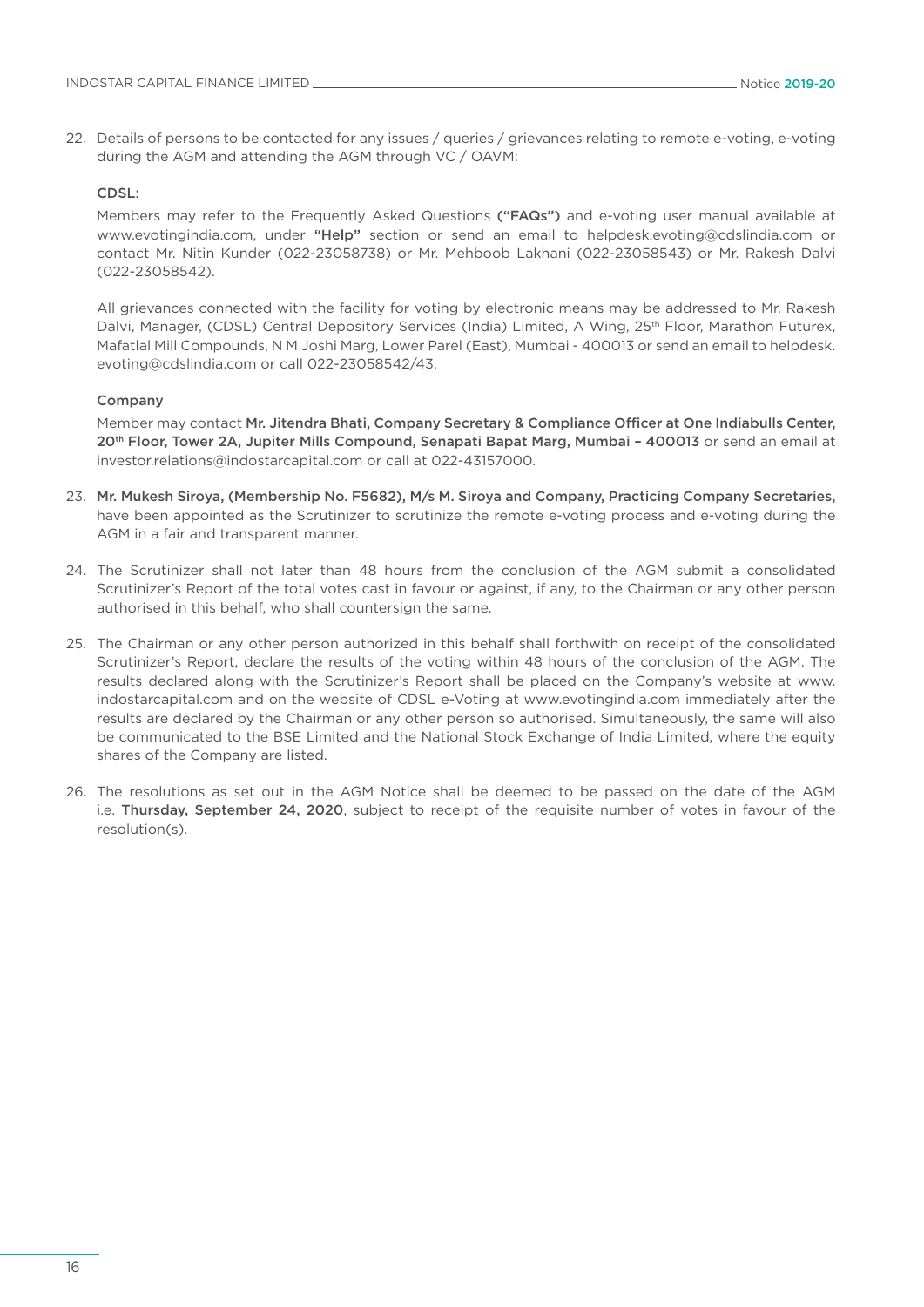

### ANNEXURE TO THE NOTICE CONVENING THE 11TH ANNUAL GENERAL MEETING ("AGM NOTICE")

EXPLANATORY STATEMENT PURSUANT TO SECTION 102(1) OF THE COMPANIES ACT, 2013, THE SECURITIES AND EXCHANGE BOARD OF INDIA (LISTING OBLIGATIONS AND DISCLOSURE REQUIREMENTS) REGULATIONS, 2015 AND THE SECRETARIAL STANDARDS ON GENERAL MEETINGS ISSUED BY THE INSTITUTE OF COMPANY SECRETARIES OF INDIA

### ITEM NO. 4

Members are requested to note that at the 6<sup>th</sup> Annual General Meeting of the Company held on September 30, 2015, S. R. Batliboi & Co. LLP, Chartered Accountants were appointed as the Statutory Auditors of the Company for second consecutive term of five years commencing from the conclusion of 6<sup>th</sup> Annual General Meeting till the conclusion of the 11<sup>th</sup> Annual General Meeting of the Company. In terms of the Act and the said resolution passed by the members of the Company, the tenor of S. R. Batliboi & Co. LLP as Statutory Auditors of the Company will expire on the conclusion of the 11<sup>th</sup> Annual General Meeting of the Company.

In accordance with the Act, on the recommendation of the Audit Committee ("the Committee") and considering various parameters including audit approach, experience and knowledge in the financial services sector, the Board of Directors at their meeting held on June 17, 2020 considered, approved and recommended for approval of the Members of the Company, the appointment of Deloitte Haskins & Sells LLP, Chartered Accountants (ICAI Firm Registration Number 117366W/W-100018), as the Statutory Auditors of the Company for a period of five years i.e. from the conclusion of 11th Annual General Meeting till the conclusion of 16th Annual General Meeting of the Company.

Deloitte Haskins & Sells LLP ("DHS LLP" or "Firm") is registered with the Institute of Chartered Accountants of India (Registration No. 117366W/W-100018). The Firm has around 2,500 professionals and staff. DHS LLP has offices in Mumbai, Delhi, Kolkata, Chennai, Bangalore, Ahmedabad, Hyderabad, Coimbatore, Kochi, Pune, Jamshedpur and Goa. The registered office of the Firm is Indiabulls Finance Centre, Tower 3, 24<sup>th</sup> to 32<sup>nd</sup> Floor, Senapati Bapat Marg, Elphinstone Road (West), Mumbai - 400013, Maharashtra, India.

Members are requested to note that DHS LLP have consented to their appointment as Statutory Auditors of the Company and confirmed that their appointment, if made, would be within the limits specified under the Act and that they are not disqualified from being appointed as Statutory Auditors of the Company.

Members are requested to note that if appointed, DHS LLP shall be paid statutory audit fees of INR 45 lac plus goods and services tax, as applicable, and reimbursement of out-of-pocket expenses incurred, for performing the statutory audit of the Company for the financial year 2020-21. The fees for services in the nature of statutory certifications and other professional work will be in addition to the statutory audit fee as above and will be decided by the Company in consultation with the Auditors and will be subject to approval by the Board of Directors and / or the Audit Committee in the manner as mentioned in the resolution at Item No. 4 of the AGM Notice. The remuneration payable to the DHS LLP for their remaining tenor shall be decided by the Board of Directors of the Company or any committee constituted / may be constituted by the Board of Directors or any other person(s), for the time being exercising the powers conferred on the Board of Directors by resolution set out Item No. 4 of this AGM Notice.

The Board of Directors recommends the resolution set out at Item No. 4 of the AGM Notice to the Members for their consideration and approval, by way of an Ordinary Resolution.

None of the Directors, Key Managerial Personnel of the Company and their relatives are, in any way, concerned or interested, financially or otherwise, in the Ordinary Resolution set out at Item No. 4 of the AGM Notice.

#### ITEM NO. 5 - 7

Members are requested to note that pursuant to shareholders' agreement ("SHA") executed among the Company, BCP V Multiple Holdings Pte. Ltd. ("Brookfield") and Indostar Capital ("ICM") which is effective from July 09, 2020, Brookfield and ICM each have the right to nominate 2 (two) non-executive directors on the Board of Directors of the Company, pursuant to which Brookfield has nominated Mr. Aditya Joshi (DIN: 08684627) and Mr. Sridhar Rengan (DIN: 03139082) and ICM has nominated Mr. Vibhor Kumar Talreja (DIN: 08768297) for appointment as director(s) on the Board of Directors of the Company.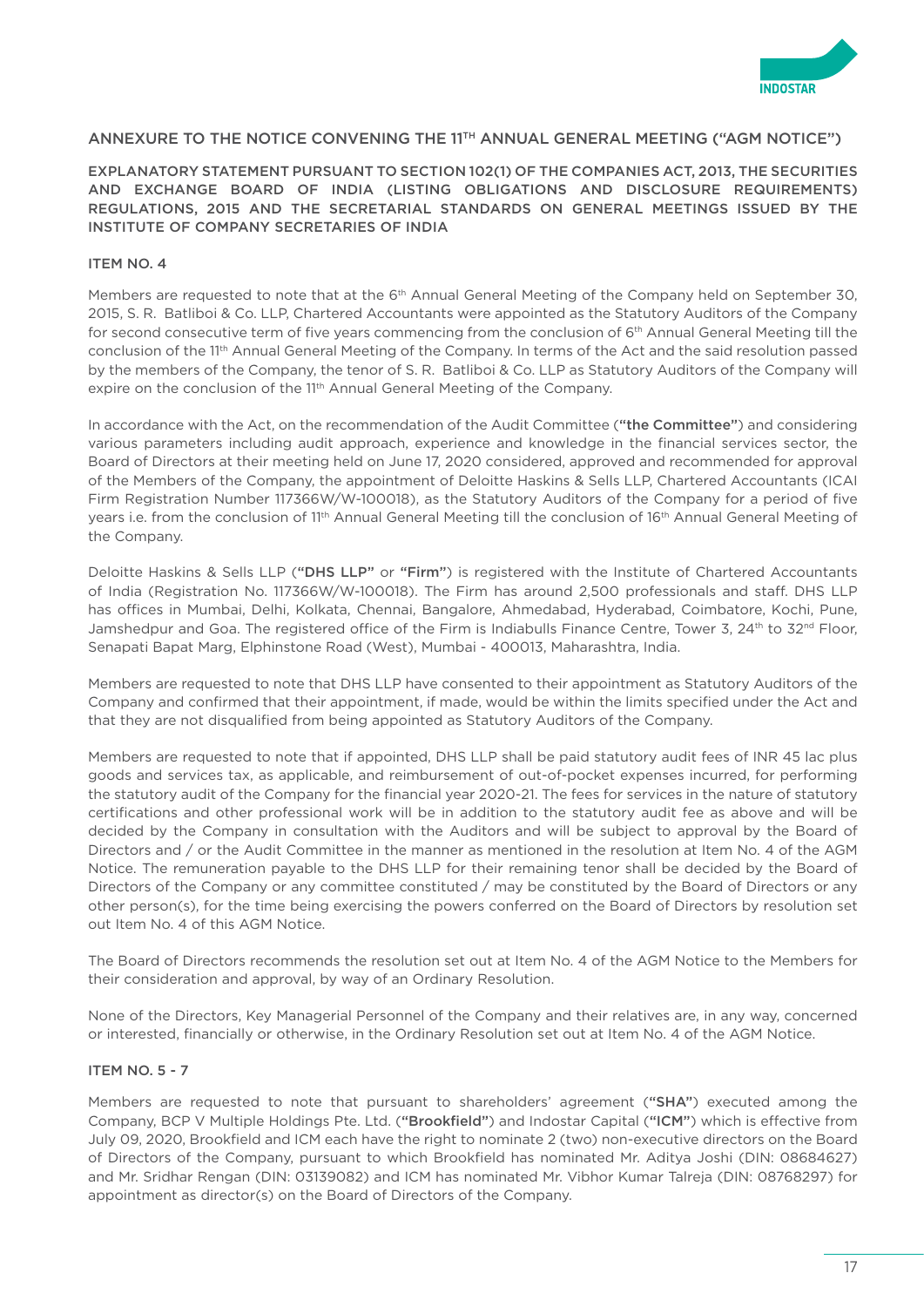Members are requested to note that pursuant to nominations received from Brookfield and ICM, respectively, and upon recommendation of the Nomination & Remuneration Committee ("NRC"), the Board of Directors at their meeting held on July 10, 2020 approved appointment of Mr. Aditya Joshi, Mr. Sridhar Rengan and Mr. Vibhor Kumar Talreja, as Additional Directors in the category of Non-Executive Non-Independent Directors of the Company in terms of Section 161(1) of the Act, to hold office up to the date of the 11<sup>th</sup> Annual General Meeting of the Company.

Brief profile(s) of Mr. Joshi, Mr. Rengan and Mr. Talreja and disclosure(s) / information under the Listing Regulations and the Secretarial Standards on General Meeting issued by the Institute of Company Secretaries of India are set out in Annexure to the AGM Notice.

Members are requested to note that the Company has received consent in writing from Mr. Joshi, Mr. Rengan and Mr. Talreja, respectively, to act as Non-Executive Non-Independent Director of the Company and declaration(s) and confirmation(s) stating that they are not disqualified from being appointed as Directors of the Company in terms of Section 164 and other provisions of the Act and the circulars, directions, notifications, regulations, guidelines issued by the Reserve Bank of India and the Securities and Exchange Board of India.

Members are requested to note that in terms of Section 178 of the Act, terms of reference of NRC, RBI Directions and Policy on Selection Criteria / "Fit & Proper" Person Criteria of the Company, the NRC at its meeting held on July 10, 2020 has assessed and confirmed the eligibility and "fit & proper" person status of all the proposed directors for their appointment as Non-Executive Non-Independent Director(s), based on the information, declarations, disclosures and undertakings provided by each of them.

Members are requested to note that the Company has received a notice in writing in terms of the provisions of Section 160 of the Act from a Member proposing the candidature of Mr. Joshi, Mr. Rengan and Mr. Talreja, respectively, as a Non-Executive Non-Independent Directors on the Board of Directors of the Company.

The Board of Directors recommends the resolution(s) set out at Item No. 5 to Item No. 7 of the AGM Notice to the Members for their consideration and approval, by way of Ordinary Resolution(s).

Except for the appointee Director for the purpose of his own appointment or his relatives, none of the other Directors, Key Managerial Personnel of the Company and their relatives are, in any way, concerned or interested, financially or otherwise, in the Resolution(s) set out at Item No. 5 to Item No. 7 of the AGM Notice.

### ITEM NO. 8

Members at the 10<sup>th</sup> Annual General Meeting of the Company held on August 30, 2019, had accorded their approval to create / invite / offer / issue / allot up to such number of Non-Convertible Debentures ("NCDs"), under private placement, in one or more series or tranches, on such terms and conditions as may be determined by the Board, such that the aggregate principal amount of such NCDs issued during a period of 1 (one) year commencing from the date of passing of special resolution at the aforesaid Annual General Meeting, does not exceed INR 10,000 crore (Rupees Ten Thousand crore only).

Members are requested to note that the aforesaid approval accorded by the Members of the Company for the issue of NCDs under Private Placement was valid for a period of one year from the date of approval by the Members of the Company i.e. August 29, 2020.

Members are requested to note that in order to enable the Company to raise funds by way of issuance of NCDs under private placement, the Board of Directors of the Company at their meeting held on August 12, 2020, subject to the approval of the Members of the Company, accorded its approval to create / invite / offer / issue / allot upto such number of NCDs, under private placement, in one or more series or tranches, such that the aggregate principal amount of such NCDs to be issued during a period of 1 (one) year commencing from the date of passing of the Special Resolution set out at Item No. 8 of the AGM Notice, does not exceed INR 10,000 crore. Further, the Board of Directors have authorised the Debenture Committee to undertake all acts, deeds, matters and things as it may in its absolute discretion deem necessary, expedient, proper or desirable, in respect of issuance of NCDs under private placement including but not limited to determine the terms and conditions of the NCDs to be issued, number of NCDs to be issued, issue price, face value, issue size, coupon, tenor, objects of the issue, etc.

Members are requested to note that in terms of Section 42 of the Act read with Rule 14 of the Companies (Prospectus and Allotment of Securities) Rules, 2014, a company shall not make an offer or invitation to subscribe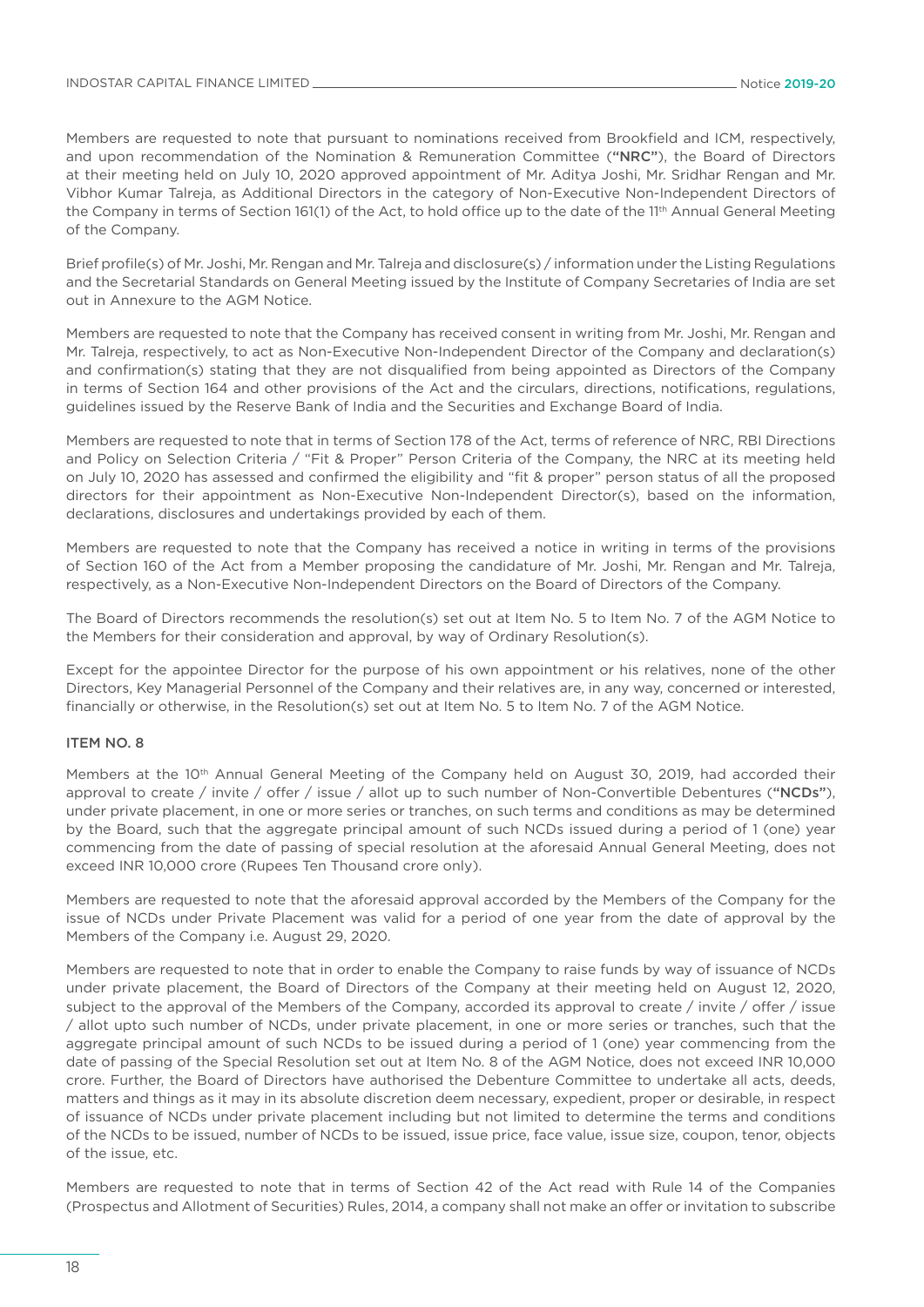

to securities (including NCDs) through private placement unless the proposal has been previously approved by the members of the company, by way of special resolution. Further, in case of offer or invitation to subscribe NCDs it shall be sufficient if the company passes a previous special resolution only once in a year for all the offers or invitations to subscribe NCDs during the year.

Accordingly, approval of the Members of the Company is sought in terms of Section 42 of the Act read with Rule 14 of the Companies (Prospectus and Allotment of Securities) Rules, 2014, to create / invite / offer / issue / allot up to such number of NCDs, under private placement, in one or more series or tranches, such that the aggregate principal amount of such NCDs to be issued during a period of 1 (one) year from the date of passing of the Special Resolution set out at Item No. 8 of the AGM Notice, does not exceed INR 10,000 crore within the overall borrowing limits of the Company.

The Board of Directors recommends the resolution set out at Item No. 8 of the AGM Notice to the Members for their consideration and approval, by way of Special Resolution.

None of the Directors or Key Managerial Personnel of the Company or their relatives are, in any way, concerned or interested, financially or otherwise, in the Special Resolution set out at Item No. 8 of the AGM Notice, except to the extent of the NCDs that may be subscribed by any Directors or Key Managerial Personnel of the Company or their relatives or any entity in which any of the Directors or Key Managerial Personnel of the Company or their relatives may be concerned or interested in any capacity.

### **ITEM NO. 9**

Members at the 6<sup>th</sup> Annual General Meeting of the Company held on September 30, 2015, had accorded their approval for payment of commission to Non-Executive Independent Directors of the Company, for a period of 5 (five) years commencing from financial year 2015-16 to financial year 2019-20, not exceeding in aggregate, 1% (one percent) of the net profits of the Company of each financial year calculated in accordance with Section 198 of the Act.

Members are requested to note that considering the vast experience and expertise of Non-Executive Independent Directors in their respective fields, devotion of considerable time for the Company's business operations, particularly in respect of vital and strategic business decisions, the Board of Directors of the Company, on recommendation of Nomination & Remuneration Committee, at its meeting held on August 12, 2020 accorded its approval for payment of commission to the Non-Executive Independent Directors of the Company every financial year, for a period of five financial years commencing from financial year 2020-21 to 2024-25, of an amount not exceeding in aggregate, 1% (one percent) of the net profits of the Company of each financial year calculated in accordance with Section 198 of the Act. The payment of commission would be in addition to the sitting fees and other reimbursement payable to them for attending the meetings of the Board of the Directors and committees.

Members are requested to note that in accordance with provisions of the Act including Section 197(4) read with Article 156 of the Articles of Association of the Company, the remuneration payable to Directors of the Company shall be determined by way of an ordinary resolution passed by Members of the Company. Further, in terms of Regulation 17 of the Listing Regulations all fees or compensation paid to Non-Executive Directors, including Independent Directors (except sitting fees paid in accordance with the Act) requires approval of Members of the Company.

Accordingly, approval of the Members of the Company is sought for payment of commission to Non-Executive Independent Directors of the Company for a period of five financial years commencing from financial year 2020- 21 to financial year 2024-25, in such proportion and manner as may be determined by the Board of Directors of the Company.

The Company has not defaulted in payment of dues to any bank or public financial institution or non-convertible debenture holders or other secured creditor, if any.

The Board of Directors recommends the resolution set out at Item No. 9 of the AGM Notice to the Members for their consideration and approval, by way of an Ordinary Resolution.

Except the Non-Executive Independent Directors of the Company and their relatives, none of the Directors, Key Managerial Personnel of the Company or their relatives (are, in any way, concerned or interested, financially or otherwise, in the Ordinary Resolution set out at Item No. 9 of the AGM Notice.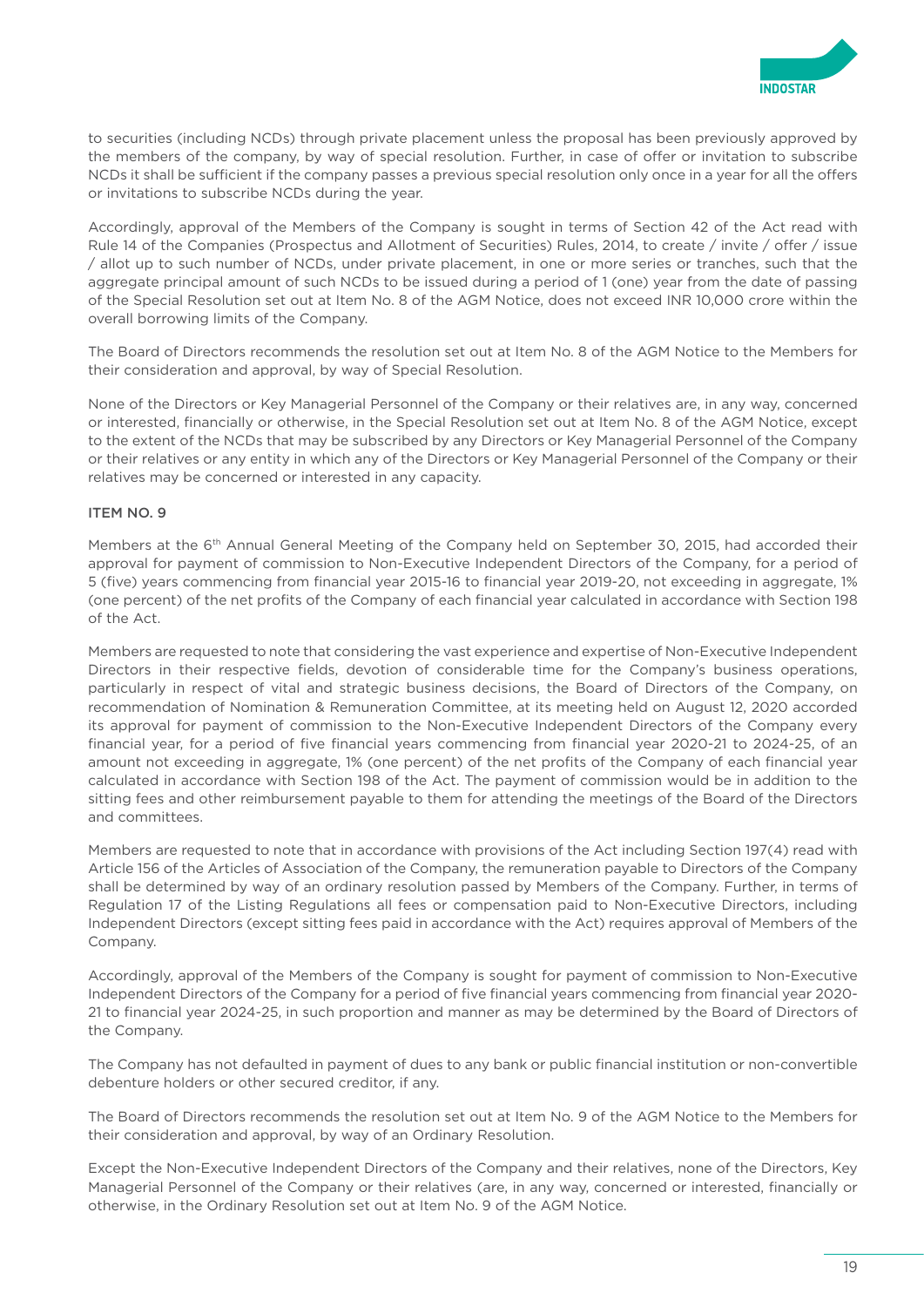#### **ITEM NO. 10**

Attracting and retaining high quality talent is critical to the long-term success of the Company. To further strengthen our initiatives in the regard, the Company appointed a reputed human resources consultancy firm to review and advice on, *inter-alia*, long term incentive structure for its employees. One of the measures suggested by the consultant, is the grant of loans to employees. Many entities with whom your Company competes with for talent, do not provide loans to employees. If your Company differentiates itself by being able to provide employee loans, it will be an important differentiator and serve as a powerful and effective retention tool for employees.

Members are requested to note that the Nomination & Remuneration Committee and the Board of Directors of the Company recognizes that grant of loans to employees is an important element of the long-term incentives and retention tools that can be utilized by the Company to motivate and incentivize its employees.

The Board of Directors of the Company at its meeting held on August 12, 2020 approved and recommended to the Members for their approval a 'Policy on Loans to Employees' ("EL Policy"). Members are requested to note the broad features of the EL Policy as under:

- (a) Loans can be granted to employees of the Company and its subsidiaries, who have been in full time employment with the Company / its majority owned subsidiary, for at least 36 months.
- (b) The maximum amount of loan outstanding under the EL Policy, at any time, shall not exceed INR 50 crore. This will be about 0.50% of Assets under Management of the Company.
- (c) Maximum tenor for which a loan may be granted shall be 48 months.
- (d) Grant of loans under the EL Policy will be as per authority levels specified, including an authorization matrix for grant of loans based on loan amount and tenor.

The draft of the EL Policy shall be available for inspection by the Members of the Company in accordance with the provisions of the Act, in the manner as mentioned in the Notes to the AGM Notice.

Members are requested to note that employees including managing director and whole-time director, can be beneficiaries under the EL Policy and accordingly in terms of Section 185(3)(a)(ii) of the Act, the EL Policy is required to be approved by the Members of the Company by way of a Special Resolution.

The Board of Directors recommends the resolution set out at Item No. 10 of the AGM Notice to the Members for their consideration and approval, by way of a Special Resolution.

None of the Directors, Key Managerial Personnel of the Company and their relatives are, in any way, concerned or interested, financially or otherwise, in the Special Resolution set out at Item No. 10 of this AGM Notice, except to the extent of any loan that may be granted to the relevant directors of the Company under the EL Policy.

#### Item No. 11 - 12

Members of the Company at their extraordinary general meeting held on April 28, 2017 approved appointment of Mr. R. Sridhar as Whole-time Director designated as Executive Vice-Chairman & Chief Executive Officer (EVC & CEO) of the Company for a period of 5 (five) years with effect from April 18, 2017, by means of a special resolution on the terms and conditions (including remuneration) as mentioned therein.

Members of the Company at the 10<sup>th</sup> annual general meeting of the Company held on August 30, 2019 approved appointment of Mr. Shailesh Shirali as Whole-time Director for a period of 5 (five) years with effect from June 26, 2019 by means of an ordinary resolution on the terms and conditions (including remuneration) as mentioned therein.

Members are requested to note that in terms of approvals granted by the Members of the Company as mentioned above and pursuant to Management Contract dated May 11, 2020 executed with Mr. Sridhar, which is placed for approval of Members of the Company at this AGM, Mr. Sridhar and Mr. Shirali were paid remuneration of INR 9.73 crore and INR 1.82 crore, respectively, for financial year 2019-20.

Members are requested to note that for the financial year 2019-20, the Company has proactively recorded management overlay allowance as part of its expected credit loss provisions, to reflect, among other things,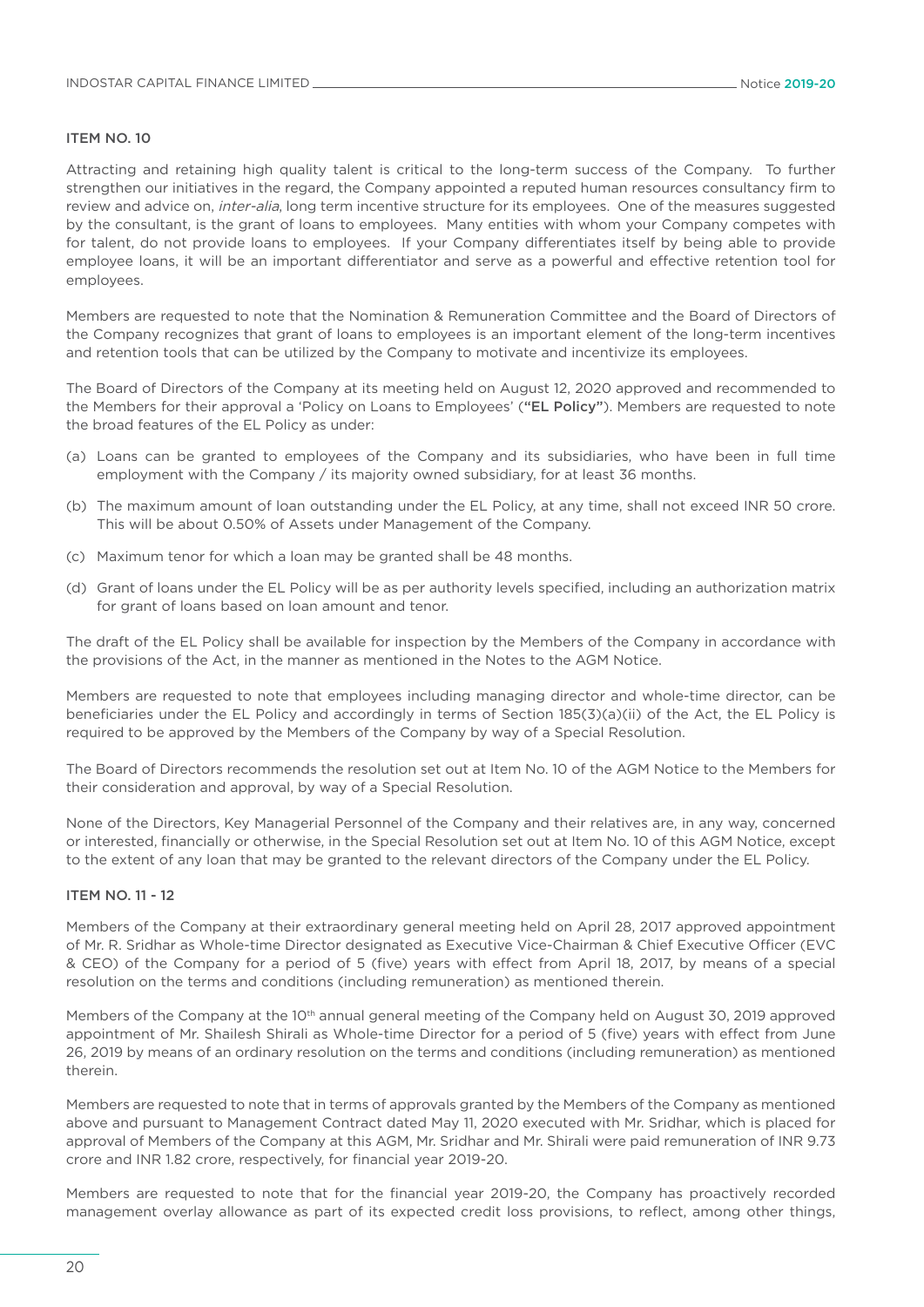

an increased risk of deterioration in macroeconomic factors caused by COVID-19 pandemic and adopted a conservative accounting approach including write-off of its loans assets, and recorded a loss for financial year ended March 31, 2020.

As a result of the above, the remuneration paid to Mr. R. Sridhar and Mr. Shailesh Shirali for financial year ended March 31, 2020 exceeded the limits prescribed under Section 197 read with Schedule V of the Act. Members are requested to note that in terms of provisions of the Act inter-alia including Section 197(10), Members of the Company can waive the recovery of excess remuneration paid to Mr. R. Sridhar and Mr. Shailesh Shirali for financial year ended March 31, 2020, by passing special resolution(s).

The Board of Directors and the Nomination & Remuneration Committee ("NRC") are of the opinion that the remuneration paid to R. Sridhar and Mr. Shailesh Shirali is justified and appropriate considering their key role in business of the Company and successfully concluding strategic deals which have and shall benefit the Company in long term. Members are requested to note that the Board of Directors and the NRC at their respective meetings held on August 12, 2020 have approved waiver of the recovery of excess managerial remuneration paid by the Company to Mr. Sridhar and Mr. Shirali and recommended the same to the Members for their approval.

The Company has not defaulted in payment of dues to any bank or public financial institution or non-convertible debenture holders or other secured creditor, if any.

The Board of Directors recommends the resolutions set out at Item No. 11 and Item No. 12 of the AGM Notice to the Members for their consideration and approval, by way of Special Resolution(s).

Except Mr. R. Sridhar and his relatives, none of the Directors, Key Managerial Personnel of the Company and their relatives are, in any way, concerned or interested, financially or otherwise, in the Special Resolution set out at Item No. 11 of this AGM Notice.

None of the Directors, Key Managerial Personnel of the Company and their relatives are, in any way, concerned or interested, financially or otherwise, in the Special Resolution set out at Item No. 12 of this AGM Notice.

### **ITEM NO. 13**

Members of the Company at their Extraordinary General Meeting held on April 28, 2017 approved appointment of Mr. Sridhar as Whole-time Director designated as Executive Vice-Chairman & Chief Executive Officer of the Company, for a period of 5 (five) years with effect from April 18, 2017, on terms and conditions, including remuneration as detailed in the Letter of Appointment / Employment executed with Mr. Sridhar. Mr. Sridhar is not a promoter of the Company.

Members are requested to note that in recognition of valuable services granted by Mr. R. Sridhar towards business of the Company and his key role in concluding strategic deals including investment by BCP V Multiple Holding Pte. Ltd. ("Brookfield") in the Company, which have prepared the Company for its next phase of growth, the Board of Directors, on the recommendation of the Nomination & Remuneration Committee ("NRC"), approved a new Management Contract with Mr. R. Sridhar, Whole-Time Director designated as Executive Vice-Chairman & Chief Executive Officer ("Management Contract"), which was executed on May 11, 2020 subject to approval of Members of the Company, in supersession of earlier Letter of Appointment / Employment.

Members are further requested to note that pursuant to the earlier Letter of Appointment / Employment executed with Mr. Sridhar, he was entitled to receive a one-time guaranteed bonus of INR 15 crore and accelerated vesting of 8,73,000 employee stock options inter-alia upon change of control of the Company. Upon execution of the Management Contract, Mr. Sridhar has waived off all his rights related to accelerated vesting of his stock options and accelerated bonus payment due to him, upon acquisition of control of the Company by Brookfield.

Material terms of the Management Contract are mentioned below:

Effective Date: the Management Contract is effective from July 09, 2020, subject to approval of Members of the Company;

Term: the Management Contract shall be in force until April 17, 2022, unless terminated in accordance with terms and conditions mentioned therein;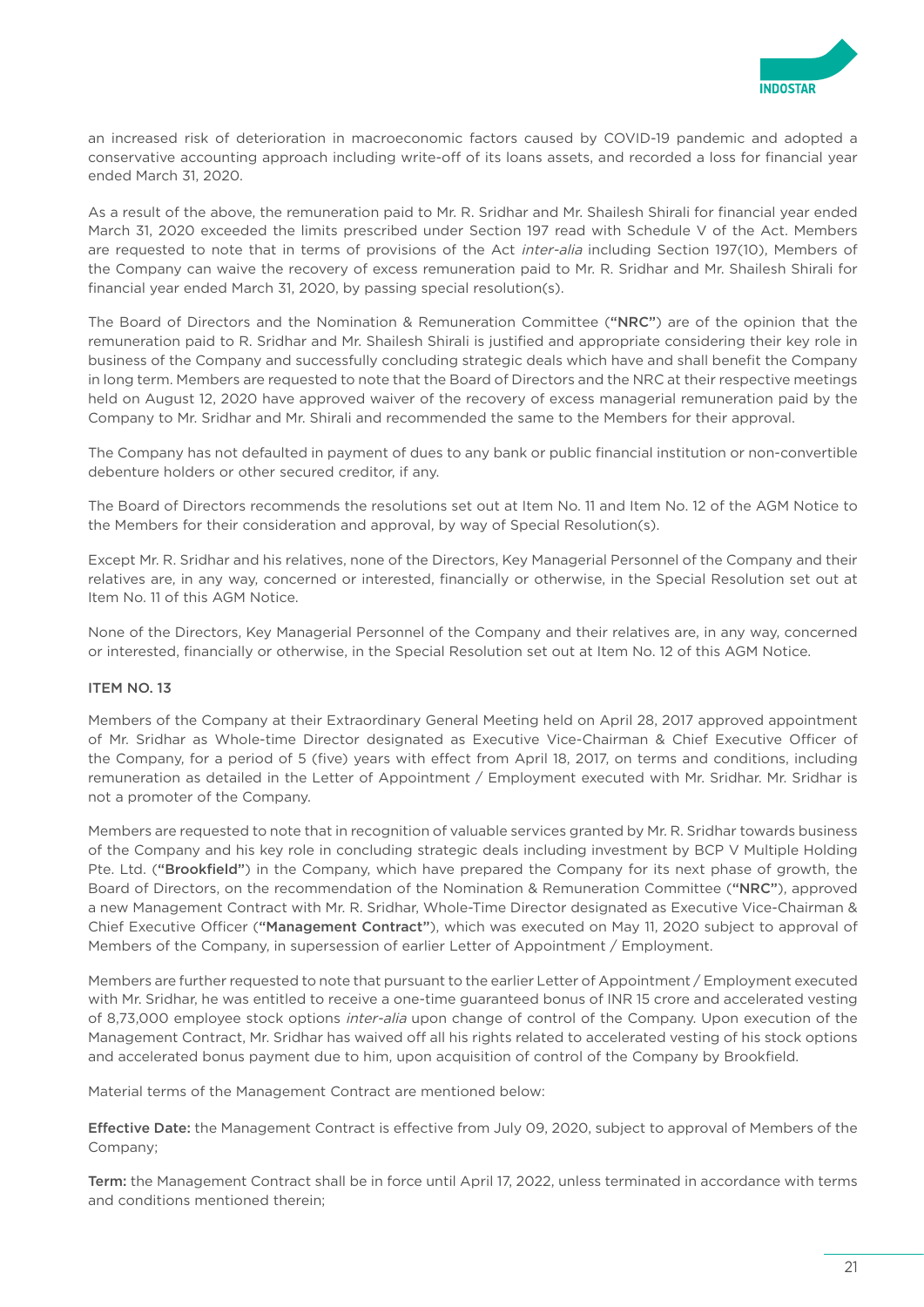$\mathbb{I}$ . General Information is a set of  $\mathbb{I}$ .

Compensation and Benefits: Mr. Sridhar shall be entitled to annual compensation of INR 3.20 crore per annum for financial year 2019-2020 to financial year 2021-2022. In addition, Mr. Sridhar shall be entitled to annual fixed bonus of INR 6.80 crore per annum from financial year 2019-2020 to financial year 2021-2022;

Employee Stock Options: Mr. Sridhar shall be entitled to grant of additional 10 lac stock options of the Company;

Others: Mr. Sridhar shall, amongst others, be bound by confidentiality, non-compete, non-solicitation, intellectual property and exclusivity obligations towards the Company.

The Management Contract shall be available for inspection by the Members of the Company in accordance with the provisions of the Act, in the manner as mentioned in the Notes to the AGM Notice.

Members are requested to note that for the financial year 2019-20, the Company has proactively recorded management overlay allowance as part of its expected credit loss provisions, to reflect, among other things, an increased risk of deterioration in macroeconomic factors caused by COVID-19 pandemic and adopted a conservative accounting approach including write-off of its loans assets, and recorded a loss for financial year ended March 31, 2020. Members are further requested to note that should the Company incur a loss or have inadequate profits in any year during the tenor of Mr. Sridhar as Whole-time Director of the Company, remuneration shall be paid to him in terms of the Management Contract, as minimum remuneration. Pursuant to the provisions of the Act read with Schedule V, in case of loss or inadequate profits, remuneration may be paid to Mr. Sridhar in accordance with the Management Contract if the same is approved by the Members by passing a special resolution.

Members are further requested to note that the remuneration proposed for Mr. Sridhar as per the revised contract is fair and justifiable when compared with other non-promoter professional CEOs in the NBFC sector. Mr. Sridhar has played an instrumental role in the listing of the Company's shares in the stock exchanges with effect from May 21, 2018. He has also played a major role in enhancing the profile of the Company by playing a key role in enabling Brookefield's investment as a promoter-investor at the right time which has strengthened the Company's capital and liquidity position. With the infused capital, the Company is adequately capitalised to increase the loan book, tide over the current crisis due to the COVID-19 pandemic, and position the Company for future growth. The proposed remuneration is also based on Mr. Sridhar's performance as Executive-Vice Chairman & CEO of the Company.

| General Information                                                                                                                                                          |                                                                                                                                                                                                                                                                                   |  |  |
|------------------------------------------------------------------------------------------------------------------------------------------------------------------------------|-----------------------------------------------------------------------------------------------------------------------------------------------------------------------------------------------------------------------------------------------------------------------------------|--|--|
| Nature of industry                                                                                                                                                           | The Company is a Non-Banking Financial Company registered<br>with the Reserve Bank of India, engaged in the business of<br>lending primarily financing commercial vehicles and small and<br>medium enterprises.                                                                   |  |  |
| commercial production                                                                                                                                                        | Date or expected date of commencement of The Company commenced its business operations in 2011.                                                                                                                                                                                   |  |  |
| In case of new companies, expected date of Not Applicable.<br>commencement of activities as per project<br>approved by financial institutions appearing in<br>the prospectus |                                                                                                                                                                                                                                                                                   |  |  |
| Financial<br>performance<br>based<br>on<br>indicators                                                                                                                        | given As on Financial year ended March 31, 2020<br>Net Worth: INR 2,688.65 crore<br>Total Income: INR 1,470.44 crore<br>Loss after Tax: INR 340.08 crore                                                                                                                          |  |  |
| Foreign investments or collaborations, if any.                                                                                                                               | The Company has not made any foreign investments or entered<br>into any foreign collaboration.<br>Promoters and Members of Promoter Group of the Company<br>are Non-Residents who held 60.62 % of the equity share<br>capital of the Company as on March 31, 2020. The total non- |  |  |
|                                                                                                                                                                              | resident shareholding of the Company as on March 31, 2020<br>was 69.04 %.                                                                                                                                                                                                         |  |  |

Accordingly, information as required to be disclosed under paragraph (iv) of the second proviso of Paragraph B of Section II of Part II of Schedule V to the Act is mentioned herein below: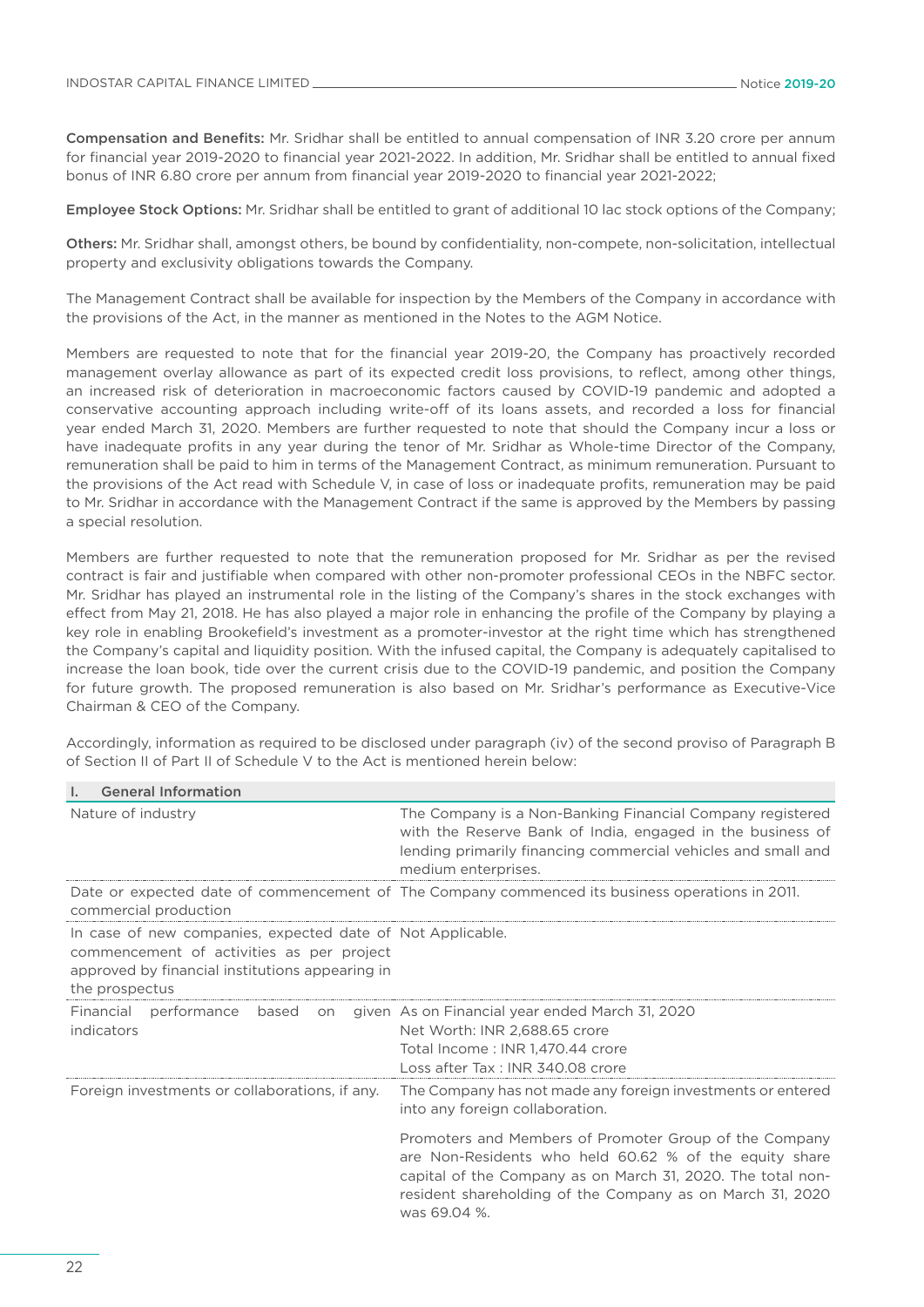

| A. Information about the appointee: Mr. R. Sridhar<br>н. |                                                                                                                                                                                                                                                                                                                                                                                                                                                                                                                                                                                                                                                            |
|----------------------------------------------------------|------------------------------------------------------------------------------------------------------------------------------------------------------------------------------------------------------------------------------------------------------------------------------------------------------------------------------------------------------------------------------------------------------------------------------------------------------------------------------------------------------------------------------------------------------------------------------------------------------------------------------------------------------------|
| recognition and awards                                   | Background details, job profile and his suitability, Mr. R. Sridhar is the Executive Vice-Chairman and CEO of the<br>Company since April 18, 2017. Mr. Sridhar has over three decades<br>of experience in the financial services industry.                                                                                                                                                                                                                                                                                                                                                                                                                 |
|                                                          | Brief Profile of Mr. Sridhar is enclosed at Annexure to the AGM<br>Notice.                                                                                                                                                                                                                                                                                                                                                                                                                                                                                                                                                                                 |
|                                                          | Prior to joining IndoStar, he was associated with the Shriram<br>Group since 1985 and held the position of Managing Director &<br>CEO of Shriram Transport Finance Company Limited for over a<br>decade since the year 2000. Under Mr. Sridhar's leadership, the<br>Company is rapidly expanding its retail businesses.                                                                                                                                                                                                                                                                                                                                    |
|                                                          | Mr. Sridhar is a qualified Chartered Accountant from the Institute<br>of Chartered Accountants of India and holds a Bachelor's degree<br>in Science.                                                                                                                                                                                                                                                                                                                                                                                                                                                                                                       |
| Past remuneration and Remuneration Proposed              | Remuneration paid for financial year 2018-19 - INR 5.56 crore.                                                                                                                                                                                                                                                                                                                                                                                                                                                                                                                                                                                             |
|                                                          | Remuneration for financial year 2019-20 - is mentioned in the<br>explanatory statement for Item No. 11 of this AGM Notice.                                                                                                                                                                                                                                                                                                                                                                                                                                                                                                                                 |
|                                                          | Remuneration for financial year 2020-21 and financial year 2021-<br>$2022$ – see above.                                                                                                                                                                                                                                                                                                                                                                                                                                                                                                                                                                    |
| country of his origin)                                   | Comparative remuneration profile with respect Considering the size of the Company, responsibilities allocated to<br>to industry, size of the company, profile of the Mr. R. Sridhar, his contribution in concluding and implementing<br>position and person (in case of expatriates the strategic business deals, the relevance of experience and<br>relevant details would be with respect to the expertise in the financial services industry, his remuneration is<br>commensurate with the general industry standards.                                                                                                                                  |
| personnel, if any.                                       | Pecuniary relationship directly or indirectly with As on date of this notice, Mr. Sridhar has no pecuniary relationship<br>the company, or relationship with the managerial with the Company except remuneration drawn as Whole-Time<br>Director of the Company and to the extent of shareholding in the<br>Company.                                                                                                                                                                                                                                                                                                                                       |
|                                                          | Mr. Sridhar has no relationship with any key managerial personnel<br>of the Company.                                                                                                                                                                                                                                                                                                                                                                                                                                                                                                                                                                       |
| <b>Other Information</b><br>III.                         |                                                                                                                                                                                                                                                                                                                                                                                                                                                                                                                                                                                                                                                            |
| Reasons of loss or inadequate profits                    | The Company has proactively recorded management overlay<br>allowance as part of its expected credit loss provisions, to<br>reflect, among other things, an increased risk of deterioration<br>in macroeconomic factors caused by COVID-19 pandemic and<br>adopted a conservative accounting approach including write-off<br>of its loans assets, and recorded a loss for financial year 2019-20.                                                                                                                                                                                                                                                           |
| improvement                                              | Steps taken or proposed to be taken for The Company incurred loss for the first time since it commenced<br>business operations mainly because of one-time conservative<br>approach and deterioration in macroeconomic factors caused<br>by COVID-19 pandemic. Improvement in macroeconomic factors<br>and opening up of economy and investment by BCP V Multiple<br>Holdings Pte. Ltd. in to the share capital of Company will help the<br>Company to resume its growth trajectory.                                                                                                                                                                        |
| measurable terms                                         | Expected increase in productivity and profits in The COVID-19 outbreak, which has been declared a global<br>pandemic by the World Health Organization, continues to spread<br>across the globe and India and has contributed to a significant<br>decline in economic activities and severely impacted the business<br>and operations of the Company. The extent to which the COVID-19<br>pandemic will impact the Company's operational and financial<br>position will depend on future developments, which are highly<br>uncertain. The Company's capital and liquidity position is strong<br>and would continue to be the focus area during this period. |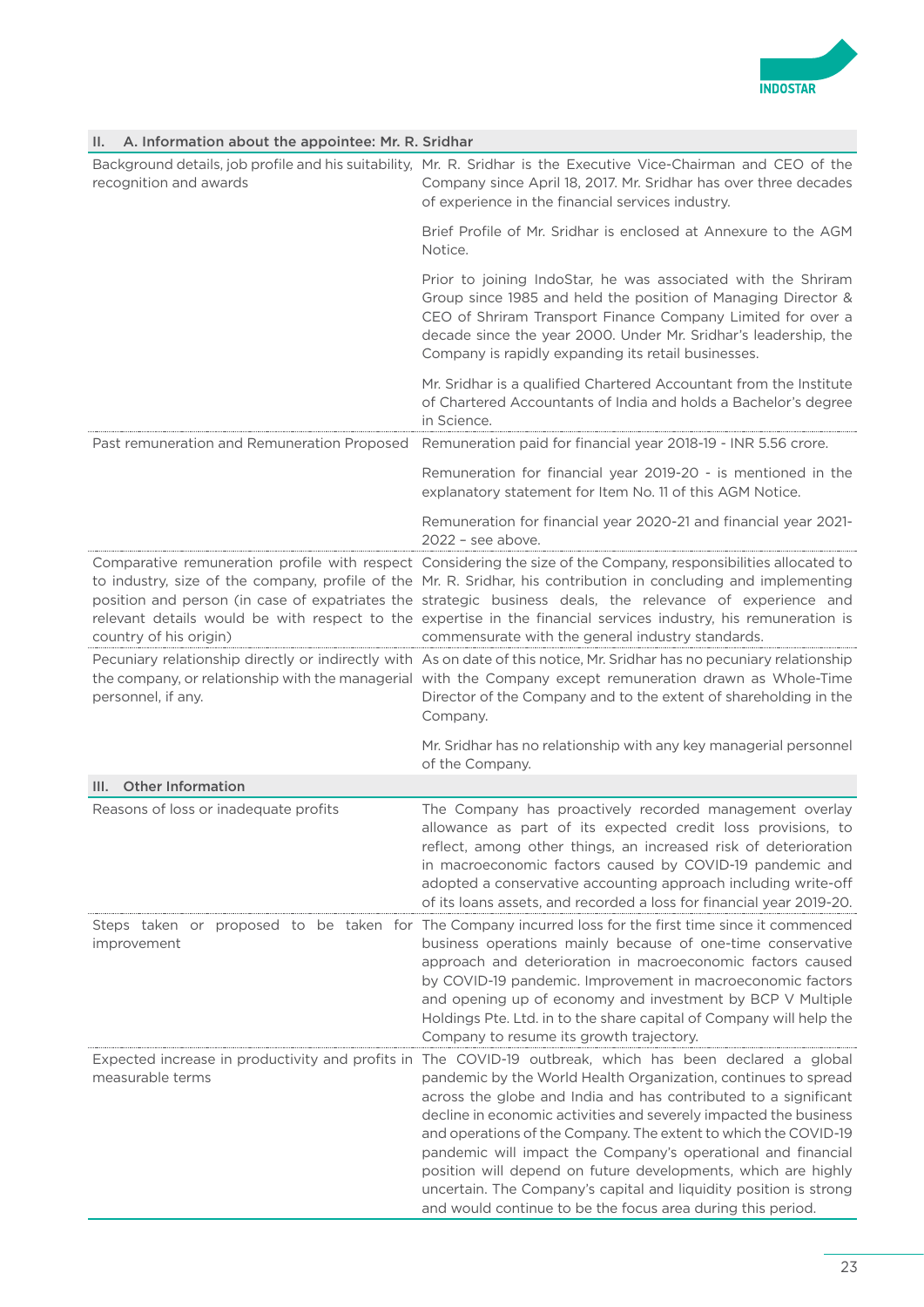Members are requested to note that in terms of provisions of the Act including Section 196, 197 read with Schedule V, the Management Contract shall require approval of the Members of the Company by way of a Special Resolution.

Brief profile of Mr. Sridhar and disclosure(s) / information under the Secretarial Standards on General Meeting issued by the Institute of Company Secretaries of India are set out in Annexure to the AGM Notice.

The Board of Directors recommends the resolution set out at Item No. 13 of the AGM Notice to the Members for their consideration and approval, by way of a Special Resolution.

Except Mr. R. Sridhar and his relatives, none of the Directors, Key Managerial Personnel of the Company and their relatives are, in any way, concerned or interested, financially or otherwise, in the Special Resolution set out at Item No. 13 of this AGM Notice.

#### ITEM NO. 14 – 19

The Company believes that its success and ability to achieve objectives is largely determined by the quality of its work force and recognises that not only good employment opportunities but also additional motivating mechanisms are needed to incentivize employees and aligning their interest with the interest of the Company.

Members are requested to note that in recognition of the aforesaid objective and to attract, retain, motivate and incentivize employees, the Members of the Company approved, introduced and implemented the IndoStar ESOP Plan 2012 ("ESOP 2012") at their meeting held on July 30, 2012, IndoStar ESOP Plan 2016 ("ESOP 2016") at their meeting held on May 09, 2016, IndoStar ESOP Plan 2016 - II ("ESOP 2016 – II") at their meeting held on October 17, 2016, IndoStar ESOP Plan 2017 ("ESOP 2017") at their meeting held on April 28, 2017 and IndoStar ESOP Plan 2018 ("ESOP 2018") at their meeting held on December 15, 2017 (collectively the "ESOP Plans"). Since the ESOP Plans were adopted prior to listing of equity shares of the Company, in terms of SEBI ESOP Regulations, the ESOP Plans were ratified by the Members of the Company at their Meeting held on September 27, 2018.

Members are requested to note that in terms of the ESOP Plans, the Nomination & Remuneration Committee ("NRC") is authorized to attach performance linked conditions to vesting of stock options. NRC may be required to spread vesting of options over a period of time to secure expected performance from option grantee(s) during such period. In terms of the ESOP Plans vesting of options should take place within 5 (five) years from the date of grant of respective options. In order to enable the NRC to decide appropriate vesting of options over a period as may be necessary to give effect to the intent of the ESOP Plans, the Board of Directors of the Company at its meeting held on August 12, 2020, on recommendation of the NRC approved amendment to the ESOP Plans by deleting the maximum period within which options should vest with option grantees. Members are further requested to note that the proposed amendment shall be effective only prospectively and the NRC shall not alter the vesting schedule of options already granted and outstanding, except unless specifically agreed to, by the respective option grantee.

Members are requested to note that in terms of Regulation 7 of the SEBI ESOP Regulations read with Rule 12(5) of the Companies (Share Capital and Debentures) Rules, 2014, a company may by special resolution vary the terms of the stock option plans, provided such variation is not prejudicial to the interests of the employees.

Members are requested to note that the proposed amendment(s) to ESOP Plans are not detrimental / prejudicial to the interests of option holders.

Disclosures with respect to ESOP Plans in terms of the SEBI ESOP Regulations and Section 62(1)(b) of the Act read with Rule 12 of the Companies (Share Capital and Debentures) Rules, 2014 are given below:

### Brief Description of the ESOP Plans:

The ESOP Plans have been adopted and implemented with objective to motivate and incentivize employees and align their interest with the interest of the Company by creating a sense of ownership and participation among Employee(s).

The Board / NRC administer the ESOP Plans by *inter-alia* determining Eligible Employees to whom Options may be granted, number of Options to be granted, Vesting Criteria, Exercise Period and other terms and conditions for Exercise of Options, interpreting the terms and conditions of ESOP Plans, etc.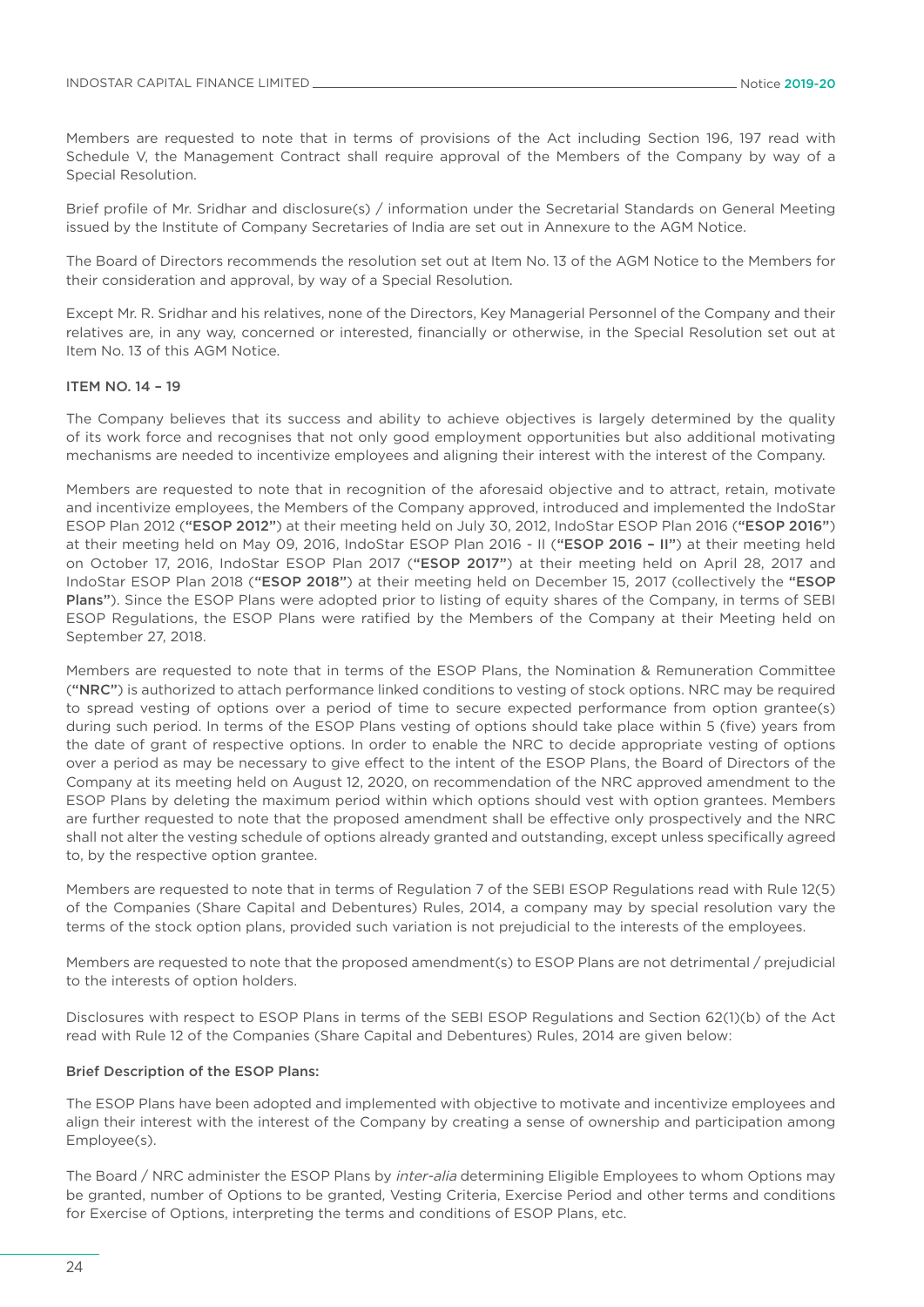

Each Option under the respective ESOP Plans shall confer upon the Option Holder the right to subscribe for one Equity Share of the Company.

| <b>Particulars</b>                                                                                   | <b>ESOP 2012</b>                                                                                                                                                                                                                                                                                                                                                                                                                                                                 | <b>ESOP 2016</b>                                                                                         | <b>ESOP 2016-II</b>                                                                                       | <b>ESOP 2017</b>                                                                                         | <b>ESOP 2018</b>                                                                                          |  |  |  |
|------------------------------------------------------------------------------------------------------|----------------------------------------------------------------------------------------------------------------------------------------------------------------------------------------------------------------------------------------------------------------------------------------------------------------------------------------------------------------------------------------------------------------------------------------------------------------------------------|----------------------------------------------------------------------------------------------------------|-----------------------------------------------------------------------------------------------------------|----------------------------------------------------------------------------------------------------------|-----------------------------------------------------------------------------------------------------------|--|--|--|
| Total number of<br>options to be<br>granted                                                          | Not exceeding<br>15,00,000<br>(Fifteen Lakh)<br>options subject<br>to net of                                                                                                                                                                                                                                                                                                                                                                                                     | Not exceeding<br>27,00,000<br>(Twenty Seven<br>Lakh) options<br>subject to net of                        | Not exceeding<br>30,00,000 (Thirty<br>Lakh) options<br>subject to net of<br>cancellations and             | Not exceeding<br>20,00,000<br>(Twenty Lakh)<br>options subject<br>to net of                              | Not exceeding<br>60,00,000 (Sixty<br>Lakh) options<br>subject to net of<br>cancellations and              |  |  |  |
|                                                                                                      | cancellations and<br>adjustment, as<br>may be required<br>due to any<br>Corporate Action<br>or Change in                                                                                                                                                                                                                                                                                                                                                                         | cancellations and<br>adjustment, as<br>may be required<br>due to any<br>Corporate Action<br>or Change in | adjustment, as<br>may be required<br>due to any<br>Corporate Action<br>or Change in<br>Capital Structure. | cancellations and<br>adjustment, as<br>may be required<br>due to any<br>Corporate Action<br>or change in | adjustment, as<br>may be required<br>due to any<br>Corporate Action<br>or Change in<br>Capital Structure. |  |  |  |
|                                                                                                      | Capital Structure.                                                                                                                                                                                                                                                                                                                                                                                                                                                               | Capital Structure.                                                                                       |                                                                                                           | Capital Structure.                                                                                       |                                                                                                           |  |  |  |
| Identification                                                                                       |                                                                                                                                                                                                                                                                                                                                                                                                                                                                                  | Employee(s) eligible to participate in the ESOP Plans(s):                                                |                                                                                                           |                                                                                                          |                                                                                                           |  |  |  |
| of classes of<br>employees                                                                           | i.                                                                                                                                                                                                                                                                                                                                                                                                                                                                               |                                                                                                          | a permanent Employee of the Company who has been working in India or outside India; or                    |                                                                                                          |                                                                                                           |  |  |  |
| entitled to<br>participate and                                                                       | ii.<br>Independent Director; or                                                                                                                                                                                                                                                                                                                                                                                                                                                  |                                                                                                          |                                                                                                           |                                                                                                          | a Director of the Company, whether a Whole Time Director or not but excluding an                          |  |  |  |
| be beneficiaries in<br>the ESOP Plans                                                                | an Employee mentioned in point (i) or (ii) above of a Subsidiary, in India or outside India, or<br>iii.<br>of a Holding Company of the Company.                                                                                                                                                                                                                                                                                                                                  |                                                                                                          |                                                                                                           |                                                                                                          |                                                                                                           |  |  |  |
|                                                                                                      |                                                                                                                                                                                                                                                                                                                                                                                                                                                                                  |                                                                                                          | Following person(s) are not eligible to participate in the ESOP Plan(s):                                  |                                                                                                          |                                                                                                           |  |  |  |
|                                                                                                      | i.                                                                                                                                                                                                                                                                                                                                                                                                                                                                               |                                                                                                          | an Employee who is a Promoter or a person belonging to the Promoter Group; or                             |                                                                                                          |                                                                                                           |  |  |  |
|                                                                                                      | ii.                                                                                                                                                                                                                                                                                                                                                                                                                                                                              |                                                                                                          | or indirectly, holds more than 10% of the outstanding Equity Shares of the Company.                       |                                                                                                          | a Director who either himself or through his relative or through any body corporate, directly             |  |  |  |
| Appraisal process<br>for determining<br>the eligibility of<br>employees for the<br><b>ESOP Plans</b> | The NRC shall have the discretion, based on (i) the periodic appraisal of Employee(s) and / or<br>any team or group of which such Employee(s) is/are part of; and (ii) subject to such Employee(s)<br>qualifying under the selection criteria, (which shall be decided from time to time by the NRC for<br>assessing their contribution) if any, to determine whether Employee(s) is/are Eligible Employee(s)<br>and satisfy(ies) the Eligibility Criteria for grant of Options. |                                                                                                          |                                                                                                           |                                                                                                          |                                                                                                           |  |  |  |
|                                                                                                      | Provided however that the NRC may, in its sole and absolute discretion but subject to the<br>directions of the Board, resolve to grant Options on such basis as it may deem fit.                                                                                                                                                                                                                                                                                                 |                                                                                                          |                                                                                                           |                                                                                                          |                                                                                                           |  |  |  |
|                                                                                                      | A Director on the Board of the Company nominated by any institution as its representative shall<br>be entitled to participate in the ESOP Plans subject to fulfilment of the conditions as specified in<br>the respective ESOP Plans.                                                                                                                                                                                                                                            |                                                                                                          |                                                                                                           |                                                                                                          |                                                                                                           |  |  |  |
| Requirements of<br>vesting, period                                                                   | Vesting Criteria will be specified for each Option Holder by the NRC at the time of grant of<br>Options.                                                                                                                                                                                                                                                                                                                                                                         |                                                                                                          |                                                                                                           |                                                                                                          |                                                                                                           |  |  |  |
| of vesting and<br>maximum period<br>within which<br>options shall be                                 | For valid vesting of Options, the concerned Option Holder is required to be an Eligible Employee<br>on the respective Vesting Date and must neither be serving his/her notice period for termination<br>of service nor be subject to any disciplinary proceedings pending against him/her.                                                                                                                                                                                       |                                                                                                          |                                                                                                           |                                                                                                          |                                                                                                           |  |  |  |
| vested                                                                                               | Unless the NRC provides otherwise, the Vesting of Options granted hereunder shall be stalled /<br>blocked during any unauthorised and unpaid leave of absence for such period as may prescribed<br>by NRC or for any Cause as deemed fit by the NRC.                                                                                                                                                                                                                             |                                                                                                          |                                                                                                           |                                                                                                          |                                                                                                           |  |  |  |
|                                                                                                      |                                                                                                                                                                                                                                                                                                                                                                                                                                                                                  |                                                                                                          | NRC and such Options would vest not less than 1 year from the date of grant of Options.                   |                                                                                                          | Vesting of Options shall be on such date(s) and in such proportion as may be determined by the            |  |  |  |
| Exercise Price or<br>pricing formula                                                                 |                                                                                                                                                                                                                                                                                                                                                                                                                                                                                  | NRC at its sole discretion at the time of grant of Options:                                              |                                                                                                           |                                                                                                          | Options can be Exercised at any of the following Exercise Price, as may be determined by the              |  |  |  |
|                                                                                                      |                                                                                                                                                                                                                                                                                                                                                                                                                                                                                  | (i) Fair Market Value rounded to the nearest rupee; or                                                   |                                                                                                           |                                                                                                          |                                                                                                           |  |  |  |
|                                                                                                      |                                                                                                                                                                                                                                                                                                                                                                                                                                                                                  | (ii) Market Price rounded to the nearest rupee; or                                                       |                                                                                                           |                                                                                                          |                                                                                                           |  |  |  |
|                                                                                                      |                                                                                                                                                                                                                                                                                                                                                                                                                                                                                  | (iii) such price as may be determined by the NRC.                                                        |                                                                                                           |                                                                                                          |                                                                                                           |  |  |  |
|                                                                                                      |                                                                                                                                                                                                                                                                                                                                                                                                                                                                                  |                                                                                                          | However, the Exercise Price shall not be less than the Fair Market Value of the Shares.                   |                                                                                                          |                                                                                                           |  |  |  |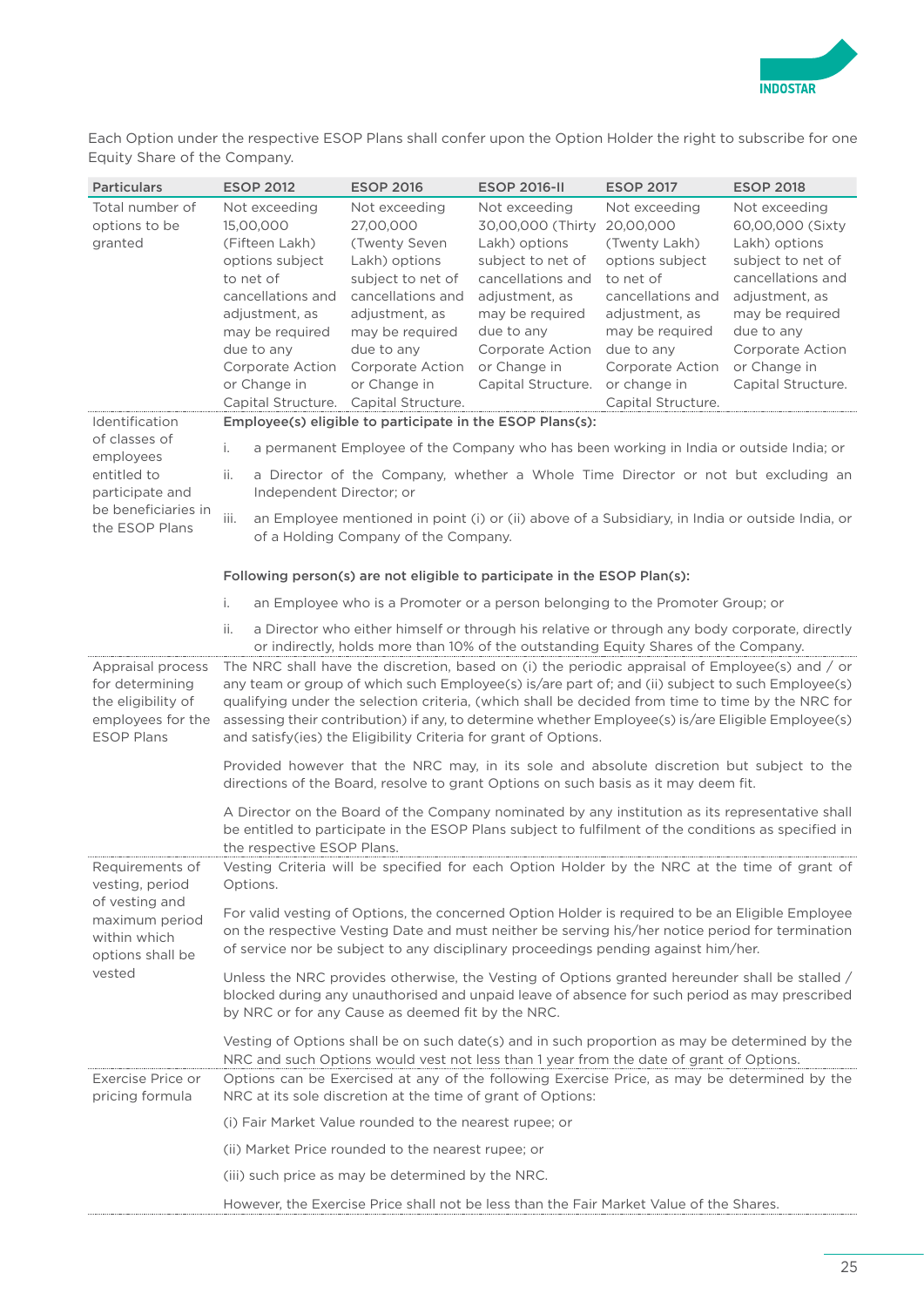| <b>Particulars</b>                                                                                                              | <b>ESOP 2012</b>                                                                                                                                                                                                                                                                                                                                                                                                                                                                                                                                                                                                  | <b>ESOP 2016</b>                                   | <b>ESOP 2016-II</b>                                             | <b>ESOP 2017</b>                                                                            | <b>ESOP 2018</b>                                                                                                                                                                                                                                                                                                                                                                                        |  |  |  |  |
|---------------------------------------------------------------------------------------------------------------------------------|-------------------------------------------------------------------------------------------------------------------------------------------------------------------------------------------------------------------------------------------------------------------------------------------------------------------------------------------------------------------------------------------------------------------------------------------------------------------------------------------------------------------------------------------------------------------------------------------------------------------|----------------------------------------------------|-----------------------------------------------------------------|---------------------------------------------------------------------------------------------|---------------------------------------------------------------------------------------------------------------------------------------------------------------------------------------------------------------------------------------------------------------------------------------------------------------------------------------------------------------------------------------------------------|--|--|--|--|
| Exercise period                                                                                                                 | <b>Exercise Period:</b>                                                                                                                                                                                                                                                                                                                                                                                                                                                                                                                                                                                           |                                                    |                                                                 |                                                                                             |                                                                                                                                                                                                                                                                                                                                                                                                         |  |  |  |  |
| and process of<br>exercise                                                                                                      | Date.                                                                                                                                                                                                                                                                                                                                                                                                                                                                                                                                                                                                             |                                                    |                                                                 |                                                                                             | Options shall be capable of being exercised within a period of 4 (Four) years from the Vesting                                                                                                                                                                                                                                                                                                          |  |  |  |  |
|                                                                                                                                 | <b>Exercise Process:</b>                                                                                                                                                                                                                                                                                                                                                                                                                                                                                                                                                                                          |                                                    |                                                                 |                                                                                             |                                                                                                                                                                                                                                                                                                                                                                                                         |  |  |  |  |
|                                                                                                                                 | Options can be Exercised by an Options Holder by submitting a notice of Exercise along with<br>payment of Exercise Price.                                                                                                                                                                                                                                                                                                                                                                                                                                                                                         |                                                    |                                                                 |                                                                                             |                                                                                                                                                                                                                                                                                                                                                                                                         |  |  |  |  |
| Lock-in-period                                                                                                                  | Shares issued and allotted upon exercise of Options under respective ESOP Plans shall be subject<br>to lock-in-restrictions, if required under any of the applicable laws and / or if determined by the<br>NRC from the date of allotment of Shares.                                                                                                                                                                                                                                                                                                                                                              |                                                    |                                                                 |                                                                                             |                                                                                                                                                                                                                                                                                                                                                                                                         |  |  |  |  |
| Maximum number<br>of options $/$<br>quantum of<br>benefits to<br>be granted $/$<br>provided per<br>employee and in<br>aggregate | The Company shall not grant Options to any Employee during any one year equal to or exceeding<br>1% of the outstanding issued share capital of the Company as on the date of grant of Options<br>(excluding outstanding warrants and conversions). However, pursuant to specific special<br>resolution passed by the Members of the Company, the NRC may grant Options to Employees<br>mentioned in such special resolution, during any one year, Options equal to or exceeding 1% of<br>the outstanding issued share capital (excluding outstanding warrants and conversions) as on<br>date of grant of Options. |                                                    |                                                                 |                                                                                             |                                                                                                                                                                                                                                                                                                                                                                                                         |  |  |  |  |
| Method which the<br>Company shall<br>use to value its<br>options                                                                | The fair value of options has been calculated using the Black Scholes Option Pricing model.                                                                                                                                                                                                                                                                                                                                                                                                                                                                                                                       |                                                    |                                                                 |                                                                                             |                                                                                                                                                                                                                                                                                                                                                                                                         |  |  |  |  |
| Conditions                                                                                                                      |                                                                                                                                                                                                                                                                                                                                                                                                                                                                                                                                                                                                                   |                                                    | Conditions under which Options Vested in Employee(s) may lapse: |                                                                                             |                                                                                                                                                                                                                                                                                                                                                                                                         |  |  |  |  |
| under which<br>options vested in                                                                                                | Option not Exercised within the Exercise Period;                                                                                                                                                                                                                                                                                                                                                                                                                                                                                                                                                                  |                                                    |                                                                 |                                                                                             |                                                                                                                                                                                                                                                                                                                                                                                                         |  |  |  |  |
| employee(s) may<br>lapse                                                                                                        | $\bullet$<br>Abandonment of employment by an Option Holder without the Employer Company's<br>consent, unless otherwise permitted by the NRC;                                                                                                                                                                                                                                                                                                                                                                                                                                                                      |                                                    |                                                                 |                                                                                             |                                                                                                                                                                                                                                                                                                                                                                                                         |  |  |  |  |
|                                                                                                                                 | $\bullet$                                                                                                                                                                                                                                                                                                                                                                                                                                                                                                                                                                                                         |                                                    |                                                                 | Termination of the employment of an Option Holder due to Cause or Misconduct.               |                                                                                                                                                                                                                                                                                                                                                                                                         |  |  |  |  |
| <b>Specified Time</b>                                                                                                           | <b>Death and Permanent Disability</b>                                                                                                                                                                                                                                                                                                                                                                                                                                                                                                                                                                             |                                                    |                                                                 |                                                                                             |                                                                                                                                                                                                                                                                                                                                                                                                         |  |  |  |  |
| Period within<br>which the<br>employee shall<br>exercise the<br>vested options<br>in the event                                  |                                                                                                                                                                                                                                                                                                                                                                                                                                                                                                                                                                                                                   | as specified in respective ESOP Plans.             |                                                                 |                                                                                             | Vesting and Exercise Period of Options held by such Employee shall accelerate in full and all the<br>Vested and Unvested Options to be Exercised as soon as possible, but in no event later than one<br>year from the date of death / date of separation from employment due to such disability, or such<br>longer period as may be permitted by the NRC, but not exceeding the maximum Exercise Period |  |  |  |  |
| of a proposed                                                                                                                   | Retirement, deputation or transfer                                                                                                                                                                                                                                                                                                                                                                                                                                                                                                                                                                                |                                                    |                                                                 |                                                                                             |                                                                                                                                                                                                                                                                                                                                                                                                         |  |  |  |  |
| termination of<br>employment or<br>resignation of                                                                               | transfer, as the case may be.                                                                                                                                                                                                                                                                                                                                                                                                                                                                                                                                                                                     |                                                    |                                                                 |                                                                                             | All Vested Options to be Exercised within the period as may be determined by the NRC, but in<br>no event later than one year from the date of such Option Holder's retirement or deputation or                                                                                                                                                                                                          |  |  |  |  |
| employee                                                                                                                        |                                                                                                                                                                                                                                                                                                                                                                                                                                                                                                                                                                                                                   | and Exercise as per terms of grant shall continue. |                                                                 |                                                                                             | Provided however that in case of deputation or transfer to an Associate Company, the Vesting                                                                                                                                                                                                                                                                                                            |  |  |  |  |
|                                                                                                                                 | Resignation                                                                                                                                                                                                                                                                                                                                                                                                                                                                                                                                                                                                       |                                                    |                                                                 |                                                                                             |                                                                                                                                                                                                                                                                                                                                                                                                         |  |  |  |  |
|                                                                                                                                 |                                                                                                                                                                                                                                                                                                                                                                                                                                                                                                                                                                                                                   |                                                    |                                                                 | submission of resignation or such longer period as may be permitted by the NRC.             | All Vested Options to be Exercised immediately but not later than 30 days from the date of                                                                                                                                                                                                                                                                                                              |  |  |  |  |
|                                                                                                                                 | Abandonment                                                                                                                                                                                                                                                                                                                                                                                                                                                                                                                                                                                                       |                                                    |                                                                 |                                                                                             |                                                                                                                                                                                                                                                                                                                                                                                                         |  |  |  |  |
|                                                                                                                                 | abandonment of employment.                                                                                                                                                                                                                                                                                                                                                                                                                                                                                                                                                                                        |                                                    |                                                                 |                                                                                             | All Vested Options to be Exercised if permitted by the NRC, within 30 days from date of                                                                                                                                                                                                                                                                                                                 |  |  |  |  |
|                                                                                                                                 | Redundancy                                                                                                                                                                                                                                                                                                                                                                                                                                                                                                                                                                                                        |                                                    |                                                                 |                                                                                             |                                                                                                                                                                                                                                                                                                                                                                                                         |  |  |  |  |
|                                                                                                                                 |                                                                                                                                                                                                                                                                                                                                                                                                                                                                                                                                                                                                                   |                                                    |                                                                 | All Vested Options to be Exercised within 180 days from the date of termination of service. |                                                                                                                                                                                                                                                                                                                                                                                                         |  |  |  |  |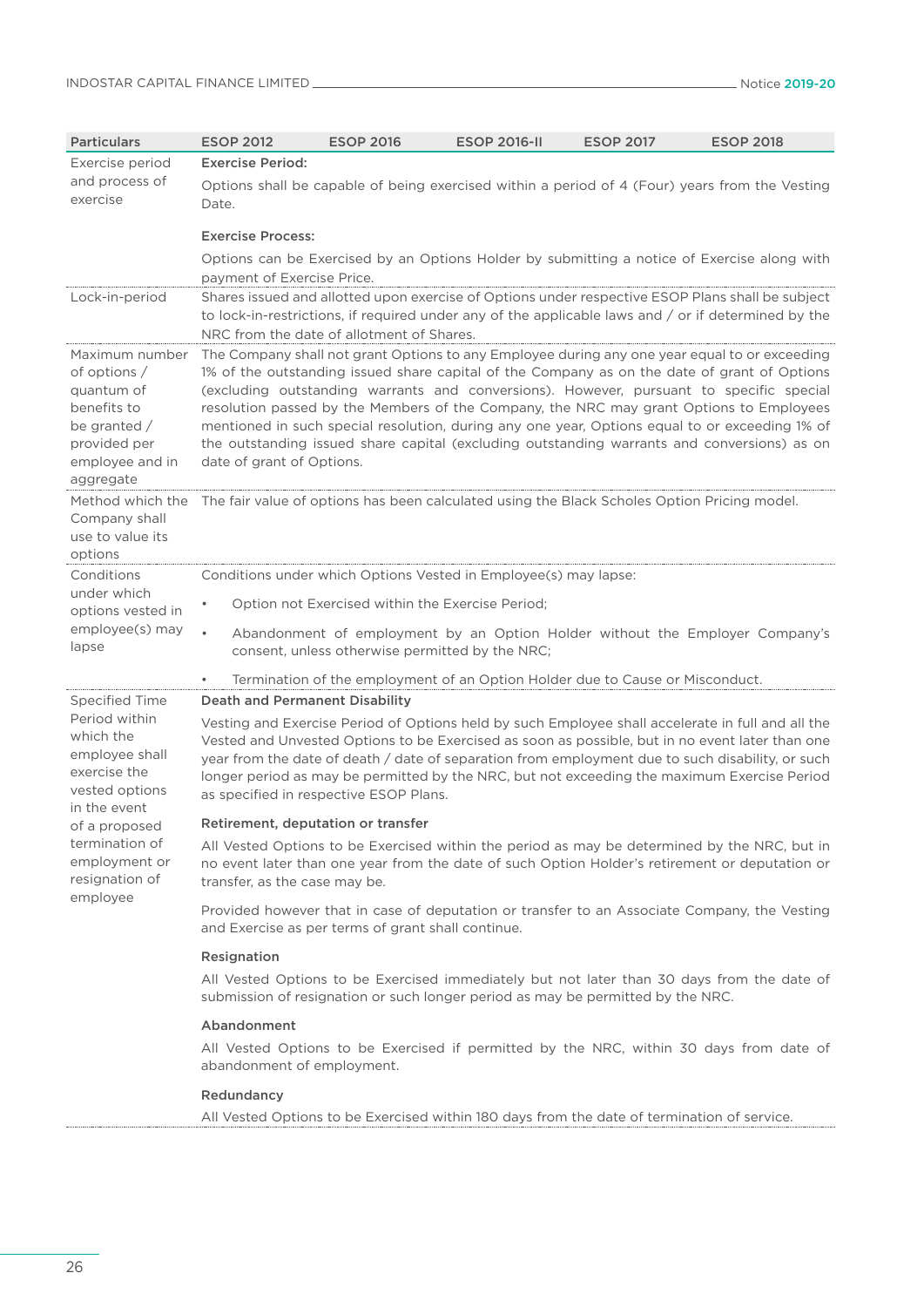

| <b>Particulars</b>                                                                                                                                                                            | <b>ESOP 2012</b> | <b>ESOP 2016</b>                                                                       | <b>ESOP 2016-II</b> | <b>ESOP 2017</b> | <b>ESOP 2018</b>                                                                            |
|-----------------------------------------------------------------------------------------------------------------------------------------------------------------------------------------------|------------------|----------------------------------------------------------------------------------------|---------------------|------------------|---------------------------------------------------------------------------------------------|
| Whether the<br>ESOP Plans are to<br>be implemented<br>and administered<br>directly by the<br>Company or<br>through a trust                                                                    |                  |                                                                                        |                     |                  | The Company directly implements and administers the ESOP Plans through the Board / the NRC. |
| Whether the<br><b>ESOP Plans</b><br>involve new<br>issue of shares<br>by the Company<br>or secondary<br>acquisition by the<br>trust or both                                                   |                  | Company shall issue new shares on exercise of Options under the respective ESOP Plans. |                     |                  |                                                                                             |
| Amount of loan<br>to be provided for<br>implementation<br>of the ESOP Plans<br>by the Company<br>to the trust, its<br>tenure, utilization,<br>repayment terms,<br>etc.                        | Not Applicable   |                                                                                        |                     |                  |                                                                                             |
| Maximum<br>percentage<br>of secondary<br>acquisition<br>(subject to limits<br>specified under<br>the regulations)<br>that can be made<br>by the trust for<br>the purposes of<br>the scheme(s) | Not Applicable   |                                                                                        |                     |                  |                                                                                             |

Note: All the capitalised terms in the aforesaid table shall have the meaning assigned to it under respective ESOP Plans

In addition to the abovementioned brief disclosures, Members are requested to refer the respective ESOP Plans for their detailed terms and conditions.

Members are requested to note that the Company shall conform to the accounting policies as specified in Regulation 15 of the SEBI ESOP Regulations.

The draft of amended ESOP Plans shall be available for inspection by the Members of the Company in accordance with the provisions of the Act, in the manner as mentioned in the Notes to the AGM Notice.

Members are requested to note that the proposed amendments to the ESOP Plans will also be applicable to all existing and future 'Eligible Employees' as defined in the respective ESOP Plans, of the subsidiary companies and / or the holding company and / or any other entities as allowed under applicable laws. Members are further requested to note that in terms of the Act and the SEBI ESOP Regulations, approval of Members of the Company is sought by a separate resolution for grant of options under the amended ESOP Plans, to employees of subsidiary companies and / or holding company and / or any other entities allowed under applicable laws.

The Board of Directors recommends the resolution(s) set out at Item No. 14 to Item No. 19 of the AGM Notice to the Members for their consideration and approval, by way of a Special Resolution(s).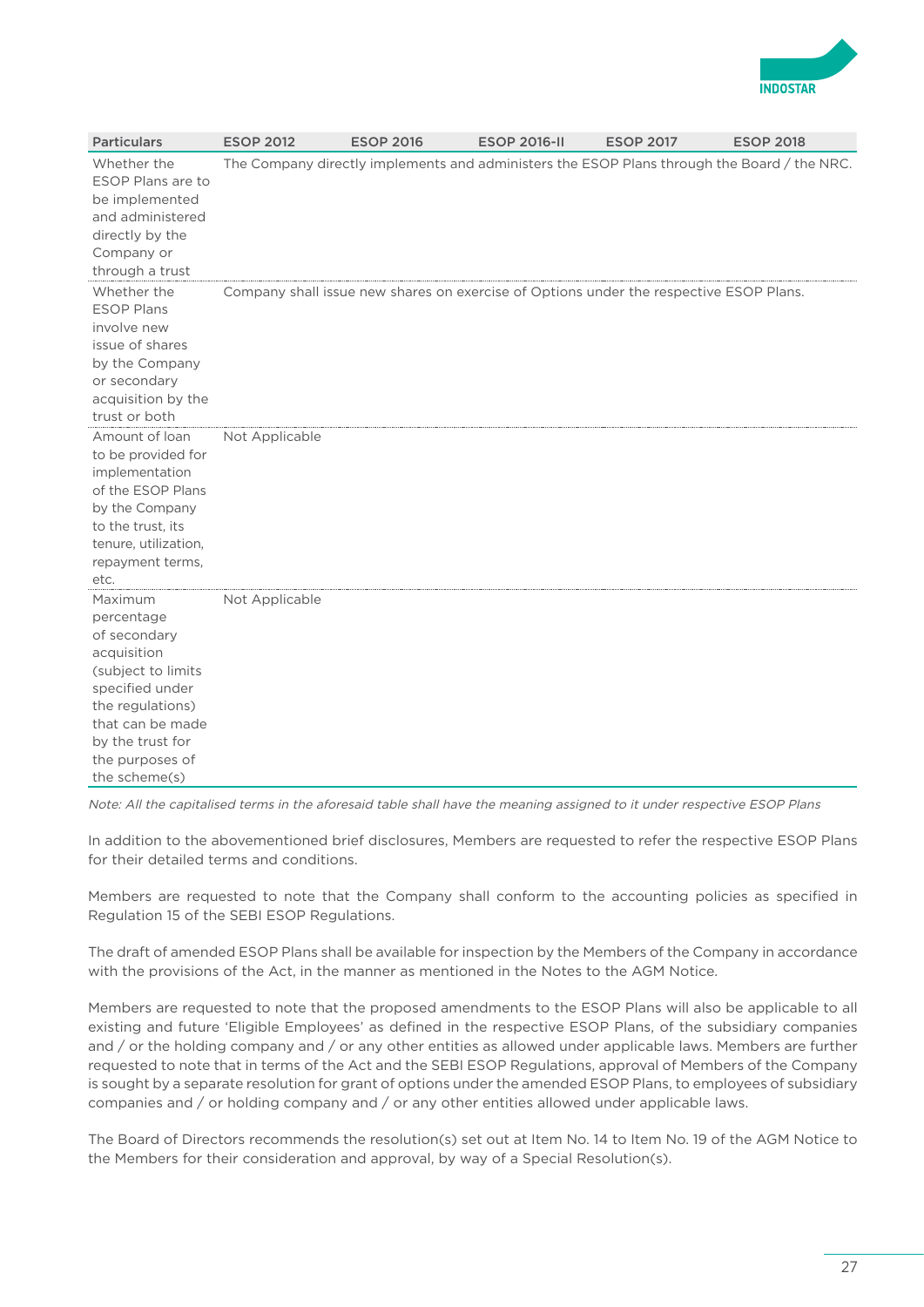None of the Directors or Key Managerial Personnel of the Company or their relatives are, in any way, concerned or interested, financially or otherwise, in the Special Resolution(s) set out at Item No. 14 to Item No. 19 of the AGM Notice, except to the extent of the options / equity shares that may be granted / allotted to any of them under the respective amended ESOP Plans.

### ITEM NO. 20

Members are requested to note that in that in order to give effect to the provisions of the shareholders' agreement, as amended, executed with BCP V Multiple Holdings Pte. Ltd. ("Brookfield") and Indostar Capital ("ICM"), and to record the understanding of parties to the SHA as set out in the SHA, in the articles of association ("AOA") of the Company, it is proposed adopt new set of AOA in substitution, and to the entire exclusion of the existing AOA of the Company.

Members are requested to note that the Board of Directors at its meeting held on July 10, 2020 approved alteration to the AOA of the Company by adopting a new set of AOA divided into (i) PART A – existing AOA of the Company; and (ii) PART B – new set of Articles of Association aligned with the provisions of the SHA. Members are further requested to note that subject to the requirements of applicable law, as long as Part B remains a part of the AOA, in the event of any conflict or inconsistency between the provisions of Part A and Part B, the provisions of Part B would prevail and apply to the extent of the conflict or inconsistency. No rules of harmonious construction would be applied to resolve conflicts between: (a) Part A on the one hand; and (b) Part B, on the other.

Members are requested to note that in terms of Section 14 of the Act, any alteration in the AOA of the Company shall require approval of the Members of the Company by way of Special Resolution.

Members are requested to note that the draft of the new set of AOA of the Company shall be available for inspection by the Members of the Company in accordance with the provisions of the Act, in the manner as mentioned in the Notes to the AGM Notice.

Accordingly, approval of the Members of the Company is sought in terms of Section 14 of the Act for adoption of new set of AOA in substitution, and to the entire exclusion of the existing AOA of the Company.

The Board of Directors recommends the resolution set out at Item No. 20 of the AGM Notice to the Members for their consideration and approval, by way of a Special Resolution.

None of the Directors or Key Managerial Personnel of the Company or their relatives are, in any way, concerned or interested, financially or otherwise, in the Special Resolution set out at Item No. 20 of the AGM Notice.

> By the Order of the Board of Directors For IndoStar Capital Finance Limited

Place: Mumbai Date: September 01, 2020

Jitendra Bhati Company Secretary & Compliance Officer Membership No.: FCS 8937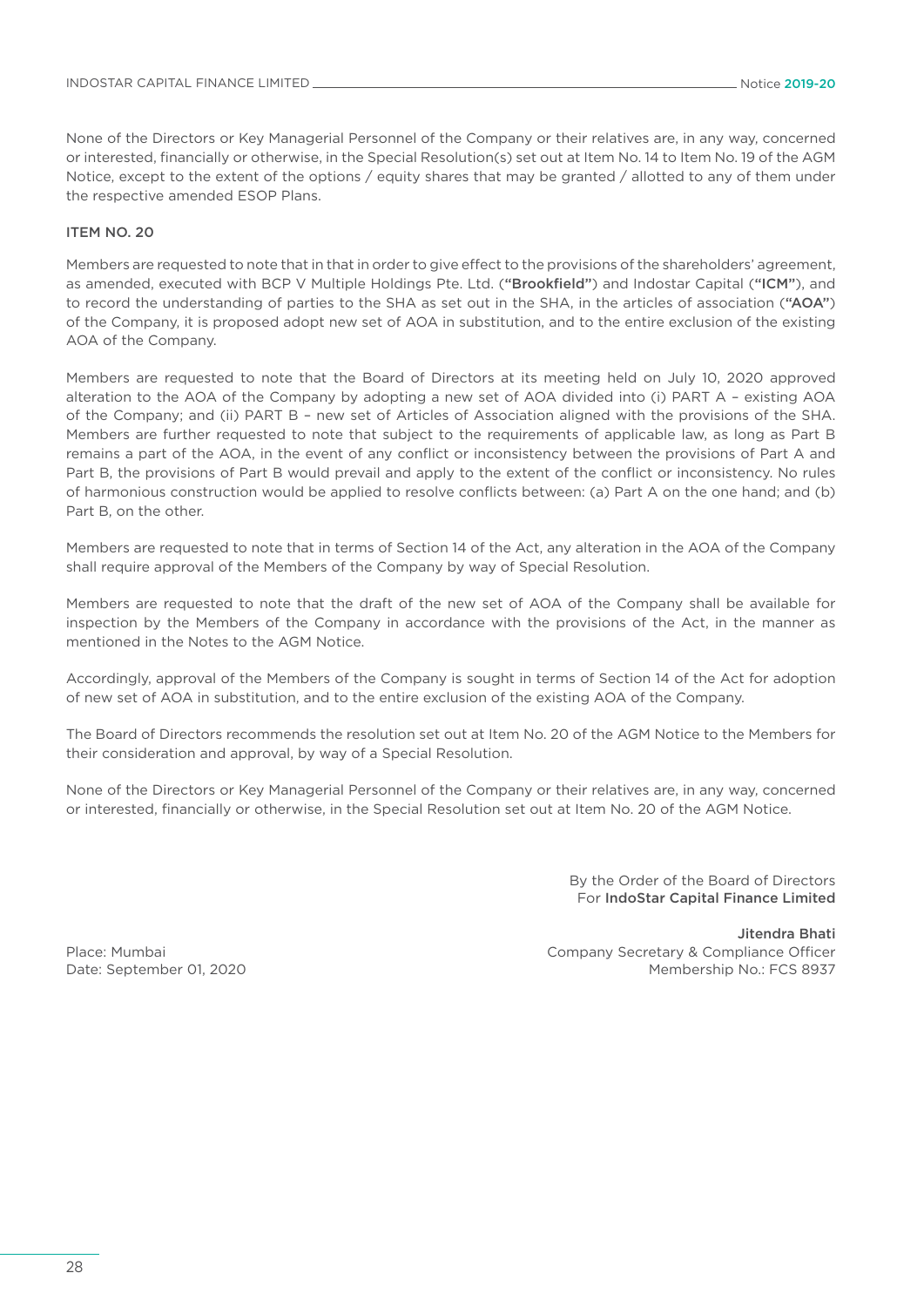

## ANNEXURE TO THE NOTICE CONVENING THE 11TH ANNUAL GENERAL MEETING

### INFORMATION OF DIRECTOR(S) SEEKING RE-APPOINTMENT / APPOINTMENT / CHANGE IN TERMS OF APPOINTMENT AT THE 11TH ANNUAL GENERAL MEETING

| Name of the<br><b>Director</b>                                                                             | Mr. Dhanpal Jhaveri                                                                                                                                                                                                                                                                                                                                                                                                                                                                                                                                                                                                                                                                                                                                                                                                                                                                                                                                                                                                                                                                                                                                                                                                                                                                                                                                                                           | Mr. Aditya Joshi                                                                                                                                                                                                                                                                                                                                                                                                                                                                                                                                                                                                                                                                                                                                                                                                                                                                                                                                                                      | Mr. Sridhar Rengan                                                                                                                                                                                                                                                                                                                                                                                                                                                                                                                                                                                                                                                                                                                                                                                                                                                                                          | Mr. Vibhor Kumar<br>Talreja                                                                                                                                                                                                                                                                                                                                                                                                                                                                                                                                                                                                                                                                                                           | Mr. R. Sridhar                                                                                                                                                                                                                                                                                                                                                                                                                                                                                                                                                                                                                                                                                                                                                                                                                                                                                                                                                                                                                                                                                                          |
|------------------------------------------------------------------------------------------------------------|-----------------------------------------------------------------------------------------------------------------------------------------------------------------------------------------------------------------------------------------------------------------------------------------------------------------------------------------------------------------------------------------------------------------------------------------------------------------------------------------------------------------------------------------------------------------------------------------------------------------------------------------------------------------------------------------------------------------------------------------------------------------------------------------------------------------------------------------------------------------------------------------------------------------------------------------------------------------------------------------------------------------------------------------------------------------------------------------------------------------------------------------------------------------------------------------------------------------------------------------------------------------------------------------------------------------------------------------------------------------------------------------------|---------------------------------------------------------------------------------------------------------------------------------------------------------------------------------------------------------------------------------------------------------------------------------------------------------------------------------------------------------------------------------------------------------------------------------------------------------------------------------------------------------------------------------------------------------------------------------------------------------------------------------------------------------------------------------------------------------------------------------------------------------------------------------------------------------------------------------------------------------------------------------------------------------------------------------------------------------------------------------------|-------------------------------------------------------------------------------------------------------------------------------------------------------------------------------------------------------------------------------------------------------------------------------------------------------------------------------------------------------------------------------------------------------------------------------------------------------------------------------------------------------------------------------------------------------------------------------------------------------------------------------------------------------------------------------------------------------------------------------------------------------------------------------------------------------------------------------------------------------------------------------------------------------------|---------------------------------------------------------------------------------------------------------------------------------------------------------------------------------------------------------------------------------------------------------------------------------------------------------------------------------------------------------------------------------------------------------------------------------------------------------------------------------------------------------------------------------------------------------------------------------------------------------------------------------------------------------------------------------------------------------------------------------------|-------------------------------------------------------------------------------------------------------------------------------------------------------------------------------------------------------------------------------------------------------------------------------------------------------------------------------------------------------------------------------------------------------------------------------------------------------------------------------------------------------------------------------------------------------------------------------------------------------------------------------------------------------------------------------------------------------------------------------------------------------------------------------------------------------------------------------------------------------------------------------------------------------------------------------------------------------------------------------------------------------------------------------------------------------------------------------------------------------------------------|
| Age                                                                                                        | 51 Years                                                                                                                                                                                                                                                                                                                                                                                                                                                                                                                                                                                                                                                                                                                                                                                                                                                                                                                                                                                                                                                                                                                                                                                                                                                                                                                                                                                      | 39 Years                                                                                                                                                                                                                                                                                                                                                                                                                                                                                                                                                                                                                                                                                                                                                                                                                                                                                                                                                                              | 60 Years                                                                                                                                                                                                                                                                                                                                                                                                                                                                                                                                                                                                                                                                                                                                                                                                                                                                                                    | 41 Years                                                                                                                                                                                                                                                                                                                                                                                                                                                                                                                                                                                                                                                                                                                              | 62 years                                                                                                                                                                                                                                                                                                                                                                                                                                                                                                                                                                                                                                                                                                                                                                                                                                                                                                                                                                                                                                                                                                                |
| Date of first<br>Appointment<br>on the<br>Board of the<br>Company                                          | September 2, 2010                                                                                                                                                                                                                                                                                                                                                                                                                                                                                                                                                                                                                                                                                                                                                                                                                                                                                                                                                                                                                                                                                                                                                                                                                                                                                                                                                                             | Appointed as<br><b>Additional Director</b><br>on the Board of<br>Directors of the<br>Company on July<br>10, 2020 to hold<br>office till this AGM.                                                                                                                                                                                                                                                                                                                                                                                                                                                                                                                                                                                                                                                                                                                                                                                                                                     | Appointed as<br><b>Additional Director</b><br>on the Board of<br>Directors of the<br>Company on July<br>10, 2020 to hold<br>office till this AGM.                                                                                                                                                                                                                                                                                                                                                                                                                                                                                                                                                                                                                                                                                                                                                           | Appointed as<br><b>Additional Director</b><br>on the Board of<br>Directors of the<br>Company on July<br>10, 2020 to hold<br>office till this AGM.                                                                                                                                                                                                                                                                                                                                                                                                                                                                                                                                                                                     | April 18, 2017                                                                                                                                                                                                                                                                                                                                                                                                                                                                                                                                                                                                                                                                                                                                                                                                                                                                                                                                                                                                                                                                                                          |
| Brief Resume,<br>Qualifications.<br>Experience<br>and Nature of<br>his expertise<br>in functional<br>areas | Mr. Dhanpal Jhaveri<br>holds Bachelors' degree<br>in Commerce from the<br>University of Mumbai<br>and Master's Degree in<br><b>Business Administration</b><br>from Babson College.<br>Mr. Dhanpal Jhaveri<br>oversees the private<br>equity business of the<br>Everstone Group, an<br>India and Southeast<br>Asia focused private<br>equity and real estate<br>investor. Mr. Jhaveri is<br>an astute dealmaker<br>with a collaborative and<br>hands-on approach with<br>over two decades of<br>experience in investments,<br>strategy, M&A and<br>investment banking.<br>Prior to joining Everstone,<br>Mr. Jhaveri led the overall<br>development of Future<br>Capital Holdings as<br>Executive Director, Mr.<br>Jhaveri has also worked<br>as Director (Corporate<br>Strategy) with Vedanta<br>Resources PLC. His other<br>assignments include,<br>Head of Investment<br><b>Banking at ICICI Securities</b><br>and Partner for Corporate<br>Finance at KPMG.<br>Outside the boardroom,<br>Mr. Jhaveri manages to<br>spend time, sharing his<br>deep experience to guide<br>young and upcoming<br>business leaders, as well<br>as entrepreneurs, and is<br>an ex-President of TiE,<br>Mumbai. He is also on<br>the Board of Avasara<br>Leadership Institute, an<br>educational institution<br>focused on accelerating<br>academic and leadership<br>outcomes for India's<br>brightest girls. | Mr. Aditya Joshi<br>holds a Master's<br>Degree in Business<br>Administration<br>from the Wharton<br>School, University<br>of Pennsylvania,<br>and is a Member<br>of the Institute<br>of Chartered<br>Accountants of<br>India.<br>Mr. Aditya Joshi<br>is a Senior Vice<br>President at<br><b>Brookfield Asset</b><br>Management,<br>Mumbai, and<br>leads the Private<br>Equity business<br>for Brookfield in<br>India. Mr. Joshi is a<br>senior member of<br>Brookfield's private<br>equity investments<br>team and has over<br>10 years of private<br>equity experience.<br>Prior to Brookfield,<br>Mr. Joshi was a<br>Principal at Apax<br>Partners and led<br>and participated<br>in deals across<br>healthcare, tech,<br>consumer and<br>financial services.<br>Prior to joining<br>Apax, Mr. Joshi<br>worked at The<br>Blackstone Group,<br>where he focused<br>on investment<br>opportunities<br>primarily in the<br>Indian TMT,<br>consumer, and<br>business services<br>space. | Mr. Sridhar Rengan<br>is a Commerce<br>graduate and post-<br>graduate in Law,<br>from the University<br>of Calcutta. He<br>is also a Member<br>of the Institute of<br><b>Cost Accountants</b><br>of India and<br>the Institute<br>of Company<br>Secretaries of India.<br>Mr. Sridhar Rengan<br>is a Managing<br>Director at<br><b>Brookfield Asset</b><br>Management,<br>India responsible<br>for Corporate<br>Finance activities<br>including financing<br>requirements for<br>investments across<br>platforms.<br>Mr. Rengan joined<br>Brookfield India in<br>2014, and has held<br>various positions<br>within Brookfield<br>India and its<br>affiliates.<br>Prior to joining<br>Brookfield, Mr.<br>Rengan has held<br>various senior level<br>positions over the<br>last two decades<br>in various business<br>groups spanning<br>from Real estate,<br>infrastructure to<br>consumer goods<br>products. | Mr. Vibhor Kumar<br>of IIT Kanpur and<br>IIM Bangalore.<br>Mr. Talreja joined<br>Everstone in 2019 as<br>a Managing Director<br>to lead the financial<br>services sector<br>along with other<br>responsibilities.<br>Prior to joining<br>Everstone, he<br>was working as<br>a Director with<br>Temasek India<br>for over 12 years,<br>where he led<br>decision making<br>on investments<br>and divestments<br>of over \$2 billion<br>each across both<br>private and public<br>transactions.<br>Mr. Talreja<br>has extensive<br>experience in<br><b>Financial Services,</b><br>Industrial /<br>Consumer, Real<br>Estate & Telecom<br>sectors and has also<br>worked with JM<br>Morgan Stanley and<br>Tata Administrative<br>Services. | Mr. R. Sridhar holds<br>Talreja is an alumnus a Bachelor's Degree<br>in Science from<br>University of Madras<br>and is a Member<br>of the Institute<br>of Chartered<br>Accountants of<br>India.<br>Mr. R. Sridhar has<br>over three decades<br>of experience<br>in the financial<br>services industry<br>and was previously<br>associated with<br>the Shriram group<br>since 1985, and<br>held the position of<br>managing director<br>and CEO of Shriram<br><b>Transport Finance</b><br><b>Company Limited</b><br>(STFC) since 2000.<br>Under his leadership<br>STFC became<br>the largest asset<br>financing non-<br>banking financial<br>company in India.<br>Mr. R. Sridhar has<br>held senior positions<br>in various industry<br>forums including<br>Finance Industry<br>Development<br>Council (FIDC),<br>where he served<br>as a Chairman for<br>5 years, Member<br>of Corporate Bond<br>and Securitisation<br><b>Advisory Committee</b><br>constituted by<br>the Securities and<br>Exchange Board of<br>India and Advisory<br>Group on NBFCs<br>constituted by<br>Ministry of Finance,<br>Government of India. |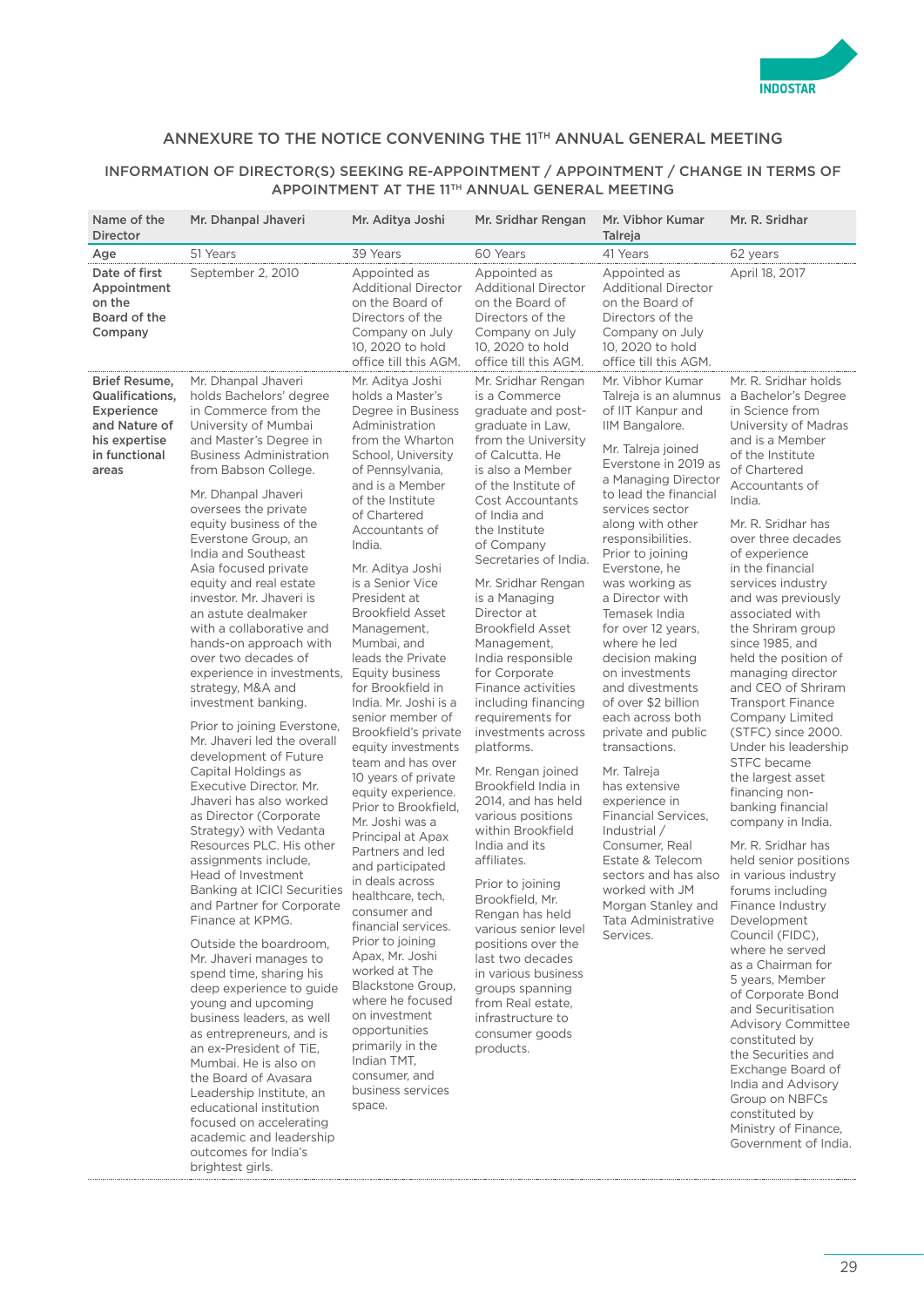# INDOSTAR CAPITAL FINANCE LIMITED Notice 2019-20

| Name of the<br><b>Director</b>                                                            | Mr. Dhanpal Jhaveri                                       | Mr. Aditya Joshi                                                                                                                                              | Mr. Sridhar Rengan                                                                                                                                             | Mr. Vibhor Kumar<br>Talreja                                                                                                                                     | Mr. R. Sridhar                                                                                                 |
|-------------------------------------------------------------------------------------------|-----------------------------------------------------------|---------------------------------------------------------------------------------------------------------------------------------------------------------------|----------------------------------------------------------------------------------------------------------------------------------------------------------------|-----------------------------------------------------------------------------------------------------------------------------------------------------------------|----------------------------------------------------------------------------------------------------------------|
| <b>Terms and</b><br><b>Conditions of</b><br>appointment<br>$/$ re-<br>appointment         | Liable to retire by rotation                              | As per resolution<br>at Item No. 5 of the<br><b>AGM Notice read</b><br>with explanatory<br>statement thereto.<br>Mr. Joshi is liable to<br>retire by rotation | As per resolution<br>at Item No. 6 of the<br><b>AGM Notice read</b><br>with explanatory<br>statement thereto.<br>Mr. Rengan is liable<br>to retire by rotation | As per resolution<br>at Item No. 7 of the<br><b>AGM Notice read</b><br>with explanatory<br>statement thereto.<br>Mr. Talreja is liable<br>to retire by rotation | As per resolution at<br>Item No. 13 of the<br><b>AGM Notice read</b><br>with explanatory<br>statement thereto. |
| Remuneration<br>sought to be<br>paid                                                      | Nil                                                       | Nil                                                                                                                                                           | Nil                                                                                                                                                            | Nil                                                                                                                                                             | As per resolution at<br>Item No. 13 of the<br><b>AGM Notice read</b><br>with explanatory<br>statement thereto. |
| Remuneration<br>last drawn (FY<br>2019-20)                                                | Nil                                                       | <b>NA</b>                                                                                                                                                     | <b>NA</b>                                                                                                                                                      | <b>NA</b>                                                                                                                                                       | As per resolution<br>at Item No. 11 of the<br><b>AGM Notice read</b><br>with explanatory<br>statement thereto  |
| Shareholding<br>in the<br>Company                                                         | 1,000 equity shares,<br>jointly with Ms. Neeru<br>Jhaveri | Nil                                                                                                                                                           | Nil                                                                                                                                                            | Nil                                                                                                                                                             | Mr. R. Sridhar holds<br>3,17,460 equity<br>shares of the<br>Company                                            |
| Relationship<br>with other<br>Directors /<br>Managers<br>/ Key<br>Managerial<br>Personnel | Not related                                               | Not related                                                                                                                                                   | Not related                                                                                                                                                    | Not related                                                                                                                                                     | Not related                                                                                                    |
| No. of Board<br>Meetings<br>attended<br>during the<br>financial year<br>2019-20           | 6                                                         | <b>NA</b>                                                                                                                                                     | <b>NA</b>                                                                                                                                                      | <b>NA</b>                                                                                                                                                       | 7                                                                                                              |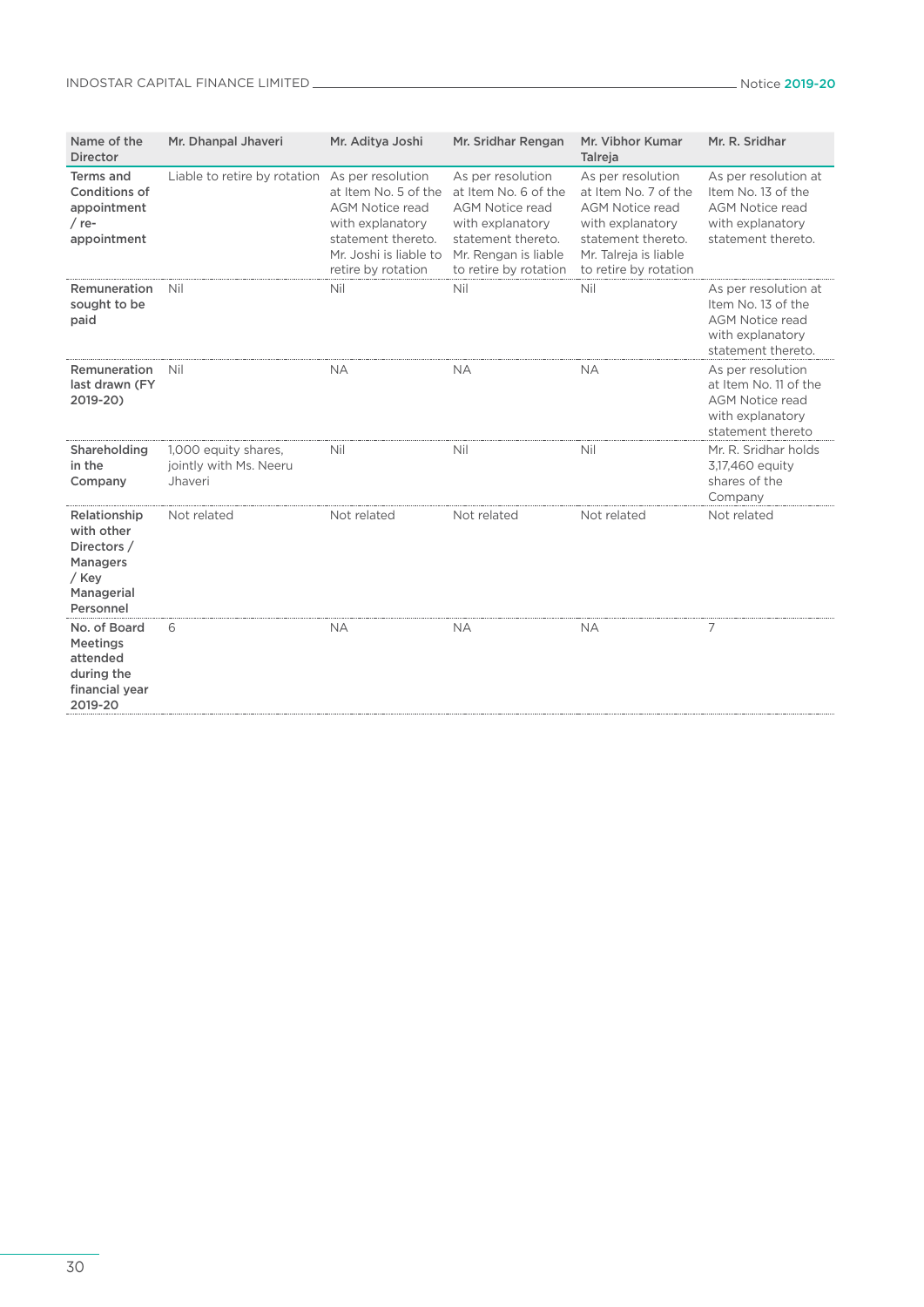

| Name of the<br>Director |  | Mr. Dhanpal Jhaveri                                                | Mr. Aditya Joshi |                                                                                      | Mr. Sridhar Rengan                                                           | Mr. Vibhor Kumar<br>Talreja | Mr. R. Sridhar                         |
|-------------------------|--|--------------------------------------------------------------------|------------------|--------------------------------------------------------------------------------------|------------------------------------------------------------------------------|-----------------------------|----------------------------------------|
| Other                   |  | 1. Teesta Urja Limited                                             | Nil              |                                                                                      | 1. Axis Wind Farms Nil                                                       |                             | JR Capital Services<br>Private Limited |
| Directorships           |  | 2. Everstone Capital<br><b>Advisors Private</b><br>Limited         |                  |                                                                                      | (Anantapur)<br>Private Limited<br>2. Axis Wind Farms                         |                             |                                        |
|                         |  | 3. IndoStar Asset<br><b>Advisory Private</b><br>Limited            |                  |                                                                                      | (Rayalaseema)<br>Private Limited<br>3. Candor India                          |                             |                                        |
|                         |  | 4. Everock Real Estate<br>Private Limited                          |                  | Office Parks<br>Private Limited<br>4. Schloss<br>Chanakya Private<br>Limited         |                                                                              |                             |                                        |
|                         |  | 5. Everock Realty Private<br>Limited                               |                  |                                                                                      |                                                                              |                             |                                        |
|                         |  | 6. Amulya Corporation<br>Private Limited                           |                  |                                                                                      | 5. Schloss Chennai<br>Private Limited                                        |                             |                                        |
|                         |  | 7. Interach Building<br><b>Products Private</b><br>Limited         |                  |                                                                                      | 6. Schloss Udaipur<br>Private Limited                                        |                             |                                        |
|                         |  | 8. Kissandhan Agri<br><b>Financial Services</b><br>Private Limited |                  |                                                                                      | 7. Schloss<br>Gandhinagar<br>Private Limited                                 |                             |                                        |
|                         |  | 9. North End Foods<br>Marketing Private<br>Limited                 |                  |                                                                                      | 8. Schloss<br>Bangalore<br><b>Private Limited</b>                            |                             |                                        |
|                         |  | 10. Sohan Lal Commodity<br>Management Private<br>Limited           |                  |                                                                                      | 9. Brookfield<br>Advisors India<br>Private Limited                           |                             |                                        |
|                         |  | 11. Eversource Advisors<br><b>Private Limited</b>                  |                  | 10. Peninsula<br><b>Brookfield</b><br><b>Trustee Private</b><br>Limited<br>11. Kanai |                                                                              |                             |                                        |
|                         |  | 12. Avasara Leadership<br>Institute                                |                  |                                                                                      |                                                                              |                             |                                        |
|                         |  | 13. IMC Chamber of<br>Commerce and<br>Industry                     |                  |                                                                                      | Technology<br>Parks Private<br>Limited                                       |                             |                                        |
|                         |  |                                                                    |                  |                                                                                      | 12. Penbrook Capital<br><b>Advisors Private</b><br>Limited                   |                             |                                        |
|                         |  |                                                                    |                  |                                                                                      | 13. BIP India<br>Infra Projects<br>Management<br>Services Private<br>Limited |                             |                                        |
|                         |  |                                                                    |                  |                                                                                      | 14. Kairos Property<br>Managers Private<br>Limited                           |                             |                                        |
|                         |  |                                                                    |                  |                                                                                      | 15. Kinetic Road<br>Assets Private<br>Limited                                |                             |                                        |